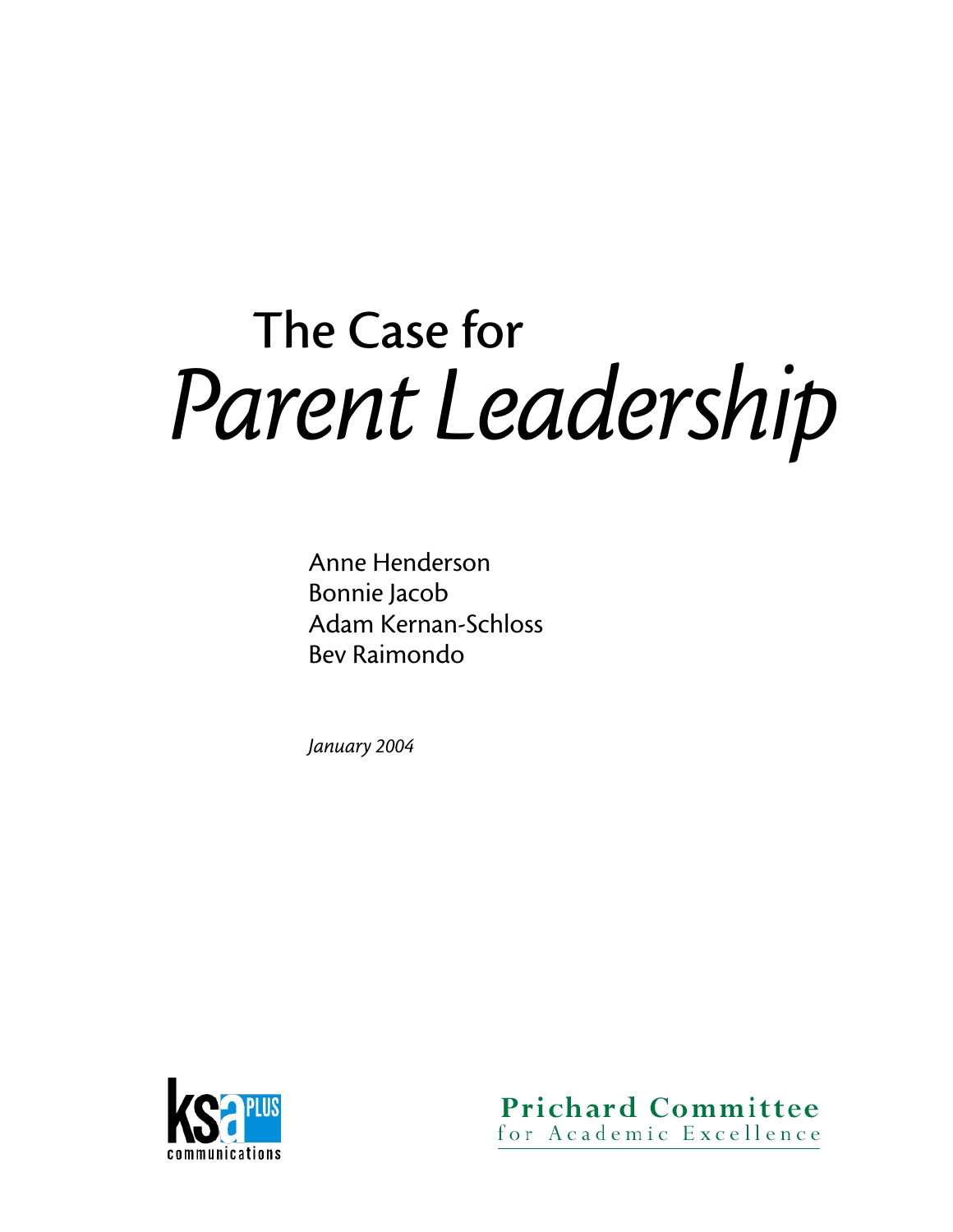## Table of Contents

| CHAPTER 1. A NEW VISION OF PARENT INVOLVEMENT: PARENTS TAKING THE LEAD  6<br>What we mean by leadership and why it is important<br>Three approaches to parent leadership and where they are likely to take hold<br>Scoring guide: Is Your School Open to Partnership with Parents? |  |
|------------------------------------------------------------------------------------------------------------------------------------------------------------------------------------------------------------------------------------------------------------------------------------|--|
| Data show striking changes in society<br>New roles that parent leaders are playing<br>Checklist: Assessing Your Attitudes                                                                                                                                                          |  |
| Findings of recent research on parent involvement and student achievement.<br>Benefits for students, families and schools<br>Examples of parent leadership projects in Kentucky<br>Assessment tool: What is the Teacher-Parent Trust Level in Your School?                         |  |
| CHAPTER 4. MAKING IT HAPPEN: WHAT PARENT LEADERS NEED<br>Commonwealth Institute for Parent Leadership in Kentucky<br>Parents United for Responsible Education in Chicago<br>Community Involvement Programs in New York City                                                        |  |
| CHAPTER 5. RISING TO THE CHALLENGE: ARE SCHOOLS READY FOR<br>34<br>Advice to school leaders, parents, district leaders and state policymakers<br>Matching checklists: Expectations for Effective School Leaders and<br><b>Expectations for Effective Parent Leaders</b>            |  |
|                                                                                                                                                                                                                                                                                    |  |
| 45<br><b>REFERENCES.</b>                                                                                                                                                                                                                                                           |  |
| <b>RESOURCE GUIDE</b><br>Useful publications, references and Web sites                                                                                                                                                                                                             |  |
| APPENDIX: PROFILES OF SELECTED PARENT LEADERSHIP ORGANIZATIONS 51<br>A representative sample of the many groups that organize or provide parent<br>leadership training                                                                                                             |  |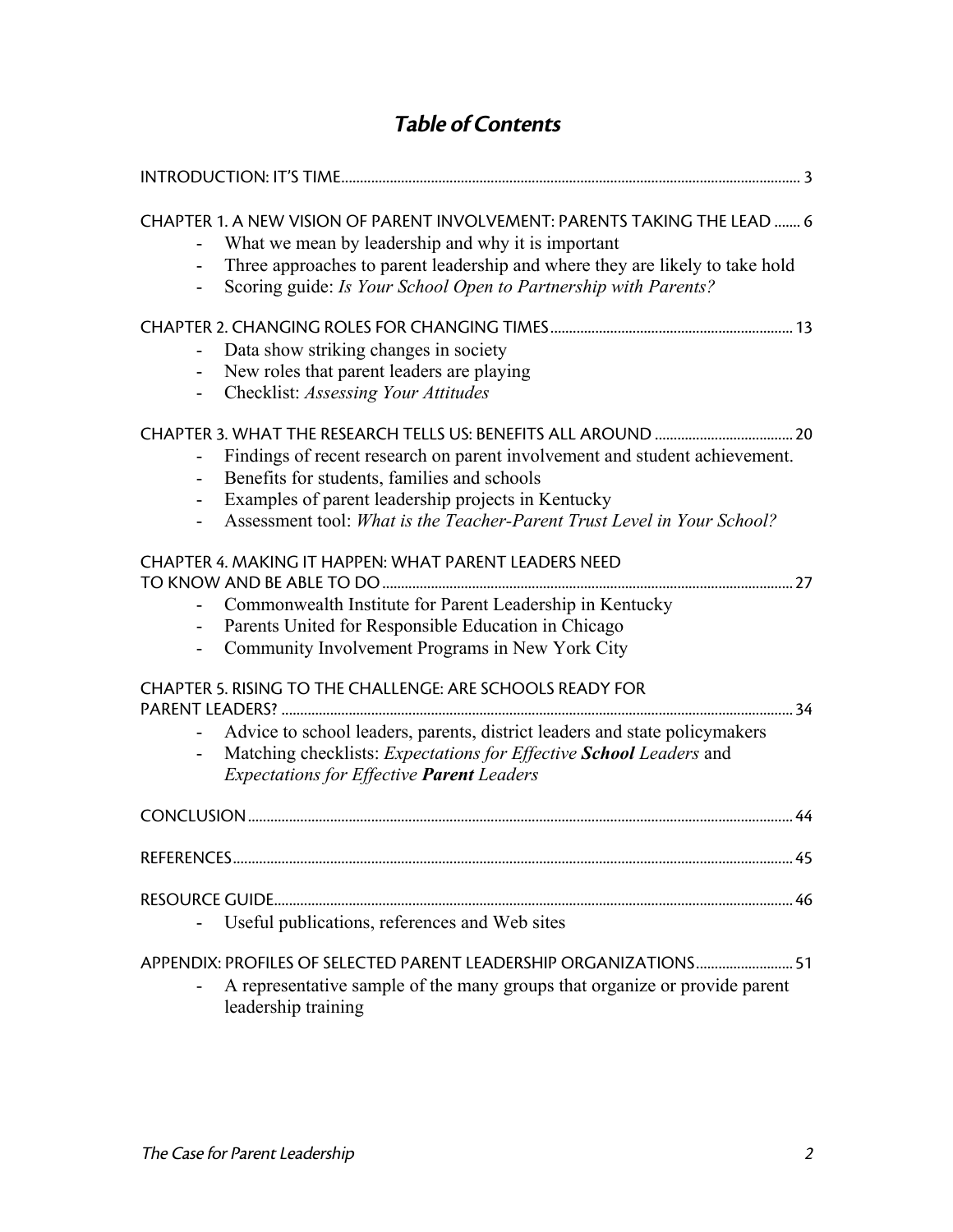## It's Time

When people are asked what parent involvement means, they most likely imagine an elementary school and young children. Then they think of helping with homework, going to parent-teacher conferences, volunteering in the classroom or playground, and attending PTA meetings. The purpose of this report is to argue for something more — a lot more.

Based on our experience with the Commonwealth Institute for Parent Leadership in Kentucky and similar efforts around the country, we contend that parents must become equal partners in education. The people who work in our public schools should feel responsible not just to their colleagues and the district staff who supervise them, but to the parents whose children they teach. And parents should feel responsible for doing all they can to support their children, reach out to other parents and work with the schools to improve student achievement.

Studies of school reform identify the critical need for leadership and professional development — for administrators and teachers. We contend that parents should have the opportunity for leadership development, too. We believe that our case is vital to everyone who is interested in public education — parents, teachers, students, grandparents, businesspeople and members of communities across our country.

- The standards-based reform movement has introduced accountability to public education. Not only does our nation accept that all children can learn, most at high levels, but we also are committed to making that happen by 2014. Between now and then, all public schools must make adequate progress toward that goal every year or face stiff consequences.
- There is no way that this will happen, that all children will become proficient in reading, science and math over the next 10 years, without a major increase in parent involvement.
- Thirty years of research studies show that when parents are engaged in their children's learning, their children do better in school — and the schools get better. School improvement programs must take this research into account.
- New studies suggest that organized parent leadership is having a major impact. When parents have information, skills and organizational support, they can demand — and are getting — upgraded facilities, improved school leadership and staffing, new resources to improve teaching, higher-quality learning programs, funding for after-school programs, and more choices. These are essential supports for improved achievement.

Some people might say that a leadership role is just for the "outspoken few" or that most parents would not "be comfortable" making decisions about education. We've found that while not all parents want to take the lead, many parents do, far more than we first expected. Parents do not have to be experts in curriculum, assessment or child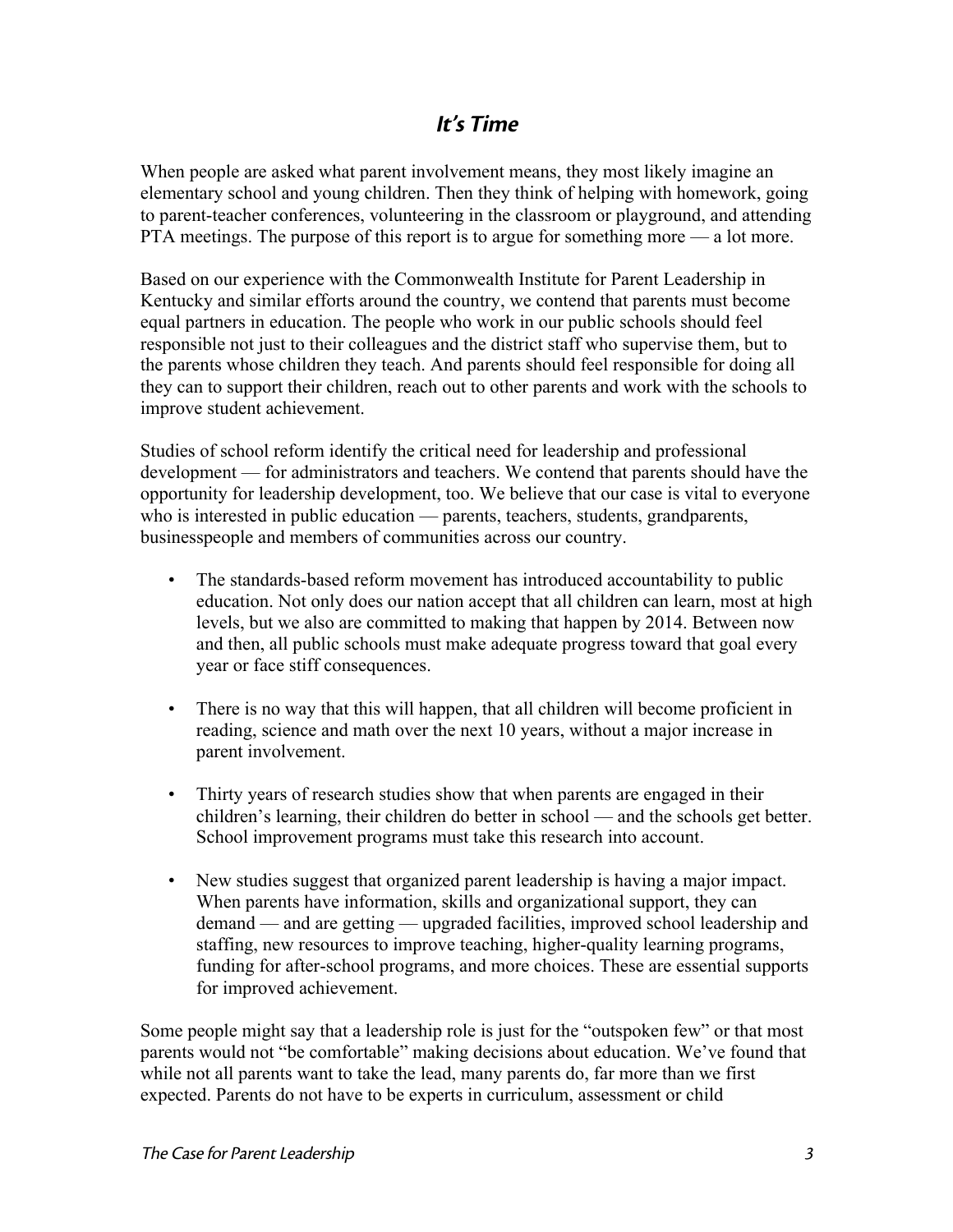development to ask good questions of people who are. Parents can look at school test data and find achievement gaps. They can ask what the school is doing to improve student progress and whether there is evidence that the program is working. They can ask what their choices are and whether children in their school are eligible for high-quality tutoring and other extra help. And they can ask how parents, individually and together, can help to improve student achievement.

Furthermore, parent leaders can reach out to other parents in ways that schools cannot. They can, for example, organize a science expo and get a big turnout, facilitate parentteacher dialogues, connect to parents who don't speak English, and recruit volunteers for after-school programs. Parent leaders can also tap their contacts in the community. They can approach community groups and businesses for help, lobby the mayor to restore funding cuts, do action research on school safety, and write proposals to get funding for new projects.

Parents need information, support and assistance to play their part in the new accountability system. Not only are they supposed to help their children at home, but they also are supposed to be smart consumers and take action if their schools don't perform. Investing in parent leaders will help schools improve, strengthen our communities and send children a clear message that we expect great things from them.

We hope you agree.

## How To Use This Report

*The Case for Parent Leadership* includes five chapters and a resource section that look at how parent leadership has grown as a nationwide movement, how it works in various cities and schools and how you can use it to improve your own school. Scattered throughout are tools and checklists that you can use to assess the current state of parent involvement at your school.

Start by reading this report to see if our discussion and examples persuade you that parent leadership is an essential component of school improvement. Use the tools and checklists to assess your school's position toward families and the attitudes of its leaders (both teachers and parents).

Talk to leaders in your community about what they think is needed. Be sure to include people who represent the diversity of families in your school, by race, income and ethnic group. If you find it helpful, use the talking points in this introduction and examples from the report or from your community.

Consider the advice in the last chapter, "Rising to the Challenge: Are Schools Ready for Parent Leaders?" If you're a principal or an administrator, check the expectations for effective school leaders. If you're a parent or community member thinking about stepping forward, consider what's expected of you.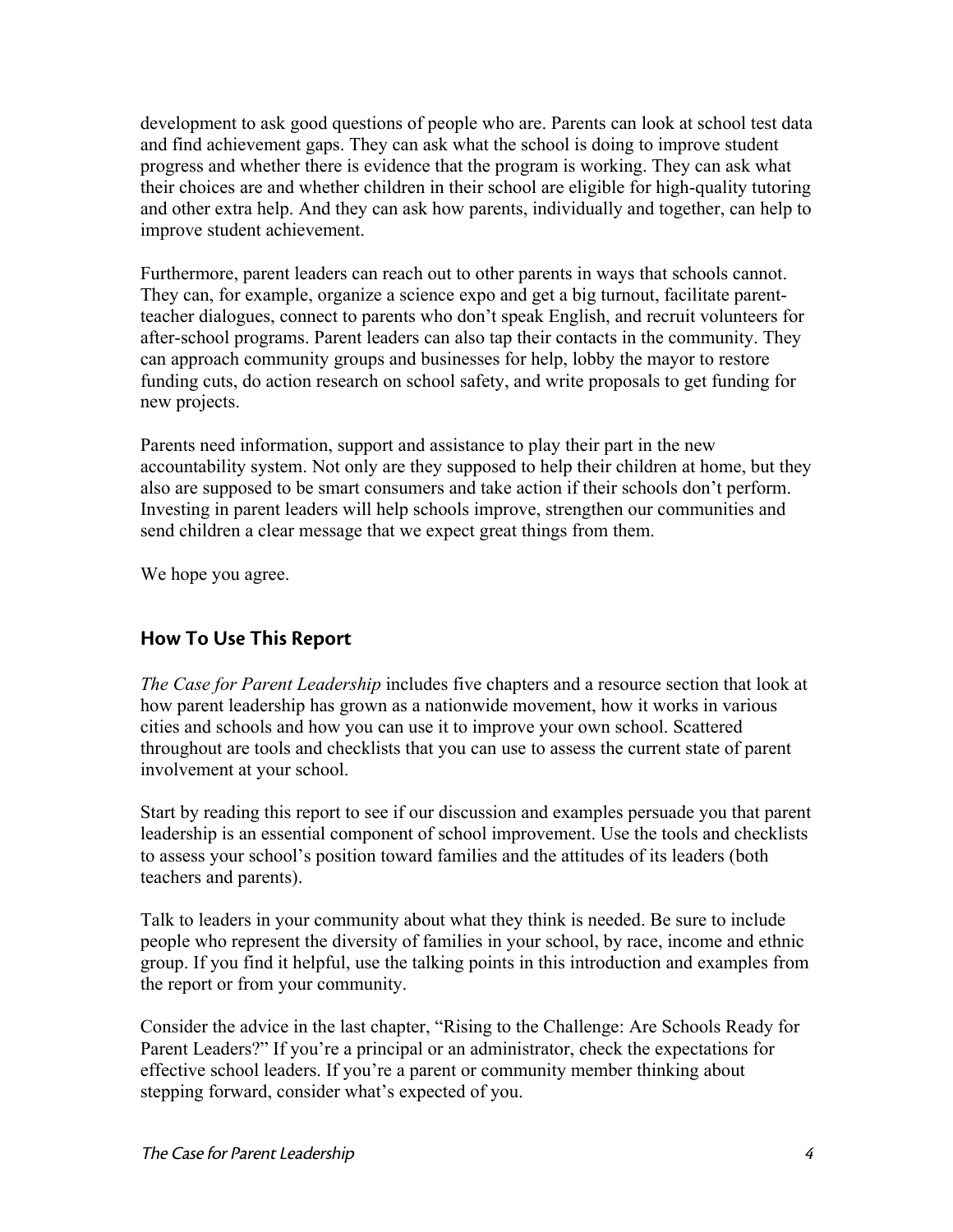Explore the publications and Web sites in the resource guide. Find out what's available in your district and state to support parent leadership development. Identify some potential sources of funding and other support.

Look at data from your own school and district. What do student test results and school report cards tell you about the achievement problems in your community? Are there achievement gaps among different groups of students? Does high poverty predict low achievement? Is attendance low? Are most teachers qualified to teach the classes to which they've been assigned? What do you think are the most important problems? Ask yourself: Can these problems be addressed effectively without the knowledge and support of parents, families and community members?

If you believe that parents can — and should — be an important part of the solution, it could very well be time for parent leadership in your community.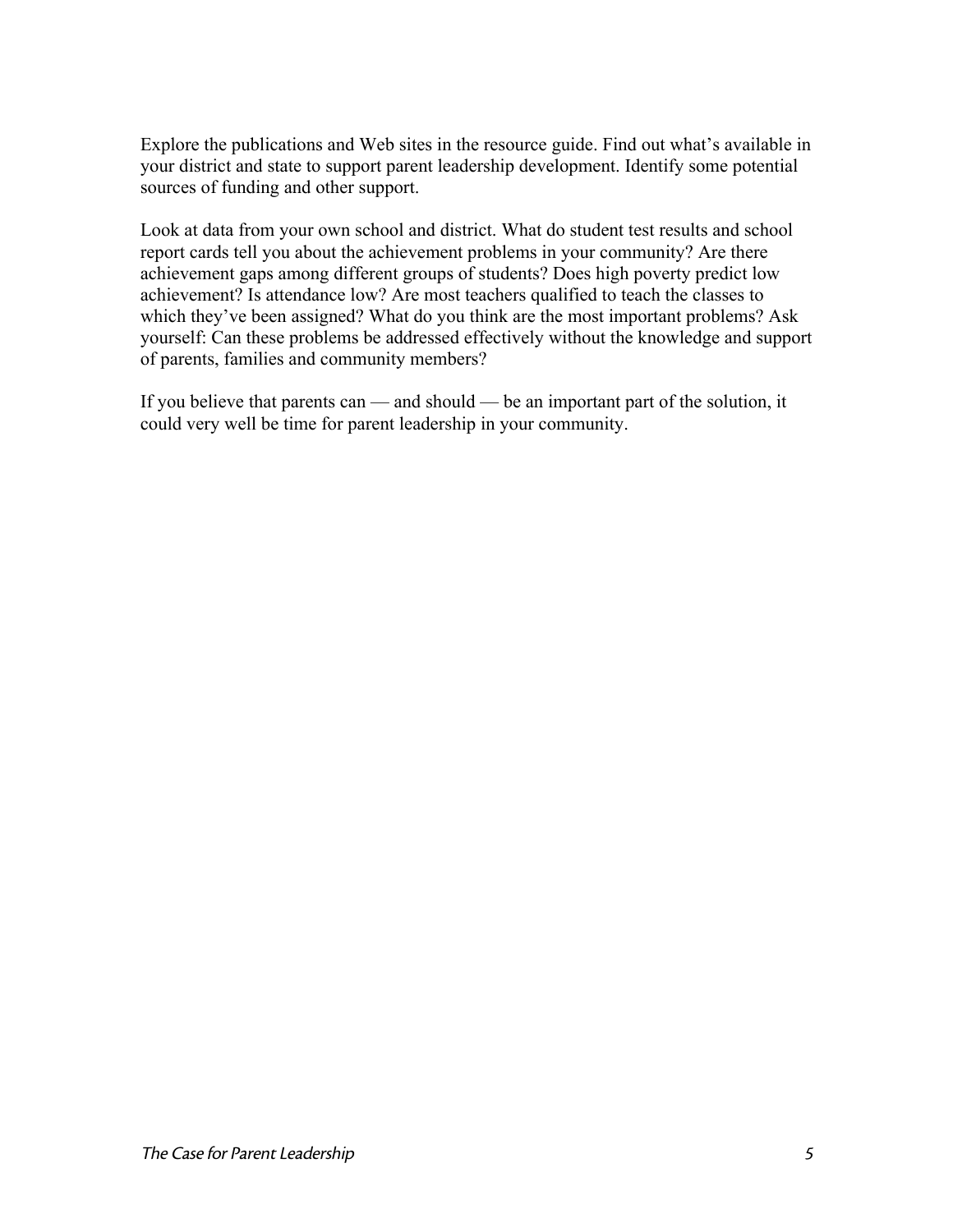## Chapter 1. A New Vision of Parent Involvement: Parents Taking the Lead

Public schools are under pressure as never before. Federal law requires states to set standards that all students must meet and to assess student progress each year. Test results are published in the newspapers and sent home to parents in school report cards. If schools fail to make "adequate yearly progress" in improving student scores for two years in a row, they are publicly identified as "in need of improvement."

If schools "in need of improvement" receive federal Title I funds, parents may request that their children be transferred to another school. Schools that continue to fail may be taken over by the district or state, or they may be handed over to a private contractor to manage. In addition, schools in many districts face stiff competition from charter schools, magnet programs, and private and parochial schools. All of this is playing out in an era of shrinking state and local revenues.

Consider this situation from a parent's point of view. Parents face a bewildering array of options. For the first time, they have ready access to data about how well (or poorly) their children's schools are performing. Should they keep their child in a school where student progress is lagging, even if their child is doing well? Should they try another school that is farther away and perhaps not much better? Should they explore options like charter schools or vouchers? Or should they pitch in and help their child's school get better?

Parents' decisions may well hinge on whether they believe they can have an impact on the schools their children currently attend. Are they treated with respect at the school? Can they work as a partner with their children's teachers? Are they included in making important decisions? Does the school respond to their concerns?

If parents feel locked out of the school's decision-making process and have limited contact with teachers and principals, they may well wonder what they can do to improve the school's curriculum, culture or practices. And parents in many places do feel excluded. Sometimes they even are blamed for their children's performance.

According to a 2003 Gallup poll, three-quarters of parents say they would stay in their current school if it were "in need of improvement" — at least for now. When some districts, like New York City and Philadelphia, proposed bringing in private companies to manage local schools, parents hit the streets with picket signs. In Washington, DC, where a proposed voucher plan would give families funds to pay private school tuition, scores of parents have turned out to demonstrate their opposition.

Schools need these parents. There is no way that schools can do the daunting job of improving chronic low achievement by themselves. Now, more than ever, there is a compelling need for parents to be powerfully engaged as advocates of improved public education for all children. Just as expectations for teachers and students have been raised by higher academic standards, accountability and testing, so have expectations been raised for parents. This imperative is backed by 30 years of research. When parents are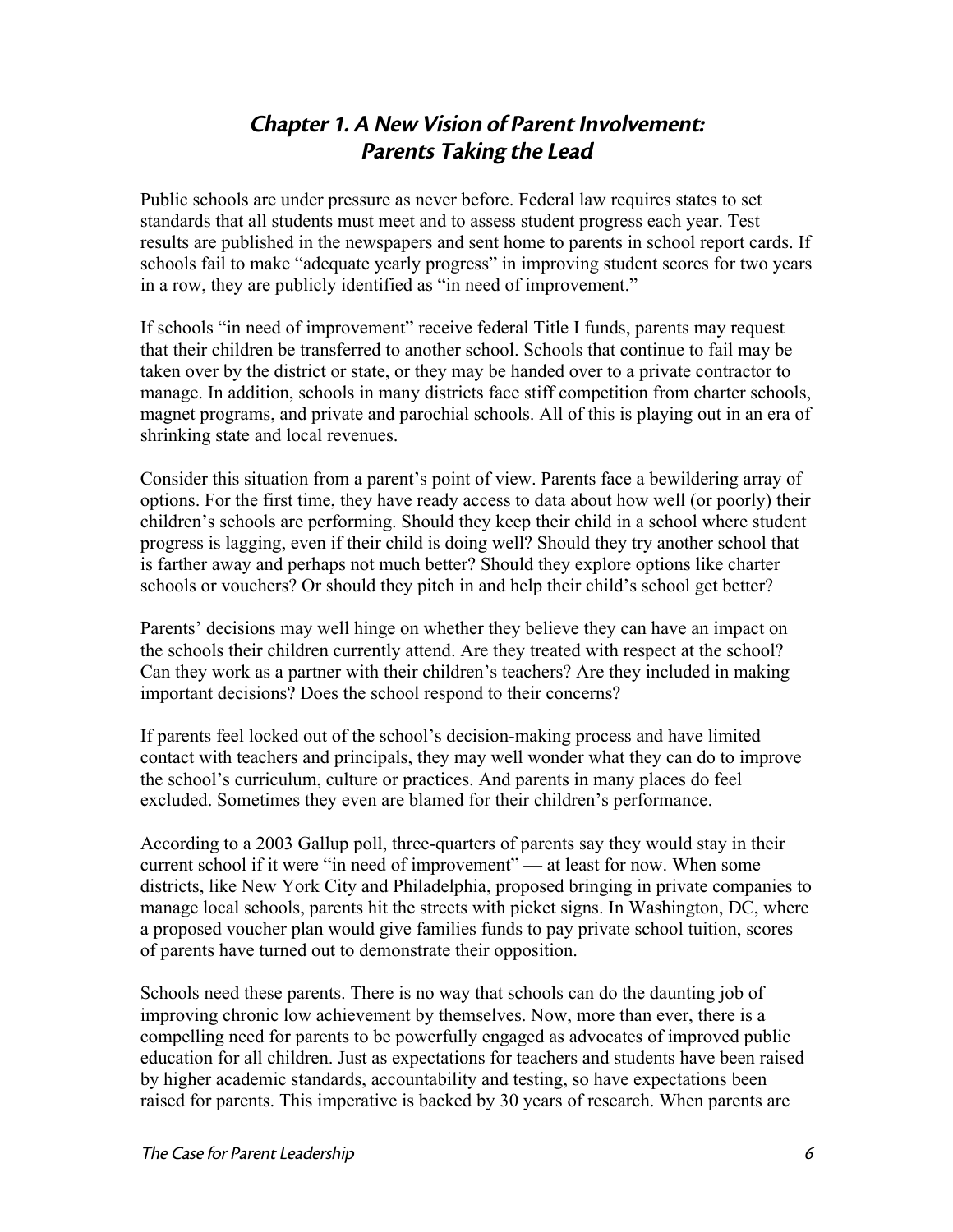actively engaged, not just at home, but as advocates and decision-makers at schools and in the community, their children do better in school, and the schools get better.

In his book, *Is There a Public for the Public Schools?*, David Mathews said, "The public is halfway out the schoolhouse door." But it is not too late to bring them back. The first step is to recognize that parents belong in the schools and that, in fact, the schools belong to them.

Around the country, parents are rising to this challenge. They are choosing a more active alternative than just bailing out. They are taking the lead in identifying problems and partnering with schools to create solutions. This new approach is called *parent leadership*. It is changing the way parents and schools interact in districts large and small, urban, rural and suburban.

Consider, for example, what parent leaders have accomplished in Kentucky. In downtown Louisville, Holly Holland and Terry Black believed that sixth graders entering Noe Middle School would perform better if they had some help adjusting to their new learning environment. Using seed money they raised themselves, the parents worked with the school's Youth Services Center, principal Kathy Sayre, other parents and teachers to develop a Transition Night. The first event drew more than 100 parents with workshops on adolescent development, academic standards and school safety and with reports by lead teachers on the school's team organization and concept. Today, Noe Middle School sponsors a Transition Night for each grade and is tying the transition concept to other initiatives, like the federal GEAR-UP program. (Gaining Early Awareness and Readiness for Undergraduate Programs, or GEAR-UP, is a program to help low-income students continue education after high school.) PTA membership has doubled and many more parents are active in the school. Students report that they like having parents in the building — and that they feel safer.

Across the state in Paducah, Donna Chu didn't know how to help her ninth grader at Lone Oak High complete her Individual Graduation Plan. What courses should her daughter be taking? What did colleges expect? Checking with other parents, Chu found that they had questions, too. Many, however, felt uncomfortable approaching the school for answers, and the school counselors were busy working with seniors. Taking the initiative, Chu and her friend Brenda Murphy put together a multigrade college application resource that included a 30-page college planning guide mailed to every student's home. They also organized a workshop for  $11<sup>th</sup>$  graders with speakers representing a range of postsecondary education options and the military; a regular student-written column in the school newspaper on applying to college; and a bookcase of college catalogs and other information.

And in a working-class, suburban area of Jefferson County, a group of parents asked principal Steve St. Clair what they could do to help improve achievement at lowperforming Conway Middle School. The principal encouraged the group to take on one of his pet projects: student-led parent conferences. Their successful effort marked the start of a parent-school partnership that has benefited students in many ways. Today, parent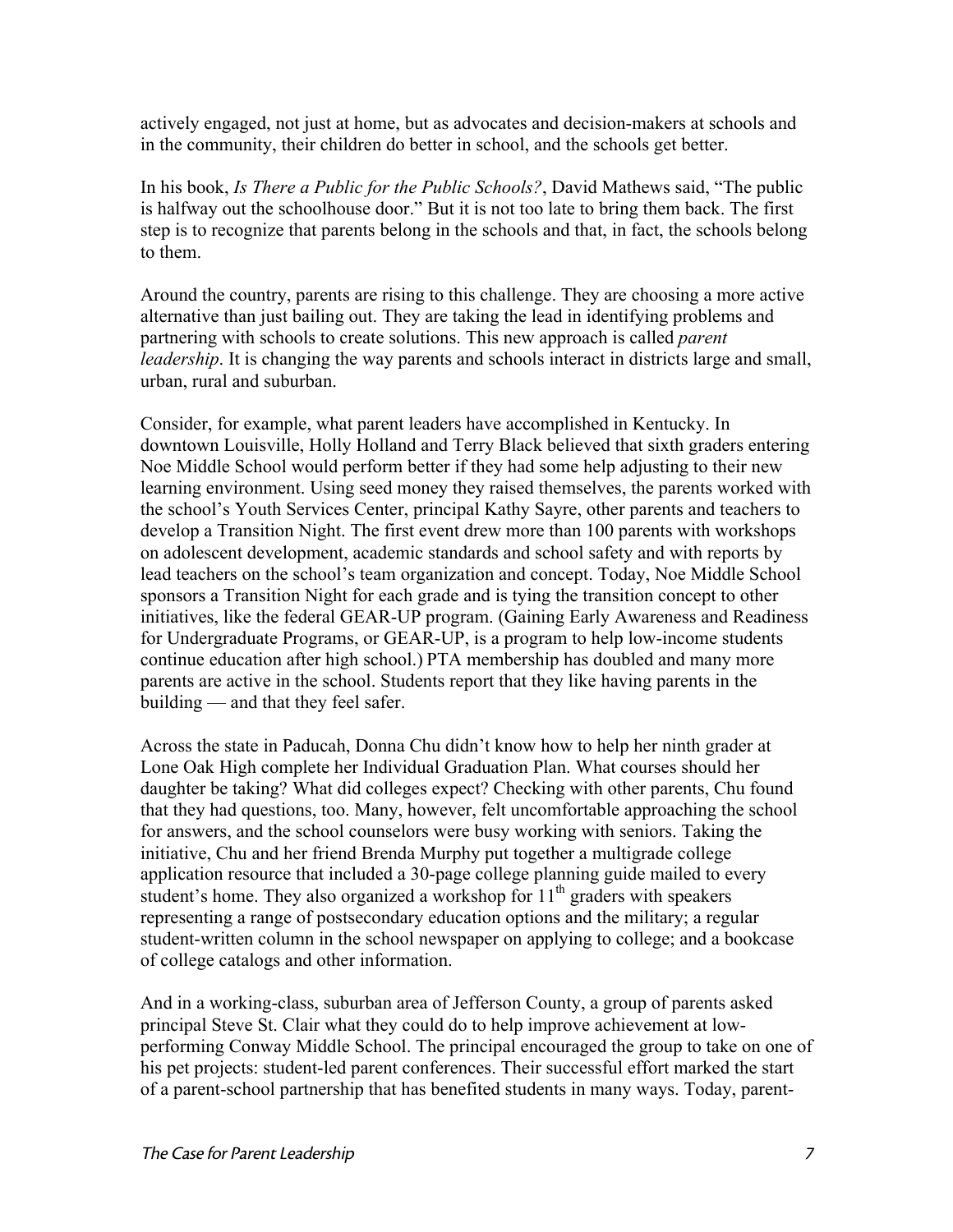teacher school association (PTSA) membership has doubled, and a parent board addresses substantive issues including curriculum, assessment scheduling and quality student work. At open houses, parents run information booths on topics of interest like writing portfolios, youth service centers, student-led conferences, and opportunities to get involved in PTSA and school councils. Test scores improved. Thanks to its gains, the school has received a cash award from the state.

*Who are these parents, and where did they come from?* In each of these examples, the parents had an important advantage. They all received training in effective school partnership skills from the Commonwealth Institute for Parent Leadership (CIPL), a statewide program in Kentucky run by the Prichard Committee for Academic Excellence. To date, more than 1,100 parents have graduated from the institute — a small army of activists informed about how a standards-based education system works and how to make it work for their children.

Efforts to develop parent leaders and promote school achievement are under way in other cities and states as well. In Boston, the Parent Leadership Exchange (PLE), part of the Institute for Responsive Education, works with parent leaders in three New England states. PLE intends to foster school, family and community partnerships that improve student outcomes; expand networking opportunities; and build leadership skills. To meet the professional development needs of parent leaders in schools and community organizations, PLE offers networking opportunities through conferences, newsletters, a Web site and a forum for sharing best practices. PLE also provides technical assistance and training on critical issues.

The Connecticut Commission on Families offers a Parent Leadership Training Institute "to help parents become the leaders they would like to be for children and families." The goals of the institute are to:

- expand the capacity of parents as change agents for children and families;
- develop communities of parents within regions of the state who will support one another to develop skills and take successful action for children;
- bring about systems change so that parents increasingly are engaged in policy and process decisions; and
- increase parent-child interactions and improve child outcomes through parent involvement.

Most parent leaders probably think of themselves as typical moms and dads. Most possess no high-level political connections, advanced degrees or surplus leisure time. In fact, many dedicated leaders work hard to raise their families in single-parent homes or low-income neighborhoods. Many would say that they had no intention of becoming leaders at all — they simply saw a need and responded to it.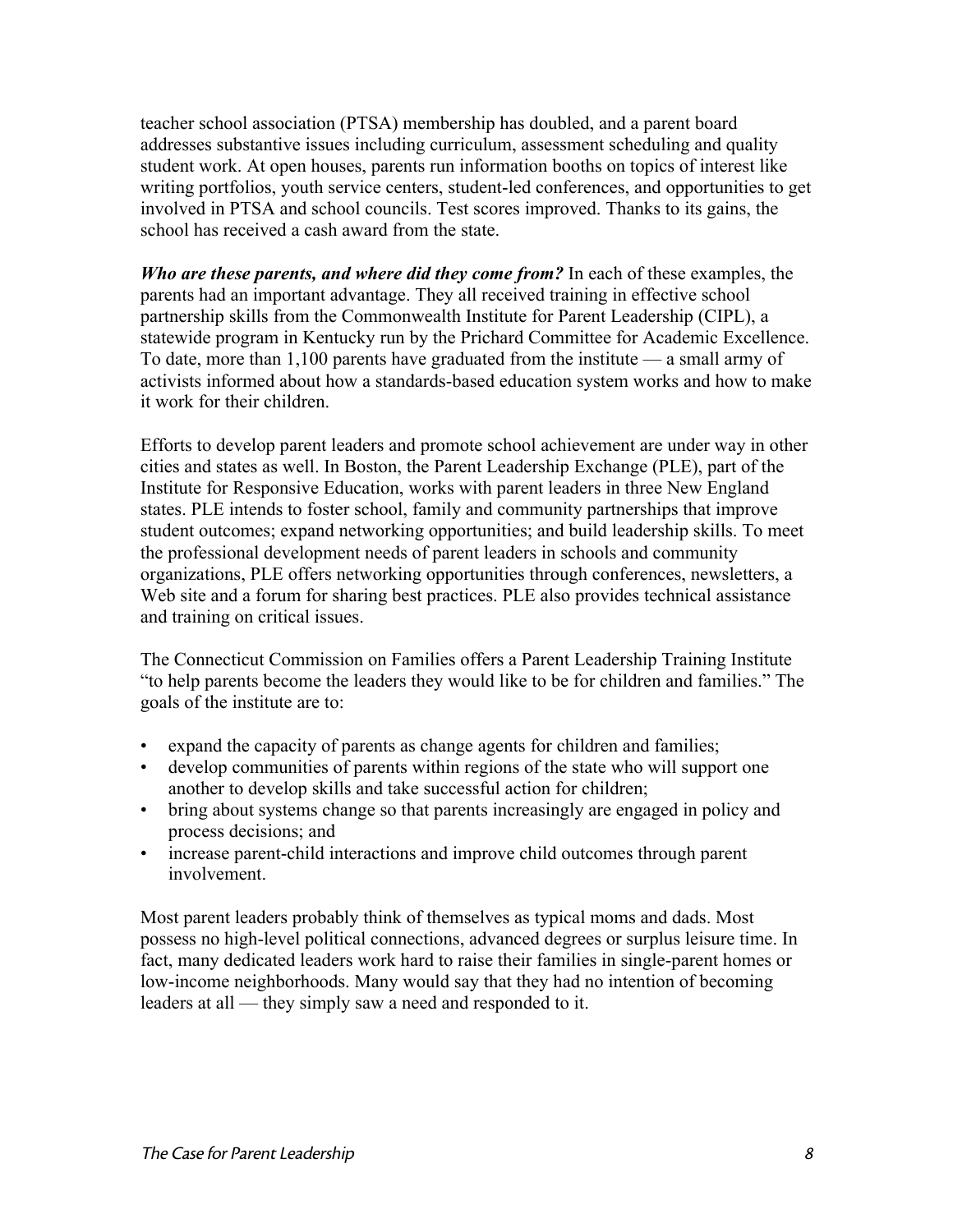## About CIPL

Kentucky's Commonwealth Institute for Parent Leadership (CIPL) was created by the Prichard Committee for Academic Excellence, a statewide citizen organization whose goal is to improve education for all citizens in the state.

When the state Legislature passed the Kentucky Education Reform Act (KERA) in 1990, it was the most far-reaching standards-based reform law in the nation. The Prichard Committee created CIPL to explain KERA and support its implementation by training parents and community members to understand what is needed to educate all children to high standards and to help schools get there.

CIPL fellows attend three two-day sessions, offered at sites around the state, about six weeks apart. Each participant agrees to design and complete a project aimed at engaging other parents to improve student achievement. Many go on to become officers of parentteacher organizations, win election to school councils and run for school boards.

The Prichard Committee for Academic Excellence began in 1980 as a state-appointed task force charged with recommending how to improve higher education. During its work, the committee learned that progress must occur at all levels of education. In 1983, the committee incorporated as a private, nonprofit group and turned its attention to improving elementary and secondary education. For more information, go to www.prichardcommittee.org and www.cipl.org.

What these parent leaders do have is a strong sense of the value of education. They are determined to obtain the best possible schools for their children and their communities. They have the vision to see what can be done, and they are willing to learn the skills to get where they want to go.

Often, parent leaders are motivated by conditions in low-performing schools in districts where school bureaucracies tend to keep parents at arm's length. Yet, as we have seen in the Kentucky examples, parent leaders can — and do — bring their skills to bear in a range of settings. They address issues that head the agendas of school reformers, politicians and policymakers, educators, and parents.

## Approaches to Parent Leadership

This emerging vision of parents as leaders contrasts sharply with the usual forms of parent involvement, which often are deeply rooted in local tradition. Let's call this the standard model. Typically, parents join the PTA; help to raise funds for the annual class trip or marching band; attend plays and sporting events; and volunteer in the lunchroom,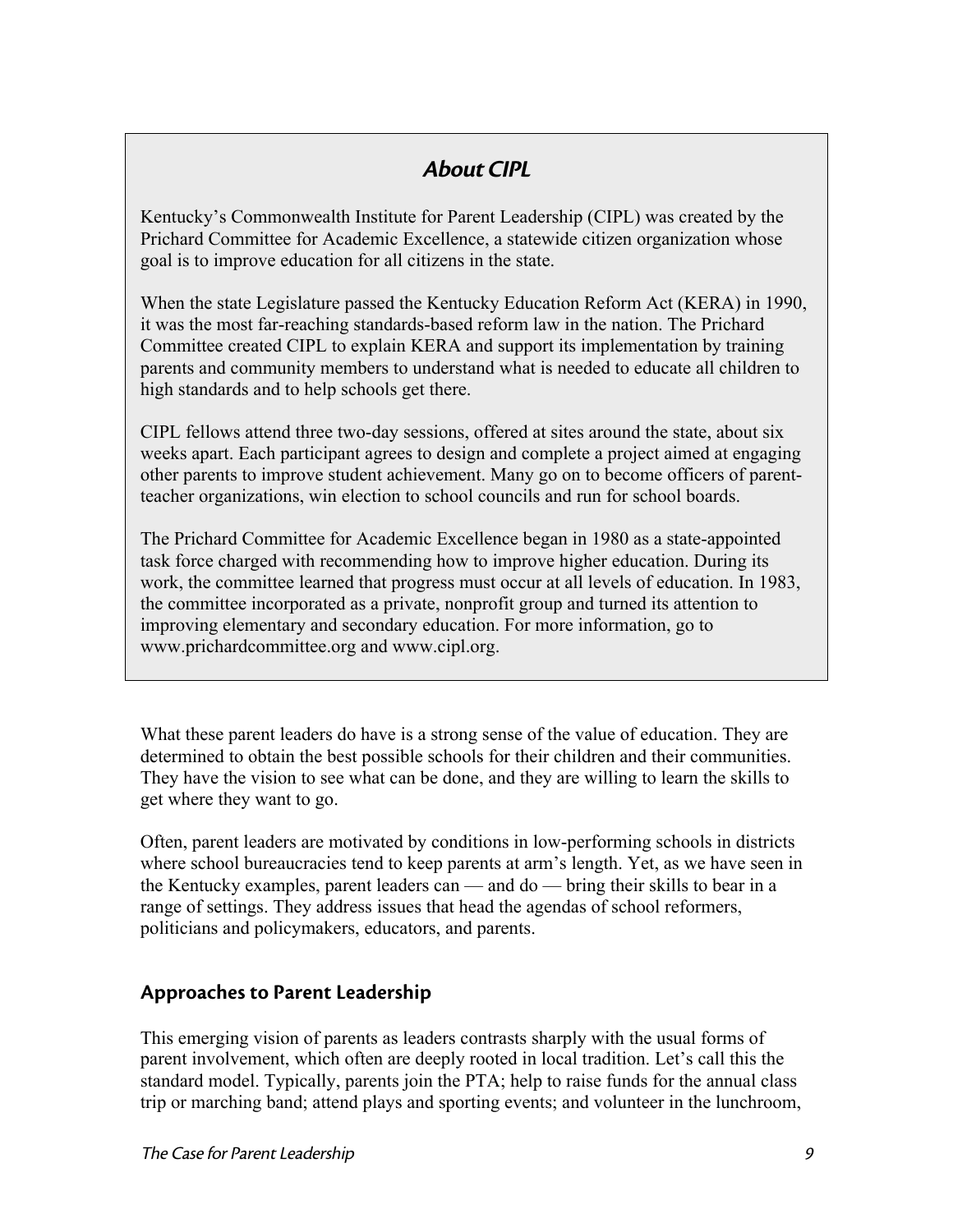playground or classroom. In standard-model schools, parents usually expect to fight for their own children's success. They often feel little sense of responsibility, however, when other students, or groups of students, struggle or fail. They believe it is the schools' job to take care of that problem.

In the standard model, most principals, teachers and staff see themselves as highly trained and committed professionals who are doing an important job, often under difficult circumstances. They are responsible for the safety of the building and the integrity of the work that goes on there. Consequently, they are wary of who they let into their school and who they will involve in the classroom. From parent-teacher conferences to opening school facilities, school staff tend to feel that it is their job to establish the terms of parent involvement — and that parents should defer to their authority. Yet when schools perform below acceptable levels, educators are likely to blame parents for not being involved or for poorly preparing their children.

In contrast, in the parent leadership model, parent leaders hold schools accountable for results, rather than accepting the blame for low student achievement. But parent leaders believe that they, too, should share responsibility for improvement.

Within the parent leadership model, different approaches have evolved throughout the country, based in large part on how willing schools and districts have been to engage parents in the process of school improvement.

- **Parents as partners** Programs like CIPL in Kentucky and PLE in New England are based on the concept of parents as partners with educators. The goal is to equip parents with skills and contacts to engage other parents; connect schools with community groups; identify and engage resources for schools; and collaborate with administrators, teachers and other school staff. The partnership approach works best in schools and districts where administrators and teachers are open to collaboration with parents.
- **Parent advocacy** Organizations like Parents United for Responsible Education (PURE) in Chicago, Advocates for Children in New York City and the New Jersey Education Law Center provide training and technical support to parent organizations and parents on school councils. Parent advocacy groups also may take legal action, such as to remedy unfair funding formulas or require open meetings. Some assist parents in disputes with schools. This approach recognizes partnership as a goal, but has evolved in districts and schools where there is resistance to collaboration.
- **Parent and community organizing** In this approach, parents organize to hold schools accountable through the democratic political process. Groups like the Boston Parent Organizing Network (BPON), Mothers on the Move (MOM) in the Bronx and the Logan Square Neighborhood Association in Chicago use direct action, such as demonstrations, media events and public meetings with office holders and candidates, to make their point. Parent organizers also build constituencies among other parents or join forces with existing community groups and religious organizations. This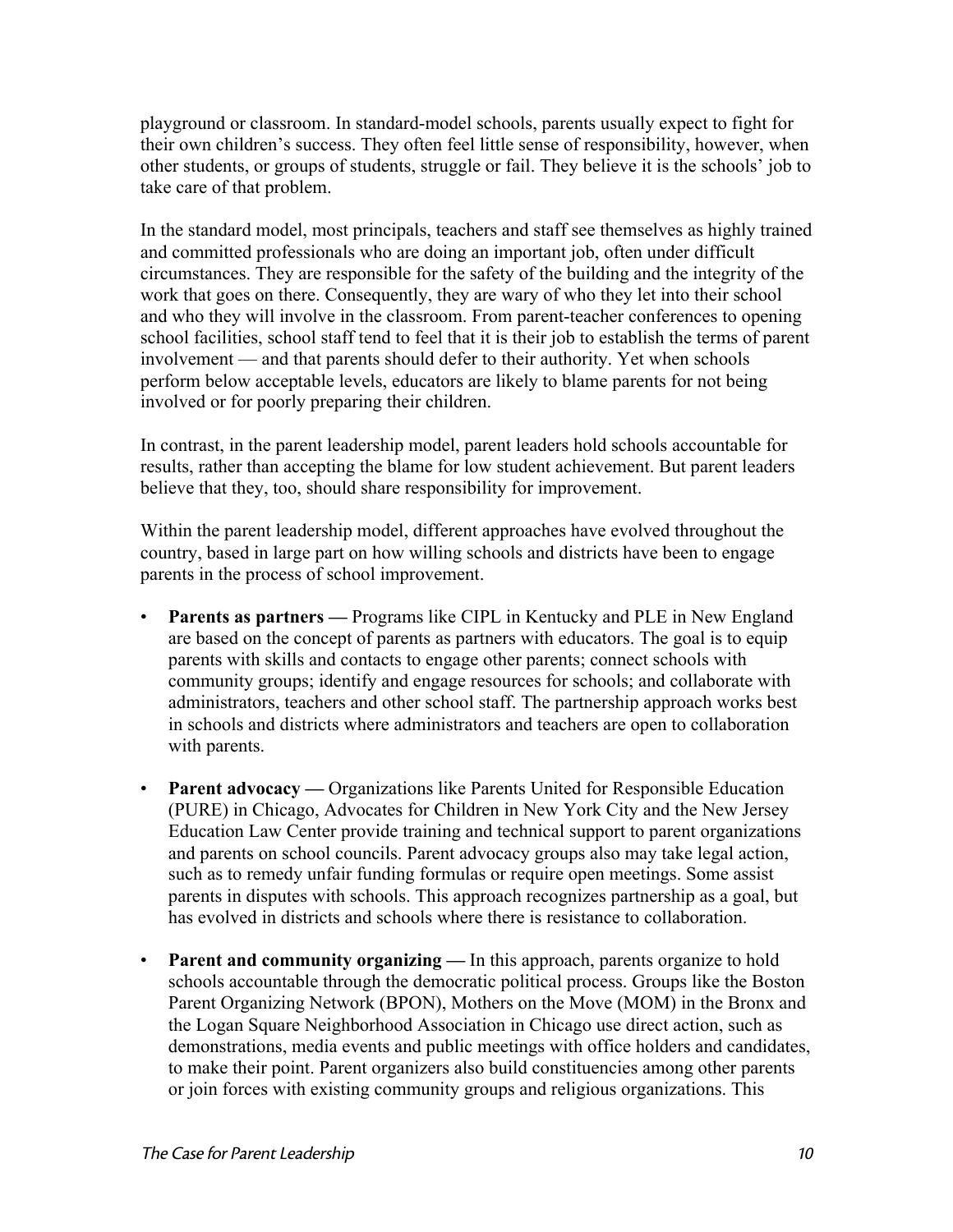approach often is used in poor-performing, low-income communities where schools and districts are run by closed, highly defensive bureaucracies.

## Is Your School Open to Partnership with Parents?

While many schools reach out to today's parent leaders, others still cling to attitudes and practices that restrict parents to more limited traditional roles. Use this self-assessment to see where your school falls on the path from Fortress to Partnership. Under each question, circle the letter beside the statement that seems to describe your school.

- 1. What is your school's attitude toward families?
- a. Parents belong at home, not at school. If students don't do well, it's because their families don't give them enough support.
- b. Parents are welcome when asked. There's only so much they can do.
- c. Parents can be involved at school in a number of ways. It tries to make contact with all of them at least once a year.
- d. Our school sets high standards for all students and families. It partners with families to make sure every single student succeeds.
- 2. Does the school give families information about standards and the curriculum?
- a. Parents don't need to know much about this, and they probably won't understand it anyway.
- b. Parents get information about what students will be learning at the fall open house.
- c. Teachers send home folders of student work.
- d. Families help assess student portfolios, using scoring guides. They also attend regular exhibits of student work, where students explain how it meets standards.
- 3. Can parents and family members easily see the principal and visit classrooms?
- a. Families should not bother the school staff. Visiting the classroom would distract the children. Besides, parents will need security clearances before they are allowed in.
- b. The school calls families if their children are having problems. Families can visit on report card pickup day.
- c. The school has several family events every year. Parents talk to classes about their jobs and hobbies and help out as tutors.
- d. Parents are involved in all aspects of the school. They can attend staff training, and the principal has regular hours each week to meet with families. Every school committee has active parent members.
- 4. Does the school have an active parent group, such as a PTA or Parent Association?
- a. The principal has picked a small group of parents to help out.
- b. The active parents are mostly middle class. The others don't come or contribute.
- c. The parent group sets its own agenda and raises money for the school. They also write the school handbook.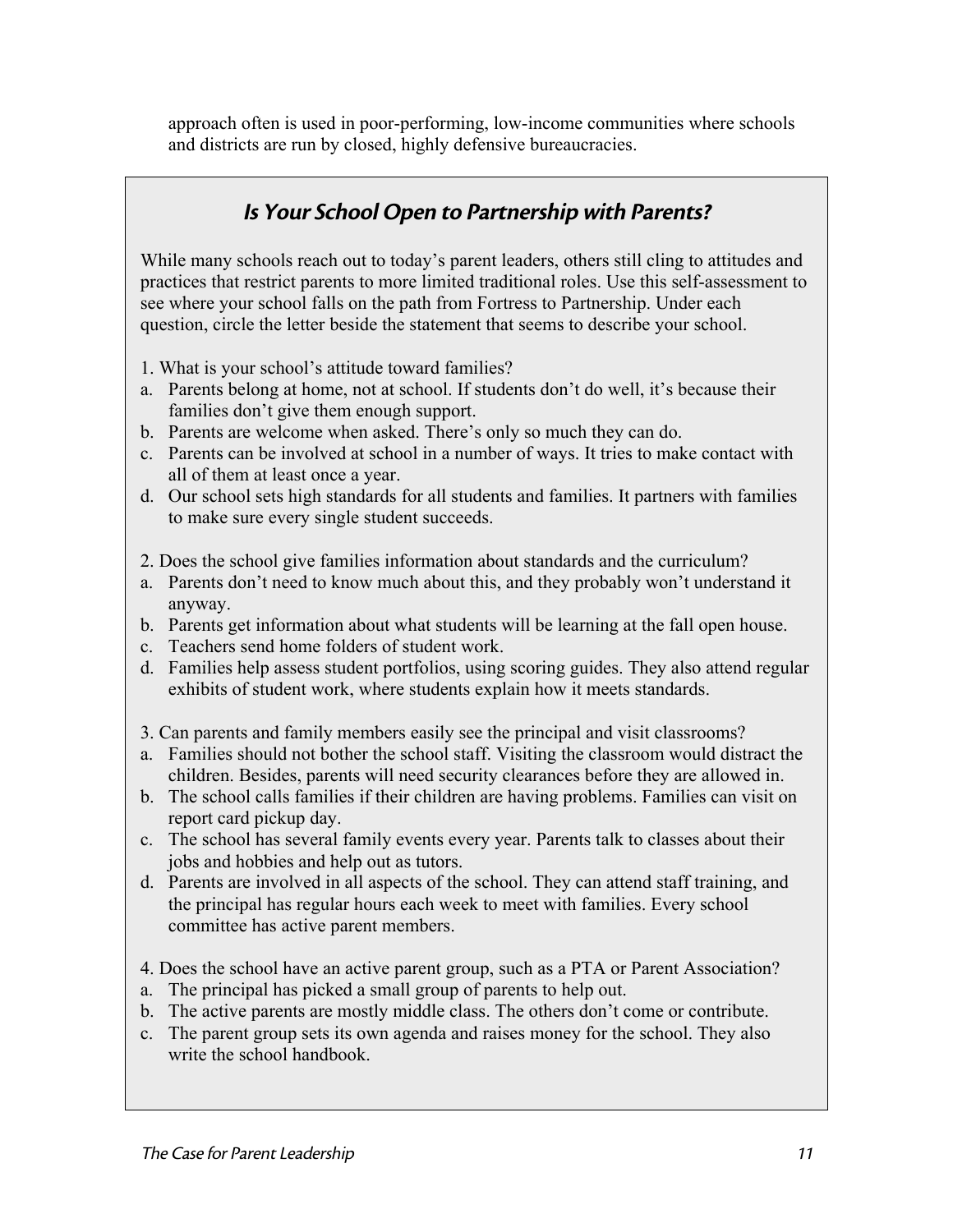d. Families decide how they want to be involved. They reach out to make sure all families take part in some way. Parents can use the phone, copier, fax and computers. The family center is always full of parents.

5. Does the school openly discuss tough issues, like achievement gaps, racism and bullying?

- a. The problems at our school are dealt with by its professional staff.
- b. The principal sets the agenda for discussions at staff meetings. Sometimes a few parents are invited.
- c. The school gives progress reports to parents, but the test data are hard to understand.
- d. Parents and teachers have study groups and do action research on issues like prejudice and tracking. Families are part of all major decisions.

#### Where Does Your School Fall?

Count the number of times you checked each letter. Multiply the times you used each letter by the corresponding values below. Then, add up your points:

- $a =$  one point
- $b = two points$
- $c =$  three points
- $d =$  four points

5–7 points: **Fortress School.** Your school is trying to keep parents away rather than work with them. In standards-based terms, it is *below basic***.**

8–11 points: **Come If We Call School.** Your school wants parents to be involved, but only on its terms. In standards-based terms, it is at the *basic* level.

12–15 points: **Open-Door School.** Your school welcomes families and supports them to be involved in a number of ways. In standards-based terms, it is *proficient***.**

16–20 points: **Partnership School.** Your school is willing and able to work with all families. We bet the student achievement level goes up every year. In standards-based terms, it is *advanced***.**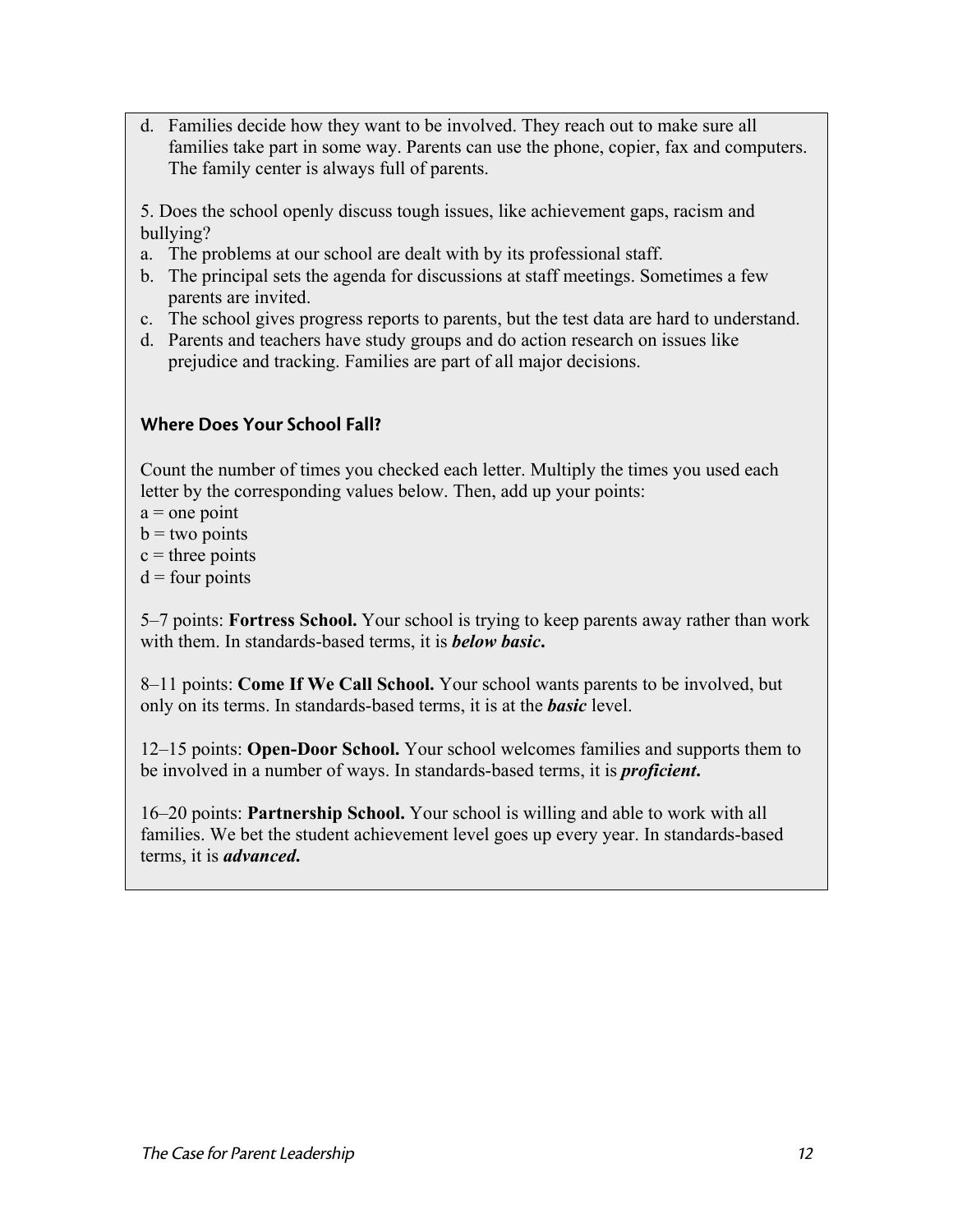## Chapter 2. Changing Roles for Changing Times

Despite recent reforms, including the near-universal use of standards and assessments, many schools and students still are struggling to boost their progress. For example, the 2003 Reading Assessment by the National Assessment of Educational Progress (NAEP) showed that fourth graders' reading achievement has not improved significantly since 1992. Eighth-grade reading achievement has improved slightly. In the 1999 Third International Mathematics and Science Study (TIMSS), average scores of students from the United States ranked  $19<sup>th</sup>$  in math and  $18<sup>th</sup>$  in science among 38 countries.

In the United States, schools that serve high-poverty communities tend to be among the lowest performing, and the number of children living in poverty is growing. The poorest families, those with incomes under \$10,000, have a higher birth rate (73 babies a year per 1,000 women) than families earning more than \$75,000 (50 babies a year per 1,000 women). In addition, births to unmarried women are rising. Children raised by single mothers are three times more likely to live in poverty than a child living with two parents, married or not.

Children raised in poverty come to school well behind their better-off classmates. According to *Inequality at the Starting Gate,* a report from the Economic Policy Institute, kindergartners from the poorest fifth of the nation's families own less than half as many books as children from the wealthiest fifth. Poor children spend almost twice as many hours watching television, in part because they don't have access to high-quality child care. Poor children also are more than twice as likely to have moved at least three times by the time they are five years old.

Changing demographics place other demands on schools. According to Harold L. Hodgkinson's report, *Leaving Too Many Children Behind*, here are some of the significant trends.

- America is becoming more diverse. According to the National Center for Education Statistics, between 1986 and 1999, the percentage of African-American students in public schools increased from 16.1 to 17.2; Hispanic students, from 9.9 to 15.6 percent; Asian/Pacific Islander, from 2.8 to 4.0 percent; and Native American, from .09 to .05 percent. By the end of the next decade, there will be no majority ethnic group among children under age five.
- Family composition also is changing. In 1999, about a third (33 percent) of all births were to unmarried parents, up from about a quarter (26 percent) in 1990. According to the *Statistical Abstract of the United States*, 46 percent of married couples, 60 percent of single women, 22 percent of gay couples and 34 percent of lesbian couples are raising children. Four million children live with their grandparents.
- More parents have jobs. In 1980, 38 percent of women with young children worked outside the home; by 1998, that number had risen to 59 percent.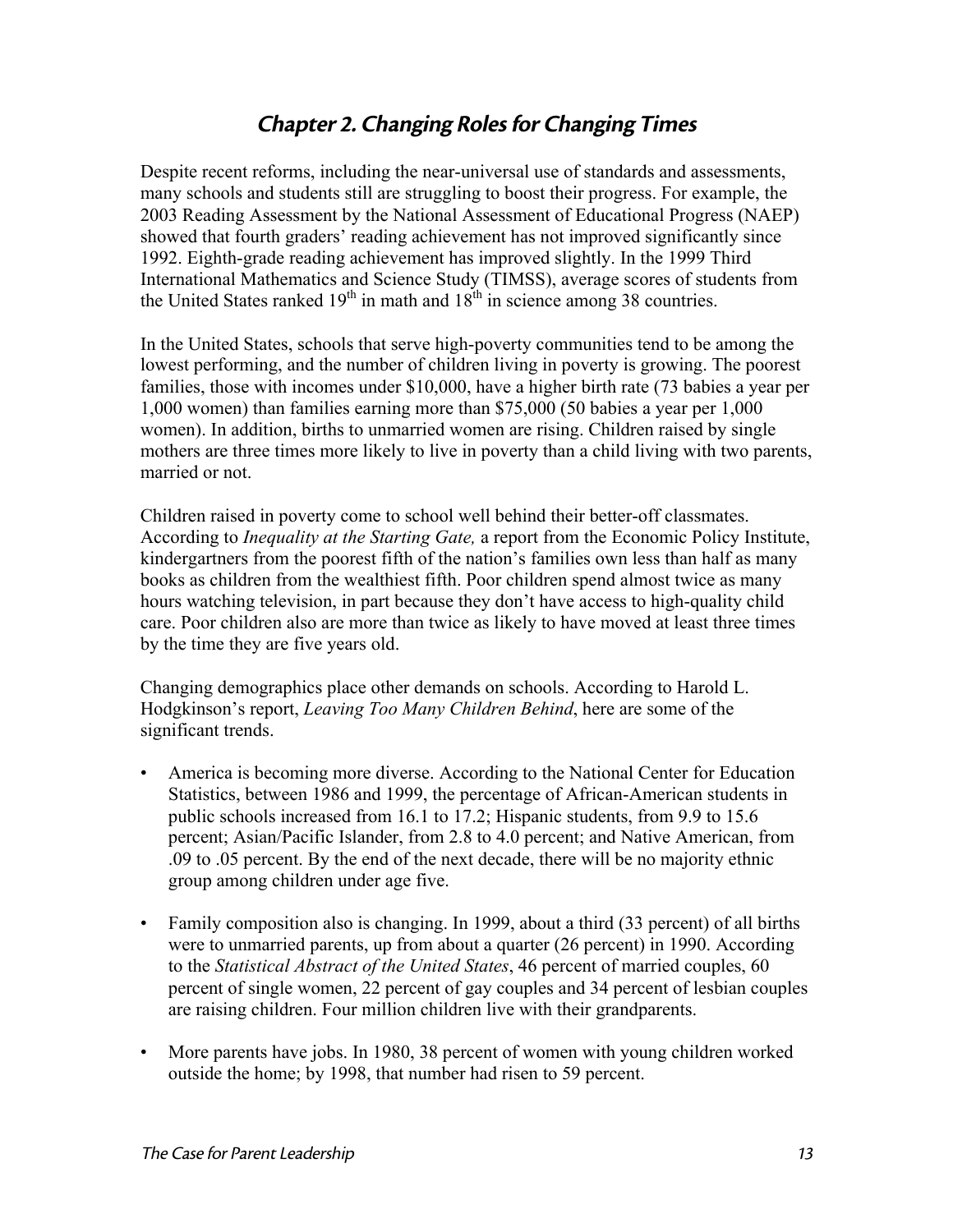• Student turnover is high. Of nearly 300 million Americans, 43 million move each year. A classroom may start and end with the same number of students, but more than half of them may be different by the end of the year. Low-income children move more often than middle-income children do, making adjustment to school more difficult for them and their families.

From the schools' point of view, these changes mean that working with families has become increasingly difficult, complex and confusing. There are fewer active, responsible parents per child, and they are working full time or more. A family may be in the neighborhood for only a few months and have no fixed address or telephone.

America's new demographics, work habits and attitudes also have made parents less likely to become involved with their civic institutions — including schools. Robert Putnam, a professor of public policy at Harvard, detailed the changes in his classic study *Bowling Alone* (2000).

For the first two-thirds of the  $20<sup>th</sup>$  Century, Americans' involvement in civic associations of all sorts rose steadily, except during the Great Depression. In the last third of the century, by contrast, only mailing list membership has continued to expand. … At the same time, active involvement in face-to-face organizations has plummeted. ... Formal membership in organizations has edged downward by 10-20 percent … and active involvement in clubs and other voluntary associations has collapsed at an astonishing rate ... . (p. 63)

PTA membership offers a striking illustration. From its founding in 1897, PTA numbers grew steadily until 1960, when almost half of all families with children under 18 were members. Since 1960, the decline in membership has been almost as fast. Now, only about one-fifth of families with school-age children belong to the PTA. Even taking into account the growth of competing groups, such as Parent-Teacher Organizations (PTOs), this dramatic drop represents a troubling change in parents' relationships with their children's schools.

Experts see this growing parent alienation as yet another challenge that schools must overcome. Not only does parent involvement provide important support to students, but it also helps parents build valuable leadership skills and social capital.

## Opportunity for Change

On the other hand, more than a decade of education reform has given parents more leverage with schools. Additional measures like school governance councils, school improvement teams, and state and district parent involvement policies have further opened the door for parents to work with schools to make lasting, substantive changes. Here are some of the key changes that are fostering parent leadership today.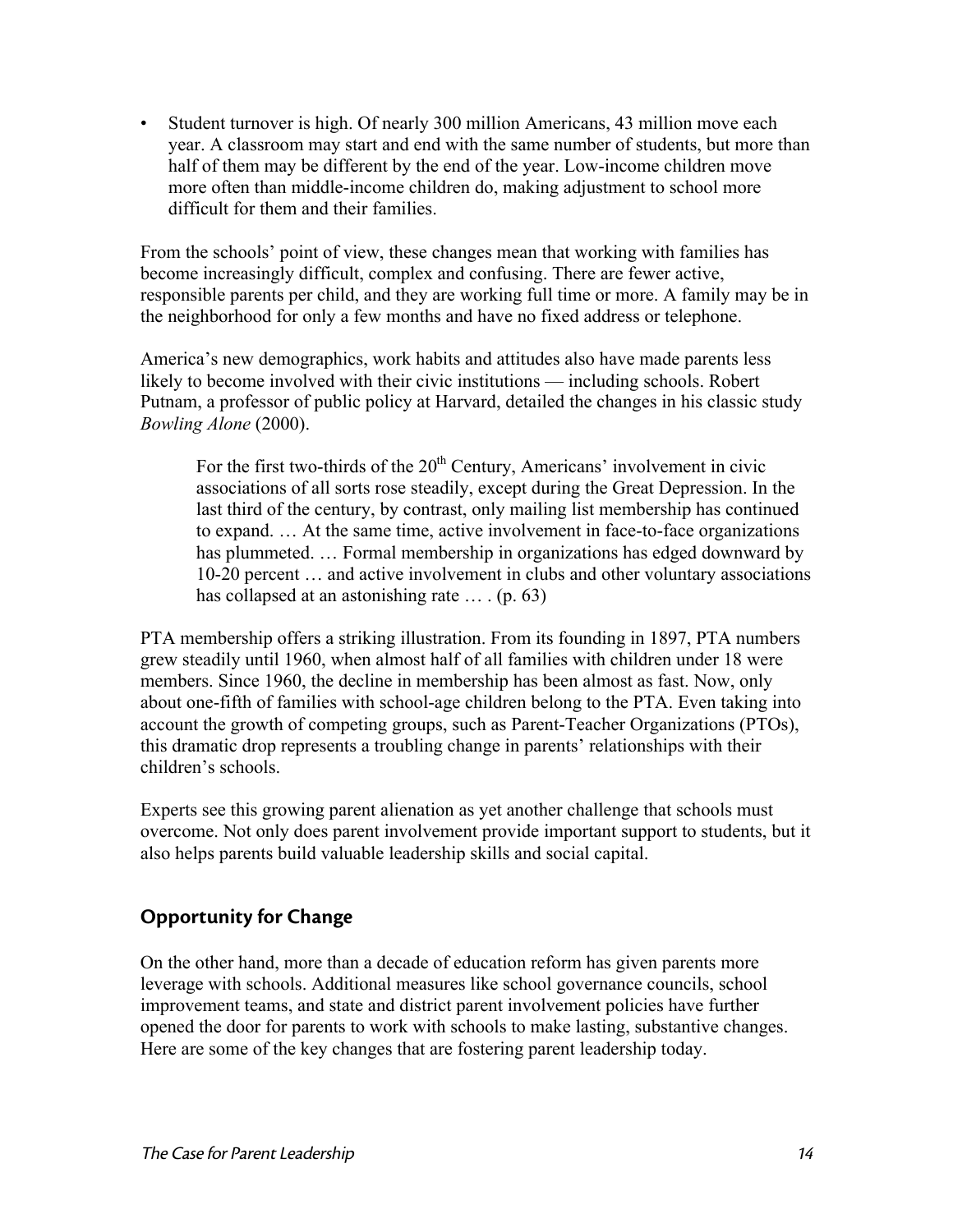- State and district standards, produced over a decade of efforts in almost every state, establish clearer expectations for what children should know and be able to do at each grade level in each subject. In many states, however, both the standards and the tests that measure student achievement are still works in progress.
- The 2001 No Child Left Behind Act (NCLB) now holds our nation's schools accountable for the academic achievement of all students. For the first time, schools must demonstrate adequate progress every year or face significant consequences, including losing students to other schools and, ultimately, being shut down.
- Annual report cards and other data on test results mandated by NCLB and many state laws give parents unprecedented information about how their local schools are performing. Parents can learn what progress their schools are making in meeting academic standards and how they stack up to other schools in the state or district. The report cards also make it clear whether each school is meeting the needs of all its students, including those groups that often have been poorly served.
- Legislative mandates, legal action and social-demographic shifts have prompted a greatly expanded menu of school offerings. These include services for students with disabilities, extended-day programs, and English language programs for immigrant students and families.
- There is a strong and unified groundswell for reform. Parents, voters, students, educators and policymakers all are clamoring for public schools to do a better job of educating all students and preparing them for postsecondary education and the workforce. Improving education consistently ranks as the most important concern among the American public.

Separately and together, these trends probably will alter the way schools do their jobs for decades to come. With little precedent to guide them — and under great political pressure — educators and policymakers are struggling to satisfy both the legislative mandates and their constituencies, while giving all children the instruction they need to succeed. Funding shortfalls in many states and districts compound the issue by forcing hard choices about allocating scarce resources. It seems clear that school districts cannot succeed without a major increase in community support.

In this environment of challenge and change, parents have a historic opportunity to identify issues, influence decisions and improve their schools. Among all the competing interests, they are well positioned to make their voices heard by offering a vision of positive change and engaging other parents who care about how schools are serving their children.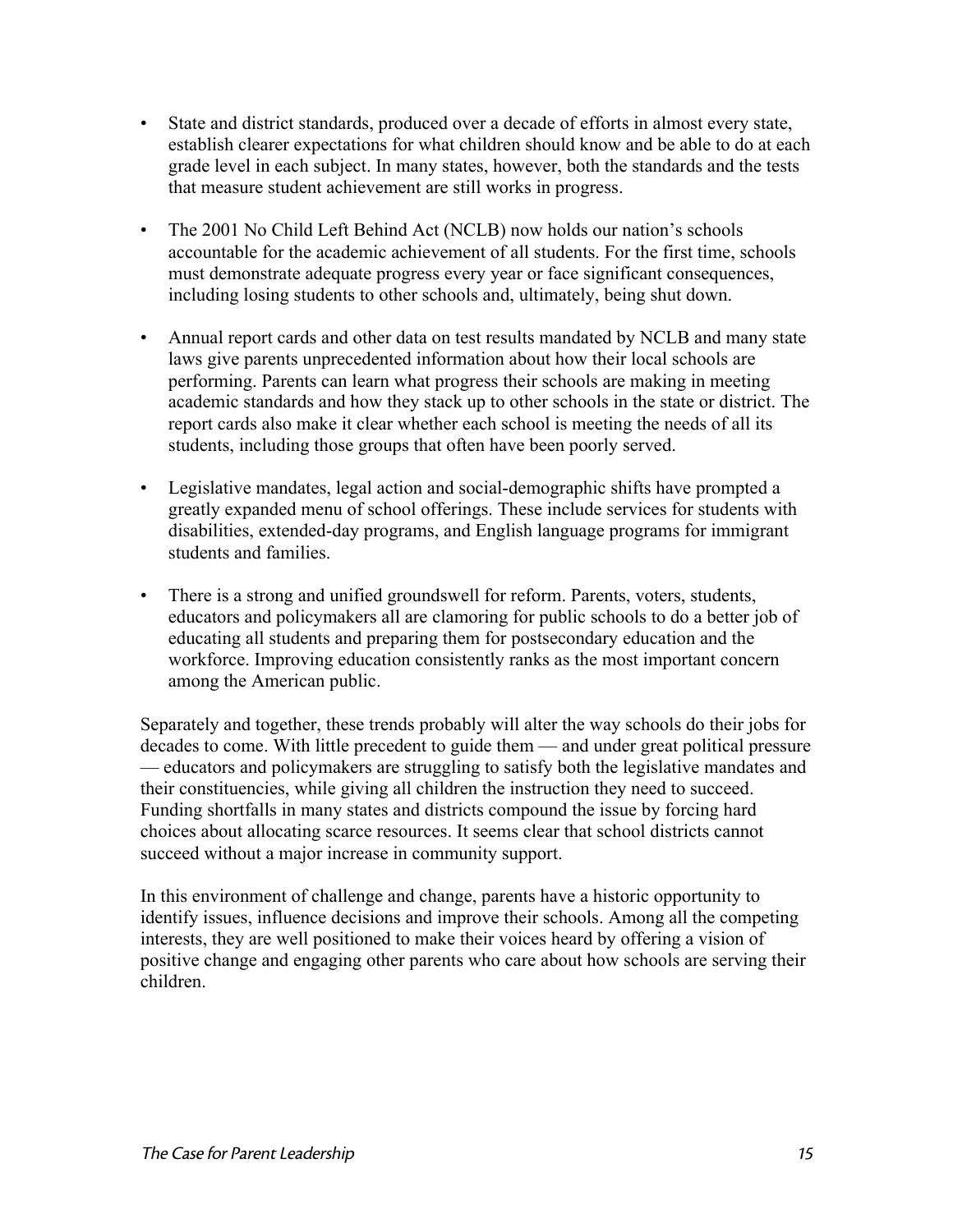#### Breaking the Mold

Today's parent leadership is the culmination of ongoing, sweeping changes in the way parents, schools and communities interact as our nation has evolved from a largely ruralsmall town population to the more centralized urban-suburban distribution we recognize today.

At the beginning of the 20th century, America had about 100,000 local school districts, each run by a school board made up of parents and other citizens. The board built schools, hired teachers, decided what should be taught, and made other decisions directly affecting the operations of the school. Teachers often lived with the families of their students.

Over the years, most small districts combined to form sprawling, consolidated school systems, until there are just about 16,000 today. These are run by superintendents and their staffs, while school boards set policy and hire the superintendent. As school and district staffs have become more specialized, parents increasingly have delegated the responsibility for educating children to the professionals. Although well-educated and well-connected suburban parents usually can contact a principal or board member about a problem, even those parents often complain about their lack of influence. Most parents without these advantages don't even know how the system works, much less how to make their voices heard. Parents of all backgrounds get the message that "we professionals know what's best — and your place is at home, not at school."

As a result, most schools set the rules for parent contact with the people responsible for their children's education. Interactions usually take place at crowded events like open houses, back-to-school nights, student performances and report card pickup days. These situations encourage social pleasantries and surface conversation instead of building relationships and exchanging substantive information. One-on-one conversations between parent and teacher are limited to one or two conferences a year, each typically lasting 20 minutes or less. If parents or teachers request a special meeting, it is often about a problem or complaint, and the encounter can be tense and difficult.

Even where parent involvement is organized and extensive, parents tend to play largely supportive roles. The dominant form of parent involvement is the traditional parentteacher organization, such as the PTA, PTSA or PTO, which has changed little since you — or your parents — went to school. Today, active PTAs are found largely in the suburbs and in elementary schools. In the cities and diverse inner-ring suburbs, the parent organizations that do exist tend to be small and dominated by an in-crowd of middle class parents. Lower-income families and families of color tend to shy away, although some PTA chapters are now mounting aggressive outreach campaigns.

During the education reforms of the 1960s and 1970s, many progressive schools and districts created opportunities for parents to have a greater voice. These ranged from limited power-sharing vehicles such as school governance councils, advisory committees and school improvement teams to hiring parents as paraprofessional employees. The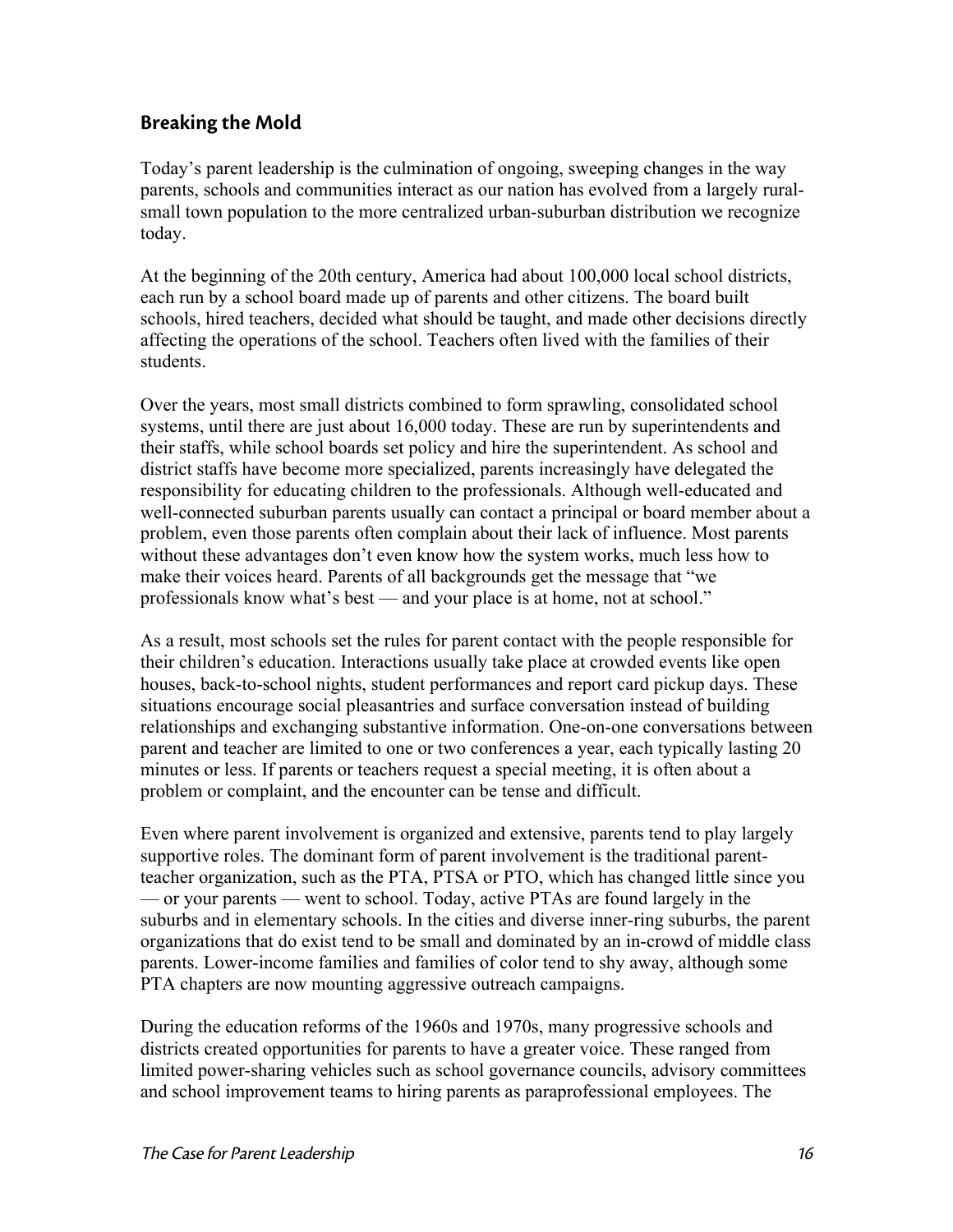community schools movement created schools that were open year-round, offering recreation, health and social services, adult education, child care, and other programs that community councils recommended. Some schools also offered increased opportunities for parents to act as advocates, such as personal learning plans for students that parents help develop and approve. These reforms have enriched the schools and allowed genuine collaboration.

Since the early 1990s, the idea of developing independent parent leadership has gathered strength with the growing standards-based reform movement. Using the new accountability provisions, parents and community members have begun organizing outside of schools. They are pushing both for greater mutual accountability for student progress and to obtain more resources for student learning. These organizers contend that the forms of parent involvement practiced in most schools have not kept pace with increasing urbanization and diversity and that the relationship between schools and communities must be restructured dramatically.

#### More Powerful Roles for Parents

According to the research, parent involvement takes many forms — from helping children with homework to organizing demonstrations at school board meetings. Parents' activities tend to fall into four main roles.

**Parents as teachers** — Parents establish a home environment that promotes learning, reinforce what is being taught at school, and develop the values and life skills children need to become responsible adults.

**Parents as supporters of education** — Parents contribute their knowledge and skills to the school, demonstrate the importance of education and hard work, and take part in school board elections and other activities that promote education.

**Parents as advocates for their own and for all children** — Parents guide their children's careers in school, plan for their future, resolve problems and disputes, press schools for better programs and higher achievement, and work to make the system more responsive to all families.

**Parents as decisionmakers** — Parents serve on school governance councils, advisory committees and school improvement teams. They conduct action research, take part in decisions about programs and staffing, and contribute to joint problem-solving at every level.

Research has found that children do best when their parents are able to be involved in their children's learning in all four ways. The more schools are bound by views formed in years past, however, the more they are likely to limit the roles parents are welcome to play. In nearly all schools today, parents are encouraged to help their children at home and volunteer for specific tasks at school — to be teachers and supporters of education.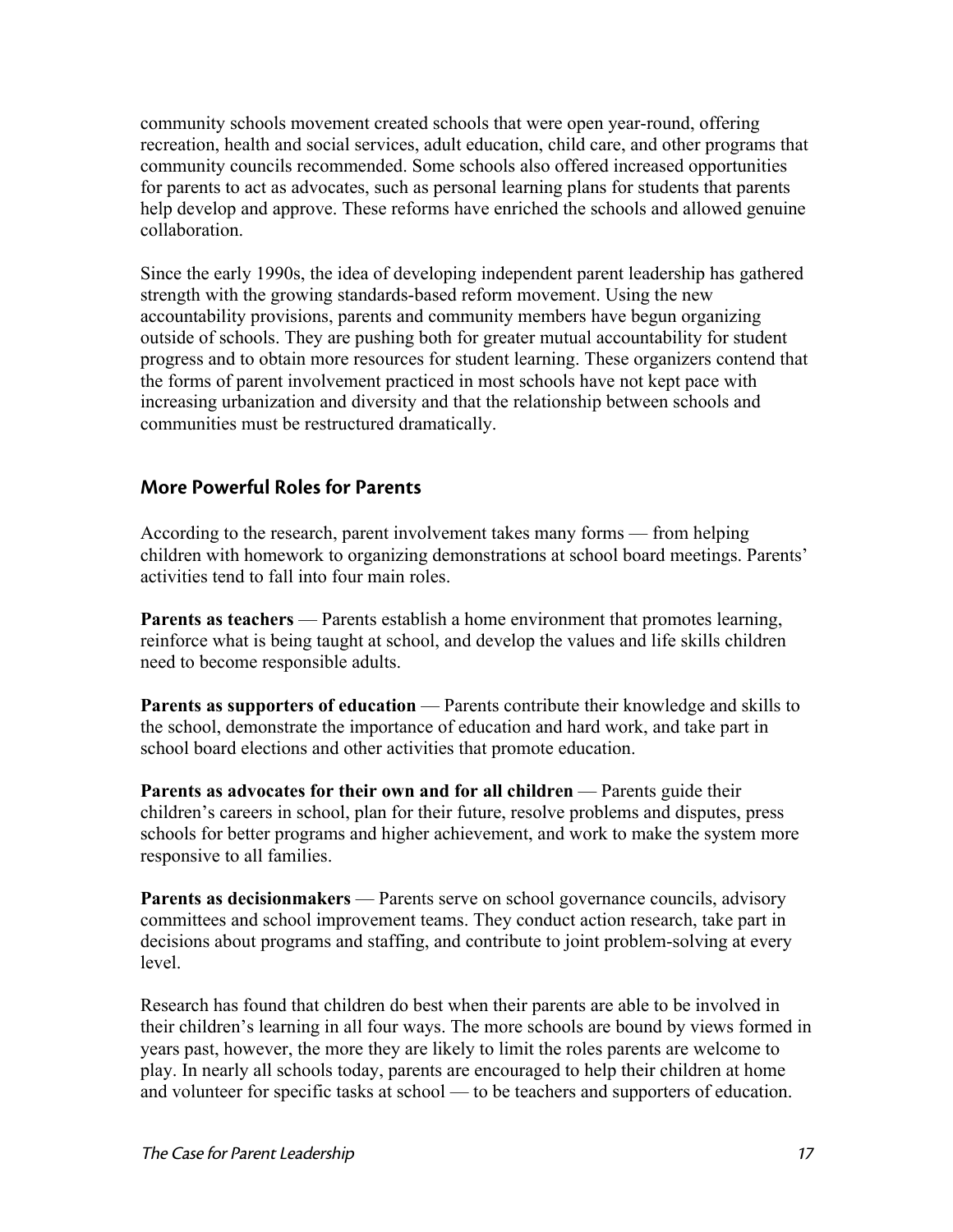These are the time-tested roles parents have played for many decades, and both schools and families are comfortable with them.

In the pressure-cooker of standards-based reform, however, educators and parents increasingly recognize that families must have a voice in major decisions that affect their own and other children. This kind of engagement forges a new relationship between parents and schools, based on shared responsibility and mutual accountability.

Across the country, from Boston to Los Angeles and from Chicago to El Paso, parent and community leaders are rallying other parents and their neighbors to hold schools accountable for the achievement of all students. Empowered by the high expectations that standards impose, many parents are insisting that they be recognized as full working partners. They are using data on schools to identify problems, and they are actively working with their local teachers and principals to close achievement gaps. They understand budgets and how policy is made. They are facilitating meetings; mediating conflicts; and engaging the larger community, including business leaders and public officials, to build support for changes in education policy.

In all their efforts, the new parent leaders stay focused on what reformers call "The Main Thing" — improved achievement for all students. They are rewarded not only by the improvements they achieve, but also by the increased sense of power and relevance that comes from setting their own agenda and getting results.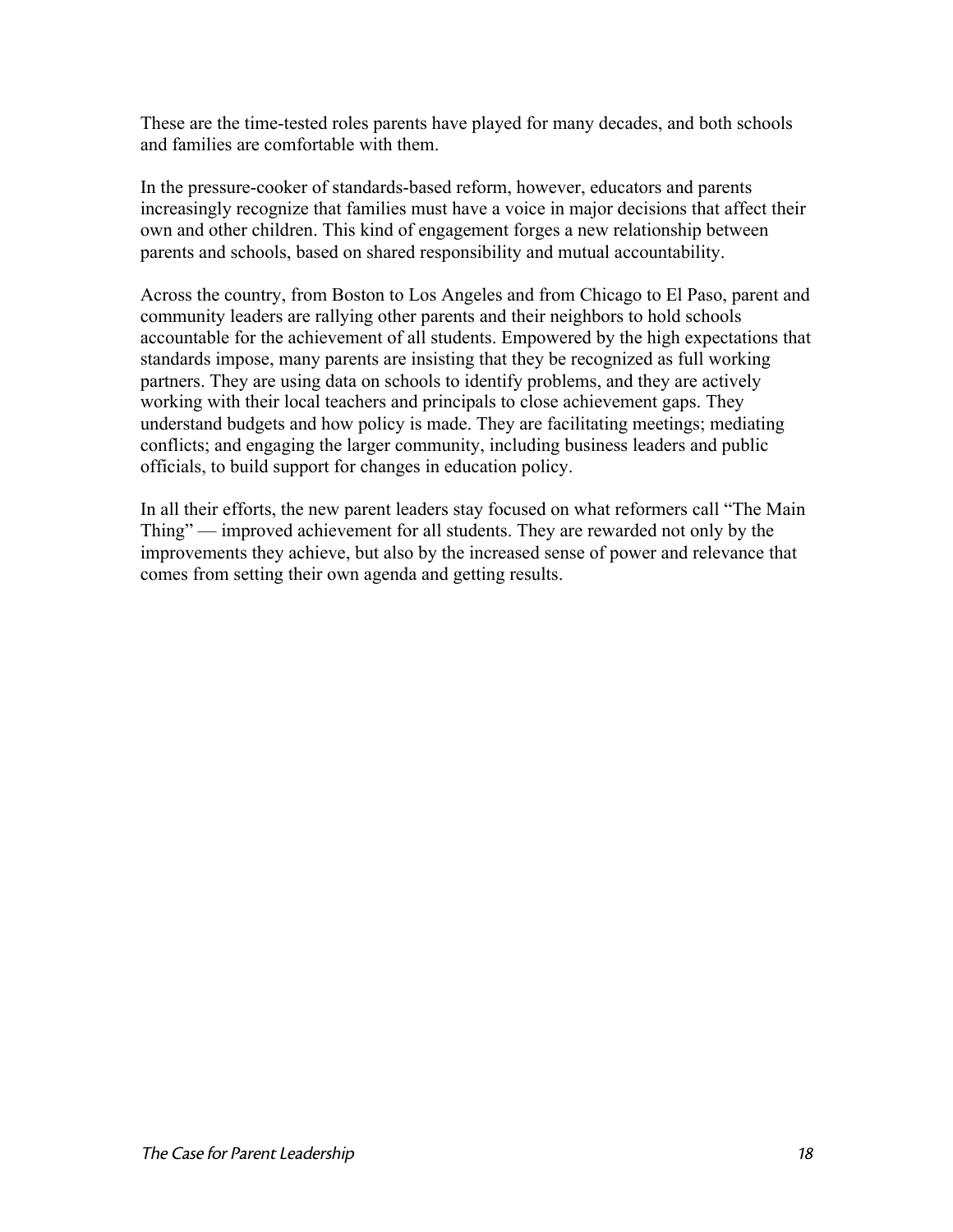## Assessing Your Attitudes

Whether a school limits parents to traditional roles or embraces their leadership often depends on the attitudes of school leaders, such as officers of the parent association or the principal and senior staff. Which set of attitudes about parent involvement more closely resembles those at your school?

## Traditional Parent Involvement:

## Parent Leadership:

| It is the school's job to determine how       | Parents should be fully involved in deciding    |
|-----------------------------------------------|-------------------------------------------------|
| parents should be involved.                   | how to engage the school's families.            |
| Only well-educated parents should be          | Every family has something important to         |
| involved in the classroom.                    | contribute to children's learning.              |
| Parents' primary role is to reinforce at home | Parents and teachers share responsibility for   |
| what the school is teaching.                  | children's learning.                            |
| Most parents want to leave their children's   | Most parents want to be actively engaged in     |
| education to the experts and don't want to    | their children's learning and to be consulted   |
| intrude in school matters.                    | about school policies.                          |
| Parents are interested primarily in their own | Parents are concerned about the success of all  |
| children.                                     | children.                                       |
| Schools know best about students and their    | Schools should recognize that all parents are   |
| needs. Parents should let educators do their  | experts about their children and have much to   |
| jobs.                                         | offer educators.                                |
| Families should make their homes more like    | A school should reflect its families' cultural  |
| the school.                                   | backgrounds and traditions.                     |
| Few parents want to take leadership           | Parents can be at different stages of readiness |
| responsibility.                               | for leadership. Many want more responsibility.  |
| Problems at school should be resolved         | When problems arise, the principal and staff    |
| within the school. Involving families might   | should reach out to all who are affected. Many  |
| undermine community support and damage        | problems cannot be resolved without active      |
| the school's reputation.                      | community support and cooperation.              |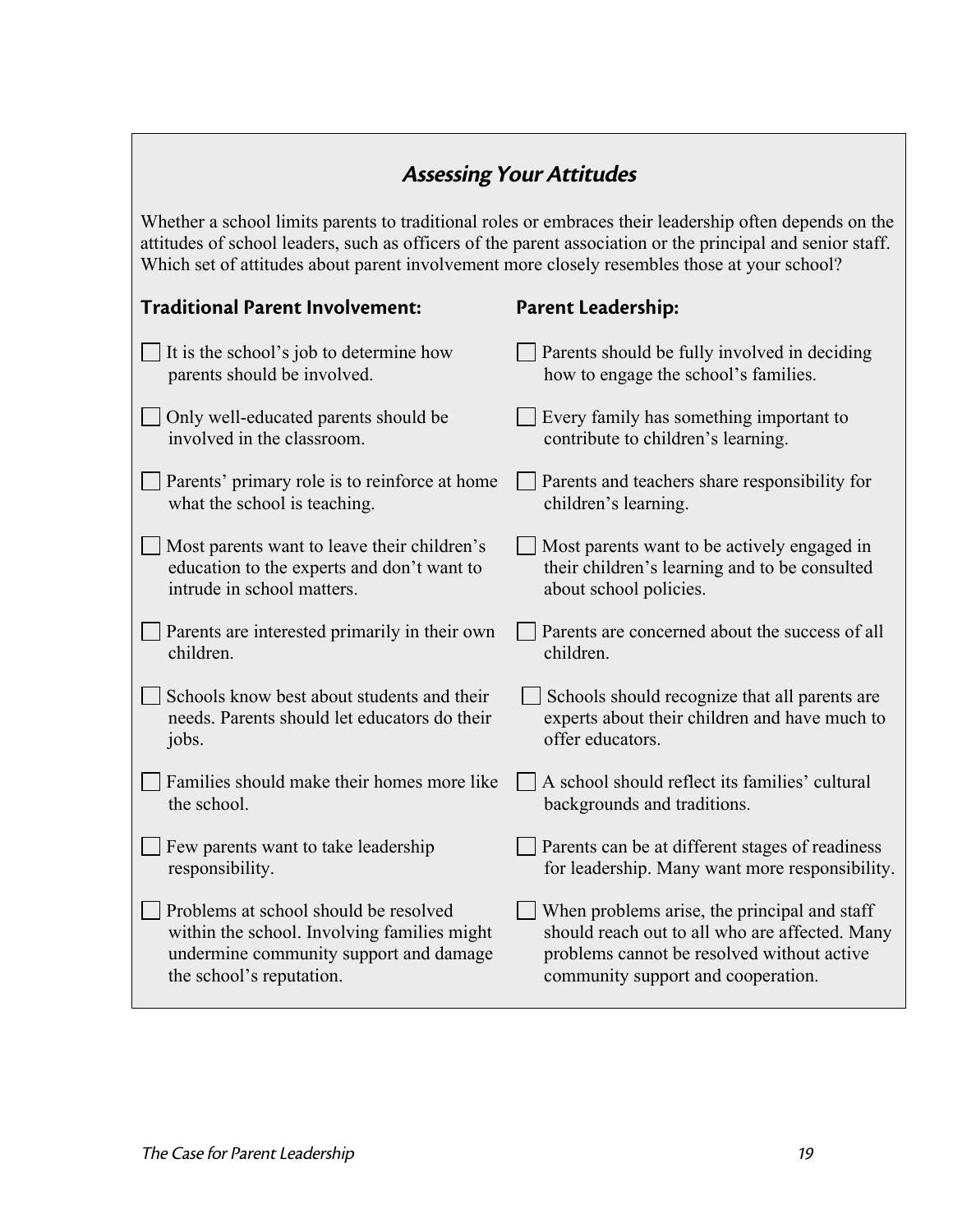## Chapter 3. What the Research Tells Us: Benefits All Around

When parents are fully engaged — from working with their children at home and being involved in the life of the school to becoming advocates for strong public education in their community — research tells us that everyone can reap substantial benefits. In the words of Steve St. Clair, the former principal of Conway Middle School in Louisville, KY:

Parent leaders can communicate a vision with other parents, often in a way that staff members cannot. Of all the variables in a child's life, I believe that parent involvement has the highest correlation with student success. It is truly the most untapped resource that we have.

#### **Students**

According to *A New Wave of Evidence: The Impact of School, Family and Community Connections on Student Achievement* (2002), a research review published by the Southwest Educational Development Laboratory, there is a powerful link between parent involvement and positive student outcomes. Students with involved parents, no matter what their income or background, are more likely to:

- earn higher grades and test scores, and enroll in higher-level programs;
- be promoted, pass their classes and earn credits;
- attend school regularly;
- have better social skills, show improved behavior and adapt well to school; and
- graduate and go on to postsecondary education.

#### *Students whose parents are involved are also LESS likely to require special education, drop out of school, be arrested or require public assistance.*

Furthermore, studies show that families of all income and education levels, and from all ethnic and cultural groups, are involved at home. They help their children with homework, read and tell stories, talk to them about school, and plan for their future. The more that schools work with and encourage families to be involved in these ways, the more students like school and the longer they stay in school.

#### **Parents**

When schools engage parents, parents develop more confidence in themselves and in the school. By engagement, we mean welcoming parents and family members into the school, helping them build relationships with teachers and other staff, informing them about the school's educational program and student progress, offering classes and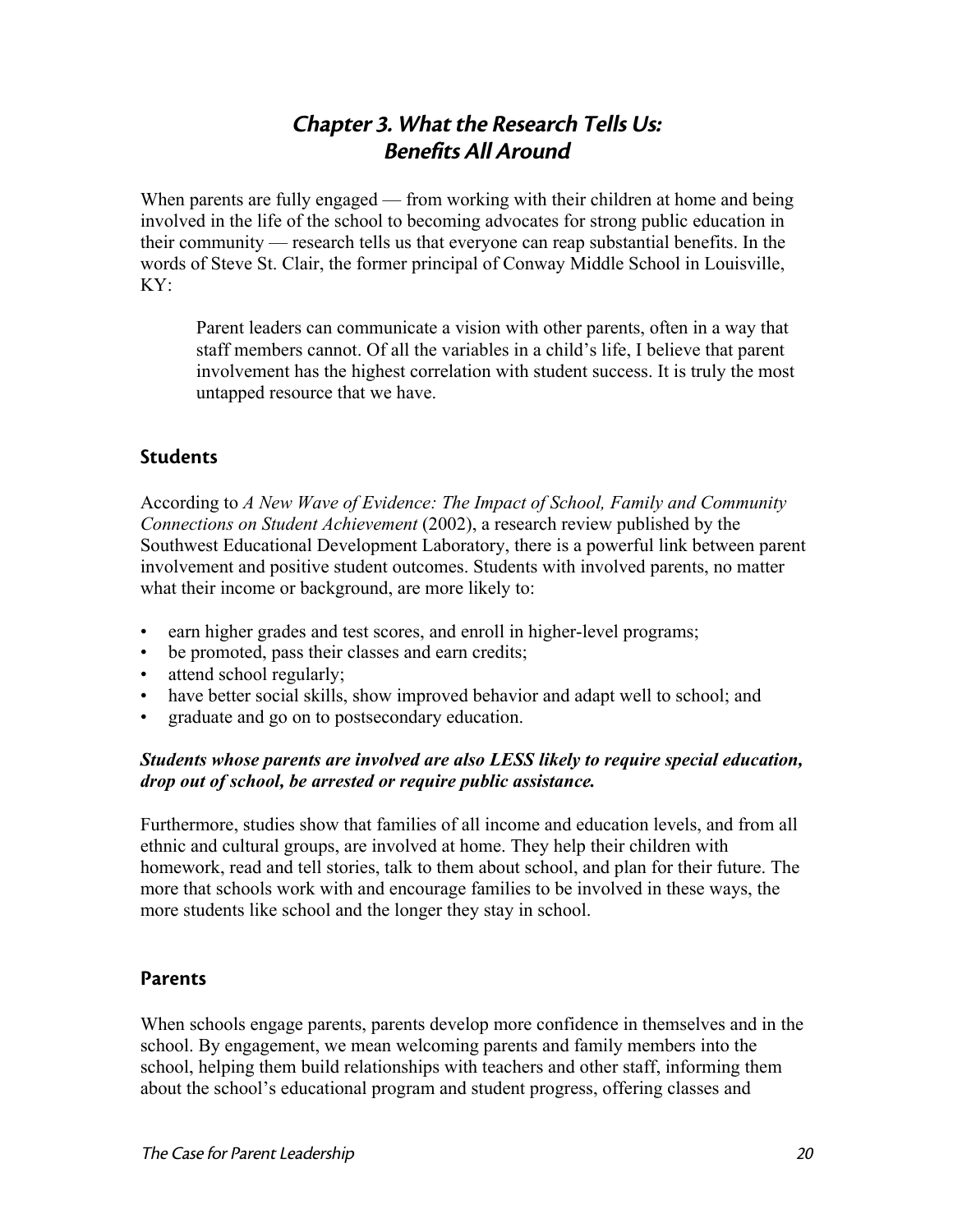workshops, giving them a voice in decisions that affect their children, and helping them connect to community resources. The teachers they work with have higher opinions of them as parents — and higher expectations of their children. As a result, the parents often go back to school themselves.

Parents who become leaders are better able to support their children's learning — both through their active presence at the school and through the skills and contacts they gain in their leadership activities. Taking a leadership role and achieving success help parents develop a greater sense of their own power to influence their children's future and to make a better life for themselves. Researchers call this efficacy, or the power to have an effect. In *Parental Efficacy: Predictor of Parenting Behavior and Adolescent Outcomes,* researchers Lee Shumow and Richard Lomax show that parents' sense of efficacy is related to their children's higher achievement in school.

Parent leaders also can:

- gain management and executive skills that they can transfer to their jobs or homebased issues;
- make helpful contacts and build social networks that they can use to create opportunities for their children and themselves;
- develop closer ties to their communities and neighbors; and
- learn how to influence decisions made in their schools and communities.

#### **Schools**

The research is also clear about the benefits for schools when parents are more involved in education. Teachers feel more support from parents and have higher morale. Parents rate teachers more highly and are more likely to support the school through volunteering and other activities. In the community, schools that are open to families tend to have a better reputation than schools that are seen as more closed — deservedly so, because student achievement is also likely to be higher.

In their book, *Trust in Schools: A Core Resource for Improvement*, Tony Byrk and Barbara Schneider found a strong connection between trust levels and student achievement in Chicago public schools. After developing measures of trust, they surveyed school staff about their opinions of each other and of parents. Then they compared schools with high and low trust levels. Schools with high trust among teachers, the principal and parents were much more likely to be in the top 25 percent of student performance. And schools with low trust among teachers, parents and the principal were much more likely to be in the bottom 25 percent.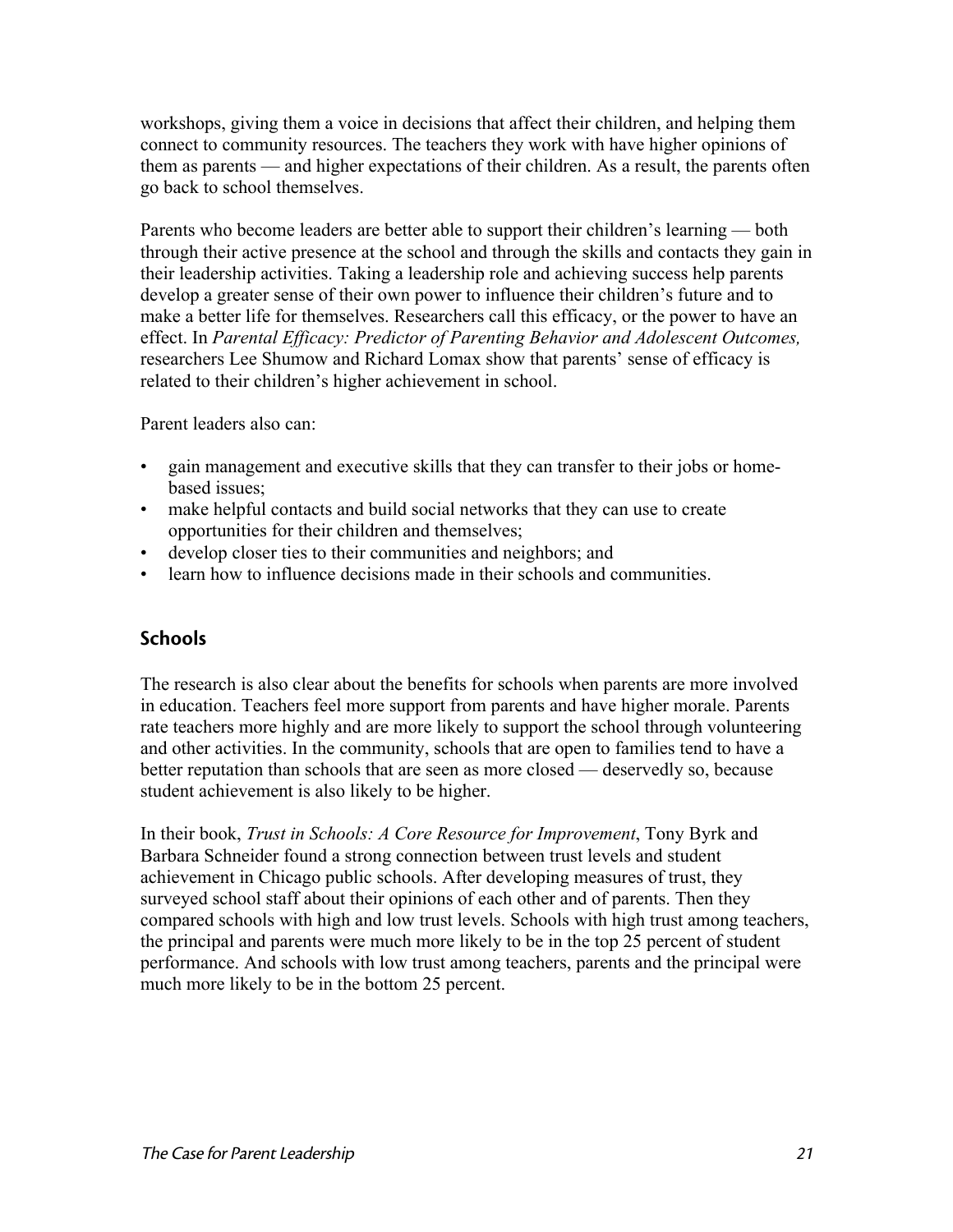## What Is the Teacher-Parent Trust Level in Your School?

In *Trust in Schools: A Core Resource for Improvement,* Tony Byrk and Barbara Schneider identify interactions and behavior that characterize various levels of trust that teachers feel for parents. Which group of statements best describes the feeling of teachers in your school?

**No Trust:** Teachers feel they get little or no respect from parents and believe that talking with parents does not help them understand students better. They perceive very little support from parents and feel there is a lot of conflict between parents and teachers. They also report that few teachers really care about the school community.

**Minimal Trust:** Teachers feel some respect from (and for) parents. They agree that talking with parents helps their efforts, but feel parents give them little support at home. Only some teachers agree that parents are partners in educating their children.

**Strong Trust:** Teachers report a lot of respect between parents and teachers. They feel that talking with parents is helpful and that a majority of families support their teaching at home. About half of teachers say they care about the community and feel good about parent support.

**Very Strong Trust:** Almost all teachers feel great respect from and for parents and report no conflict between parents and teachers. They see parents as partners in education and feel good about the amount of support they receive. They also believe that nearly all teachers care about the school community.

Another study of Chicago schools found that parent leadership has an impact on improved reading achievement. All schools in Chicago are governed by local school councils that have a majority of parents elected by other parents. These councils select and evaluate the principal, develop school improvement plans, and develop and approve the school budget. The study found that elementary schools with more effective school councils were significantly more likely to have improved student achievement in reading. Schools with effective councils moved from 20 percent to 37 percent of students reading at the national average, compared to no significant increase for schools with ineffective councils.

Chicago's local school councils and the social networks among parents, neighbors and school staff that have developed as a result … are a unique, nationally significant model of the kind of civic engagement that Putnam and other social scientists have identified as being key to improving the quality of a community. (Moore, 1998)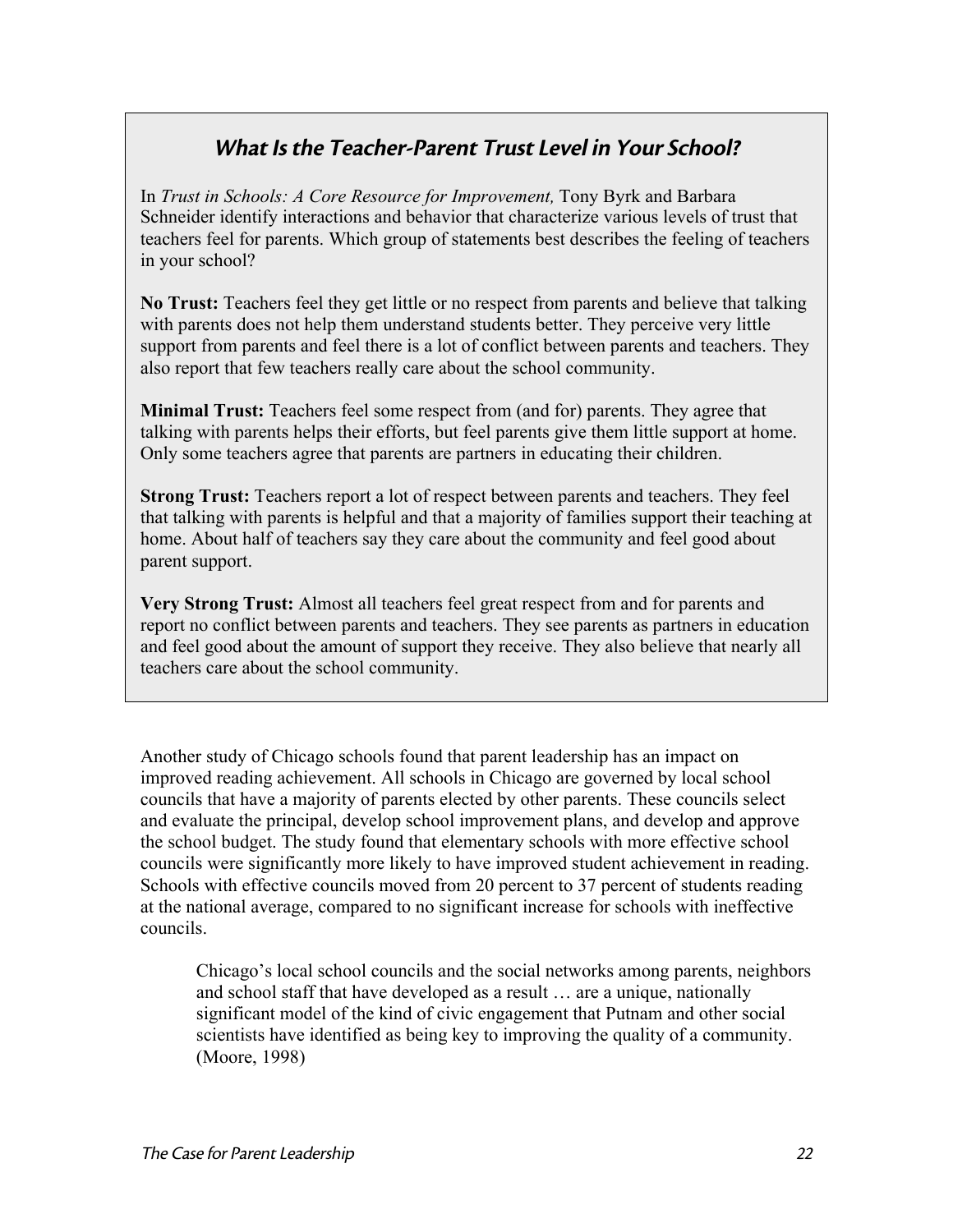Communities also gain by having a committed cadre of well informed, engaged and effective parents. Instead of seeing parents as the enemy, public officials come to recognize parent leaders as natural allies in building support for school improvement initiatives. Parents who become involved in schools are more likely to become active in other aspects of the community, such as neighborhood advisory councils. As the evaluation of Kentucky's Commonwealth Institute found, many go on to run for school council and other local offices, including school board. (Wilson and Corbett, 2000)

As schools move toward partnership with families, parents tend to move beyond their concern for their own child toward commitment for all children. This expanded focus can make an important difference in a school. When parents are intent on improving all children's achievement, the conversations between parents and teachers can encompass broader issues, practices and challenges that affect how learning happens in the classroom. Parents' actions also become more purposeful and supportive of schools. As their confidence and contacts grow, they can build organizations that can partner with schools from a position of power.

With parents as partners, schools are more likely to build the kind of strong, trusting relationships that expand social and political capital and that lead to positive, sustainable change. In addition, parent leaders are able to tap opportunities and resources that may not be available to the schools working alone. For example, here are some ways CIPL graduates have opened doors for schools in Kentucky.

• *Reaching and engaging other parents* **—** Parent leaders can mediate between educators and other parents, offering guidance about how the system works, as well as friendly faces to steer parents and other family members through unfamiliar halls. To ensure a good turnout for student-led parent conferences, parent leaders at Conway Middle School first held an information fair where families could learn about the new approach to conferences and other school programs. This event drew families into the school, many for the first time, making them more comfortable with the idea of meeting their child's teachers. Parent leaders also arranged transportation and child care.

Parent leaders also can help schools bridge class and cultural differences between families and school staff. For example, Rita Gerretson and Pam Waddles, CIPL graduates who worked as parent liaisons in the Appalachian region of Eastern Kentucky, supported students by reaching out to poor families, many of whom are illiterate. Gerretson and Waddles made home visits, referring parents to adult literacy courses and stocking small local libraries with materials for parents, explaining how to read school report cards, and suggesting ways parents can support their children's learning. They also trained parents to make home visits to other parents.

**Tapping connections in the community —** Noticing that many children with reading difficulties lived too far away to take advantage of help provided by the school's extended services program, CIPL graduate Julie Schroeder decided to develop a targeted summer reading program closer to their homes. Using the zip codes from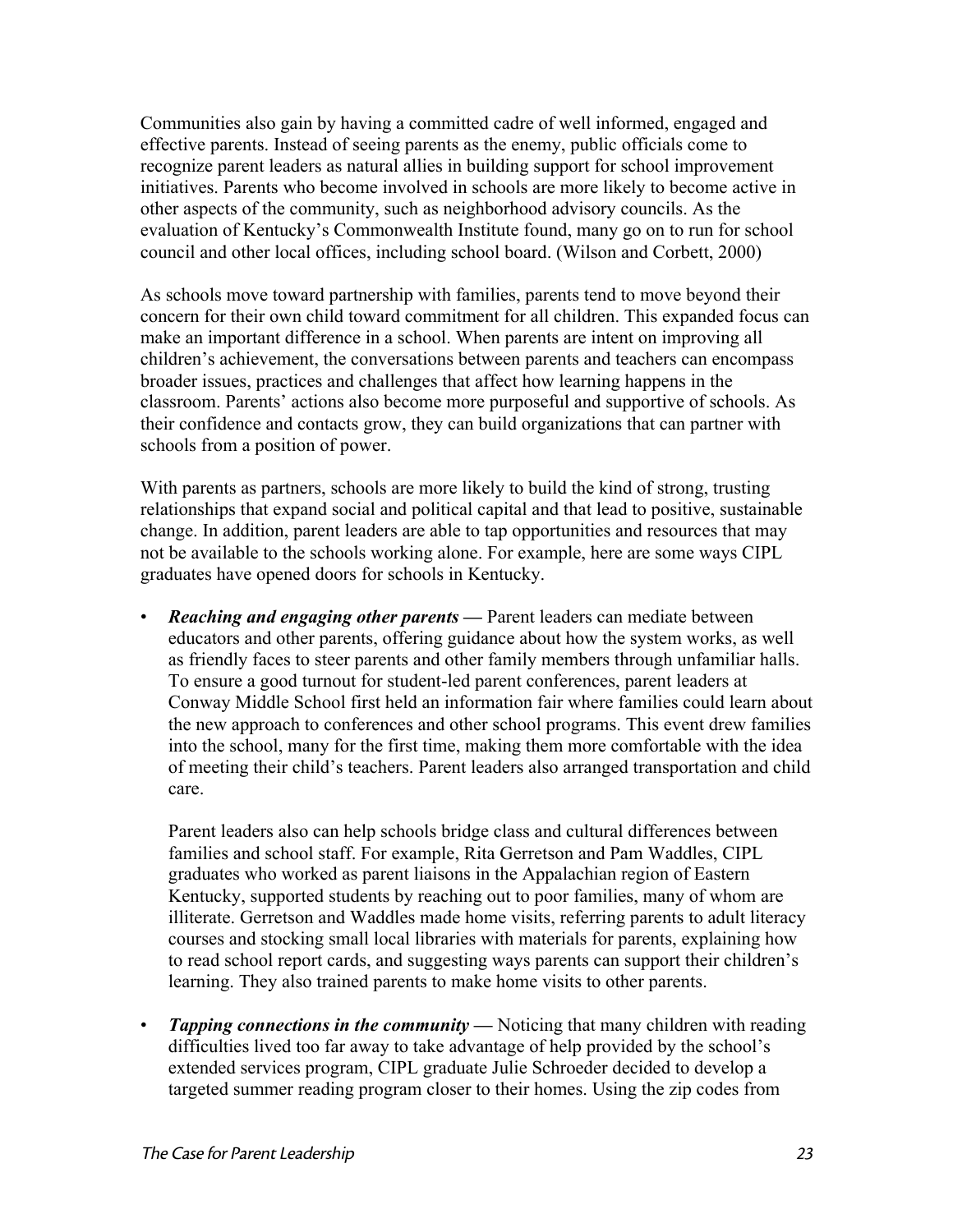students' addresses, she met with key neighborhood and church leaders to identify community centers near where most students lived. She found directors at two sites who eagerly offered assistance. To improve participation, Schroeder applied for grants and federally subsidized meal service to feed students during the workshops.

• *Teaming up with teachers to develop student achievement projects that teachers may not have time to take on alone* — Concerned by low science scores on the annual state assessment, as well as a wide achievement gap between students from poor and affluent families, CIPL graduate Pam Taylor won support from her school's principals and teachers for a program of science enrichment. At Taylor's invitation, a professional chemist — also a parent — presented interactive science experiments in fourth- and fifth-grade classrooms and showed teachers how to broaden their instruction. Taylor also assembled science project kits that parents and students could use at home. School faculty made sure that all science research projects were tied to Kentucky's core content standards.

At the end of the first year, Taylor and other parents helped the school hold a popular Science Night where students presented their research findings to a panel of science professionals. Prompted by growing attendance, the school now holds two Science Nights annually — one for the two grades taking the state tests that year and another for the rest of the students.

The results are striking. In 2001, the school's scores on the state science exam increased nearly 14 percentage points from the previous year, and 2002 scores were 10 points higher than 2001. In addition, test score gains among students from poor families (about half the school's population) narrowed the school's science achievement gap by 10 points in the first year. The achievement gap between poor students and their classmates continued to narrow in 2002.

## School Districts

Sometimes the problem of low achievement, or of wide achievement gaps between groups of students, is districtwide. Parents and community members can press schools and districts for better results, using requirements for school improvement in state and federal education reform laws. Louisville parents Cindy Baumert and Kathleen Driskell were aware of a new state law (Senate Bill 168) mandating schools to close achievement gaps, but worried that their local schools seemed to be doing little or nothing about it. They also noticed that the local newspaper was not covering the issue. The pair collaborated with Deborah Stallworth, president of a mostly African American parent group, to organize a luncheon for church leaders. At this event a sponsor of the state law asked for help in engaging congregations to partner with schools and become involved in the planning process to close the gaps.

Organizing as the "Community for 168," Baumert and Driskell followed up with community meetings to introduce and gain support for the project. They prepared a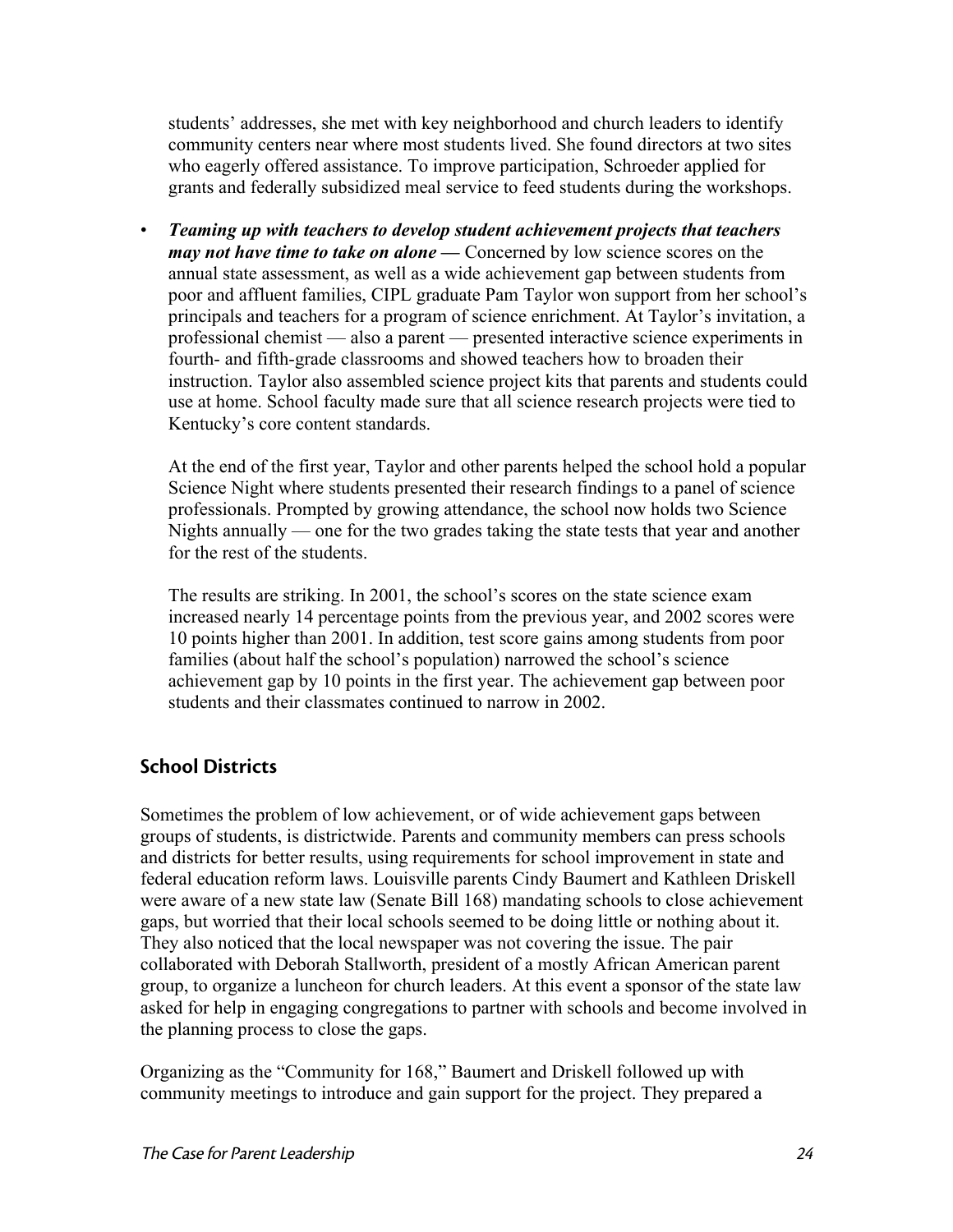volunteer speakers' packet that includes time lines and other details of the state-mandated accountability process; a guide to effective practices for closing achievement gaps; and lists of talking points, possible questions and terms volunteers might encounter. The Kentucky Department of Education now offers this packet to school districts around the state, and the district has used the initiative as a tool to engage parents and the community to close achievement gaps.

Parent leadership initiatives have had dramatic successes in districts outside of Kentucky as well. For example, in Boston, the Boston Parent Organizing Network (BPON) organized a series of public forums and meetings with state legislators, city council members and the mayor to protest drastic budget cuts to the public schools. Working closely with other community groups, the Boston teachers' union and the Stop the Cuts Coalition, BPON parents and member organizations persuaded the Legislature to restore \$54 million in aid to the city of Boston. Then they went to work on the mayor to make sure those funds went to the public schools.

BPON parents did their homework. They found that the state spent more on its prison system than on education, prompting Boston Public Schools parent activist Yvonne Ferguson to speak at a public forum. "I think that anger is in order today! What message are we giving to mothers when we will not educate their sons, but will incarcerate them? Only the wealthy deserve a decent life in the commonwealth."

BPON also put out materials and information refuting the myth of "Taxachusetts," which says that the state taxes and spends more than other states. They cited a 2000 report by the Massachusetts Budget and Policy Center, which found that the state is near the bottom of all 50 states on education spending as a share of personal income.

These examples show that even "fortress" districts and schools can open up when parent leaders use community-organizing techniques to impel change. Some results of parent and community action documented in recent studies include:

- upgraded school facilities;
- improved school leadership and staffing;
- higher quality learning programs for students;
- new resources and programs to improve teaching and curriculum; and
- increased funding for after-school programs and family supports.

(Henderson and Mapp, 2003)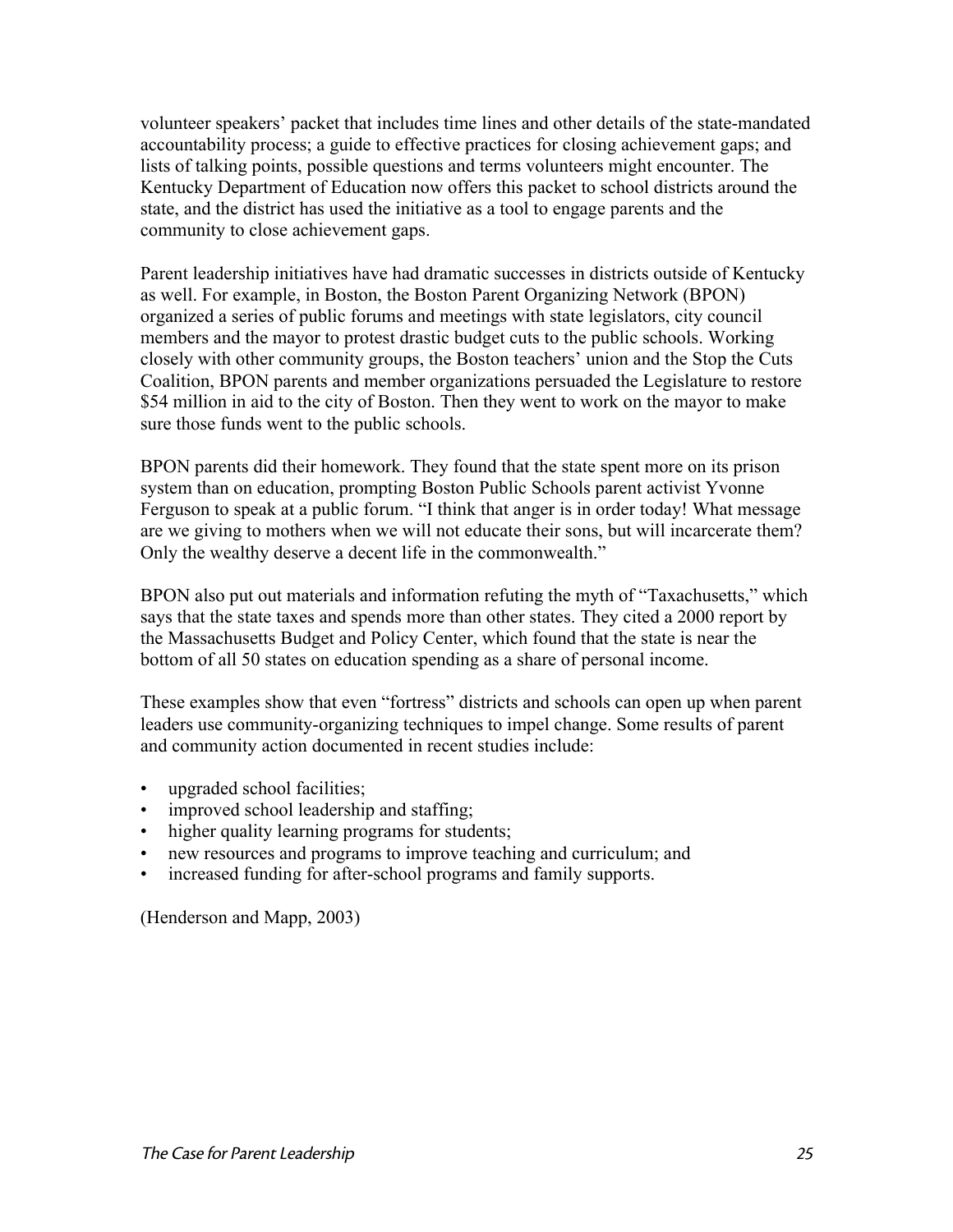## Community Organizing for School Reform

In a growing number of districts across the country, community groups are organizing a powerful base of parents and residents in lower-income neighborhoods to press for better public schools. Several research studies found that organized actions by these parents and community members have contributed to significant improvements in schools where poor performance and other problems had been accepted as inevitable.

Key strategies used by community organizers include:

- building a base of parents and community members to engage in collective action such as rallies, demonstrations and mass attendance at school board meetings;
- negotiation with public officials, focusing on winning concrete changes;
- supporting democratic decisionmaking by including members in all aspects of the organization;
- developing leadership among members within the organization; and
- building a strong organization that can alter the inequitable power relationships that lead to failing schools.

Here are some examples.

- In New York City, parents living in newly renovated low-income housing in the South Bronx refused to accept official nonanswers when they learned that their local elementary school was among the worst performing in the city. Organizing as the New Settlement Apartments Parent Action Committee (PAC), the parents used the school rankings and other data to build a successful campaign to remove the principal and gain a role in choosing new leadership. Later, with the cooperation of a new principal, PAC conducted investigations into safety and the math program at the school.
- In Oakland, CA, neighborhood parents won an eight-year battle to use the site of an abandoned warehouse for a small neighborhood school. The parents had joined forces with a coalition of community organizations to fight plans by developers to use the site for commercial purposes.
- In Chicago, the Logan Square Neighborhood Association (LSNA) mounted a multiyear campaign to reduce school overcrowding. Their efforts led to construction of five elementary school annexes and two middle schools, as well as to strong collaborative relationships with principals and teachers. LSNA also has trained more than 800 Parent Mentors to work in local classrooms and has established evening community learning centers and parent programs in several schools. Reading achievement scores have risen in LSNA's six "core schools."

Source: Mediratta, Fruchter and Lewis, 2002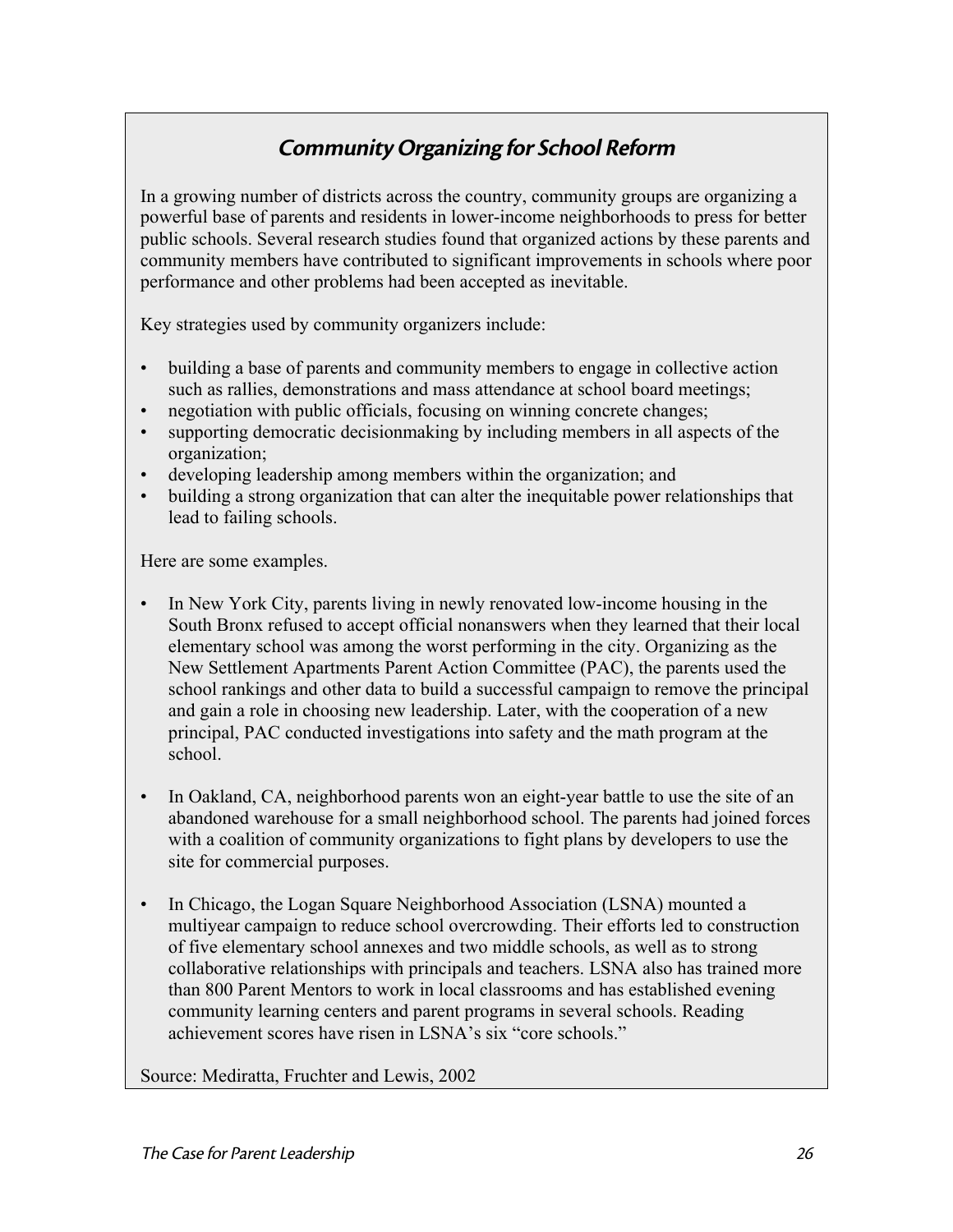## Chapter 4. Making It Happen: What Parent Leaders Need To Know and Be Able To Do

In most districts, developing parent leadership will require a new look at traditional attitudes toward authority, participation and service. Being an effective leader involves a set of knowledge, skills and approaches that few parents have had the opportunity to develop.

Parents who step forward deserve training that can help them become proficient in areas such as:

- gaining access to and interpreting data and other information;
- using data to develop proactive strategies to address problems and set priorities;
- constructing new roles for themselves as parent leaders; and
- understanding people from different cultures and backgrounds, and learning how to work together.

Follow-up coaching and support are essential. Most organizations that promote and train parent leaders offer on-site technical assistance to work through tough issues or personality clashes. They also can help parents at a school site build a powerful organization, by providing sample by-laws, communications tools like a Web site or hotline, contacts to community groups, and expert trainers and presenters.

For many parents, this is not entirely unfamiliar territory. Parents whose jobs involve managing projects or people will be able to transfer these skills to their work with schools. Others can draw on their experience as family managers or as leaders in other community organizations and transfer those skills to school settings. Still, parents of all backgrounds will need information about how the school system works, their rights and responsibilities, effective approaches to school improvement, standards-based curricula and assessments, and new approaches to teaching and learning.

On the following pages, we give four examples of different approaches to parent leadership training. While we have relied heavily on the experience of the Commonwealth Institute for Parent Leadership because it is the program we know best, and is one of the most extensive, we acknowledge that there are many other organizations and initiatives that have achieved valuable results. Some of these are discussed elsewhere in these pages. While various parent leadership programs have their own ideas about training and what it should cover, they all agree that parents should be able to make a real difference for children.

## Parents as Partners: The CIPL Approach

The Commonwealth Institute for Parent Leadership (CIPL) requires every participant to create and implement a project that will do three things: improve student achievement, engage more parents in children's learning and have a lasting impact.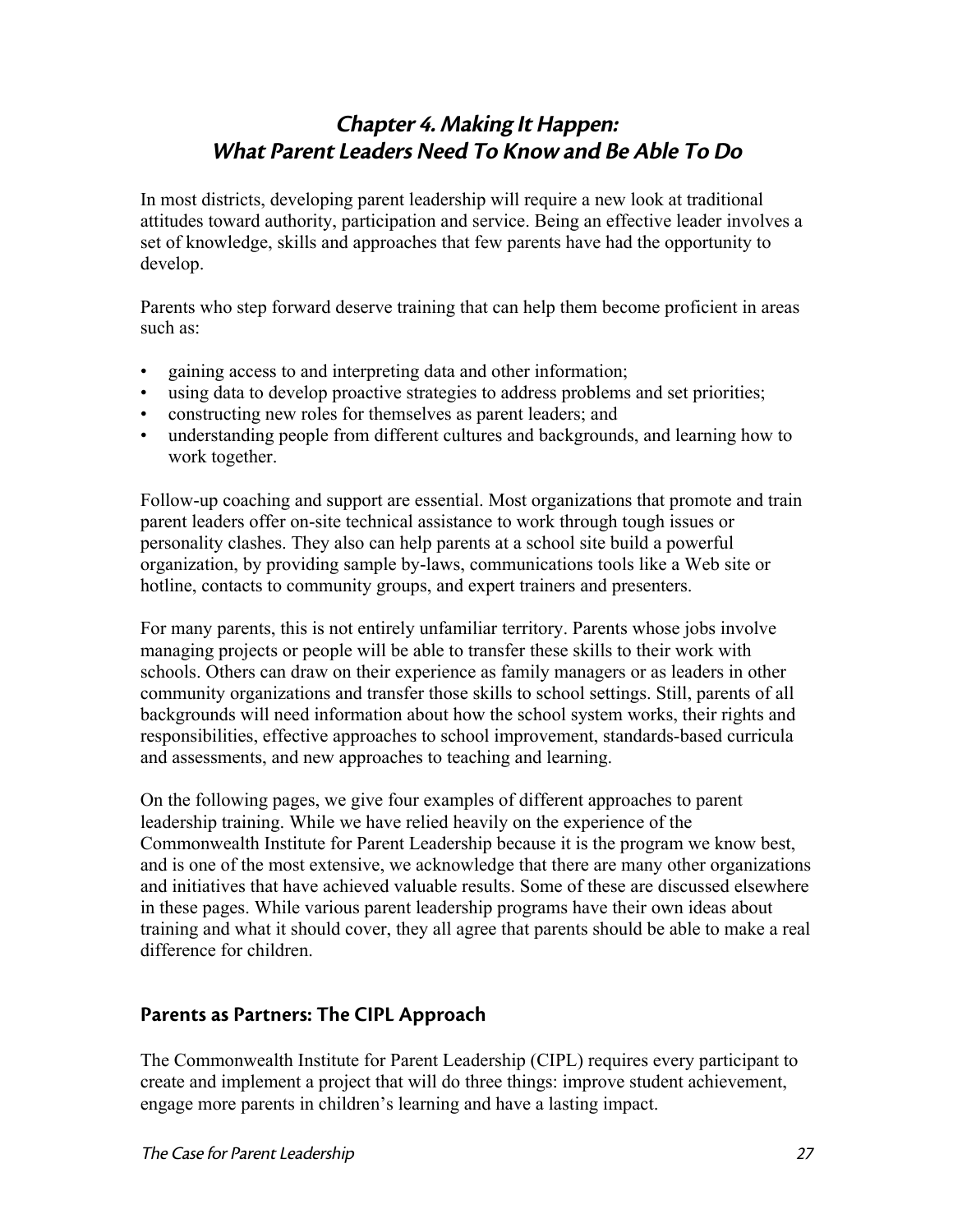CIPL training offers parents a broad base of knowledge and skills for working within the education system. During the three two-day sessions, participants explore the system, by listening to presentations, working in small groups and touring an exhibit of state programs. They do "homework" — obtaining copies of their school's improvement plans, attending school council meetings and completing checklists. They also look at the data from their schools and districts, learning how to read report cards and data charts broken down (or "disaggregated") by race, gender, income level, disability and English proficiency. Curriculum consultants from the Kentucky Department of Education share samples of student work, along with scoring guides, so that parents can learn more about how standards are used in classrooms and the differences between basic and proficient work.

CIPL participants also take part in interactive exercises to help them be more sensitive to parents from varied backgrounds. One evening is devoted to telling each other's education stories in small groups to share experiences and build social and emotional connections. Participants learn to facilitate a process developed by the Prichard Committee, called Parents and Teachers Talking Together (PT3). Group-process workshops help improve participants' skills in agenda planning, running meetings, setting priorities and consensus-building. Resource organizations describe their services, give contact information and answer questions.

Training sessions are delivered by community support coordinators (CSCs) from the Prichard Committee staff, who maintain ongoing contact with graduates. The CSCs are based in regions around the state, and many are CIPL graduates. In program evaluations, CIPL fellows cited CSC support as an essential element of the program.

The CIPL curriculum is designed around three goals.

**1. Improving Student Achievement:** What do parents need to know to be able to design and carry out projects that will have an impact on student achievement?

- How the state standards-based education system works: the basic components and how they interact (e.g., standards, testing, school improvement plans, technical assistance, and consequences for little or no progress); as well as access points where parents can speak out, ask questions, offer proposals and influence decisions.
- How to use student achievement data: finding out how schools are doing, understanding what different achievement levels mean, identifying achievement gaps between groups of students and using data to drive improvement.
- How children learn: new approaches to improve student learning, looking at student work in the light of standards, effective teaching practice and effects parents have on improving student achievement.

**2. Increasing Parent Involvement:** What steps do parents need to take to engage other parents, especially parents who have not been involved at school and whose children may be struggling?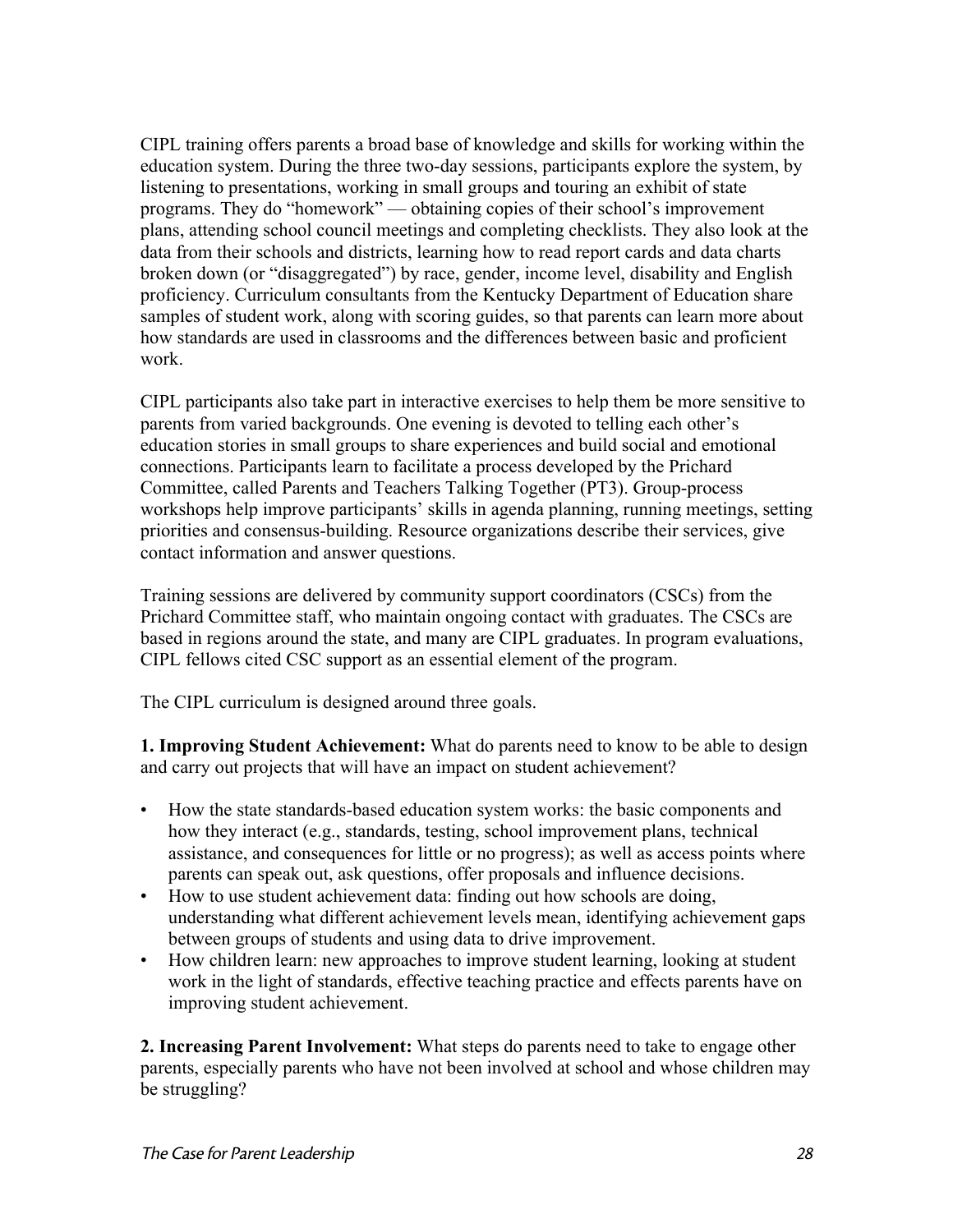- Finding out the many skills and experiences that parents can offer and how they can be tapped.
- Asking key questions in nonthreatening ways (What are some things that you and your children enjoy doing at home? What would help you be more involved at the school? What are your child's special interests and talents? What do you like about the school, and what do you think would make it better?)
- Getting beyond stereotypes and connecting in a meaningful way with families of all backgrounds.
- Running an effective meeting: using group process to get all points of view, identifying common goals, resolving conflict and developing a plan for action.
- Facilitating a constructive dialogue between parents and teachers.

**3. Having a Lasting Impact:** How can parents have a lasting impact? What do they need to know to help themselves and other families become powerful advocates for improved education and higher achievement for all students?

- How power and authority are exercised in schools, who has power; and how parents can have a voice in decisions.
- Ways to get a project or program adopted by the school and into the school improvement plan.
- How to raise money: what's involved in getting a grant and what are some local or state sources of funding?
- How to plan and run effective meetings: What builds a strong group? How can we work effectively together?
- How to find sources of help: What resources are available in our community?

In follow-up surveys, CIPL fellows reported increased understanding about the state education system, more confidence that they could take part in school improvement and a readiness to act on behalf of all students. In their 2000 report, *I Didn't Know I Could Do That,* Bruce Wilson and Dick Corbett observe that of the first 1,000 participants in the CIPL program, more than 450 became members of school-based councils or other school committees, and 21 serve on local school boards. More than 50 percent have completed projects in their schools.

In addition, about half of CIPL graduates report using the following skills "often" or "very often":

- reading materials related to improving student achievement;
- seeking advice from other parents about school improvement activities;
- working with the principal on school improvement; and
- working in parents' groups and/or with teachers to improve student achievement.

Principals with experience working with parent leaders feel strongly that training and support is key to their success. Steve St. Clair, the former principal at Conway Middle School, observes: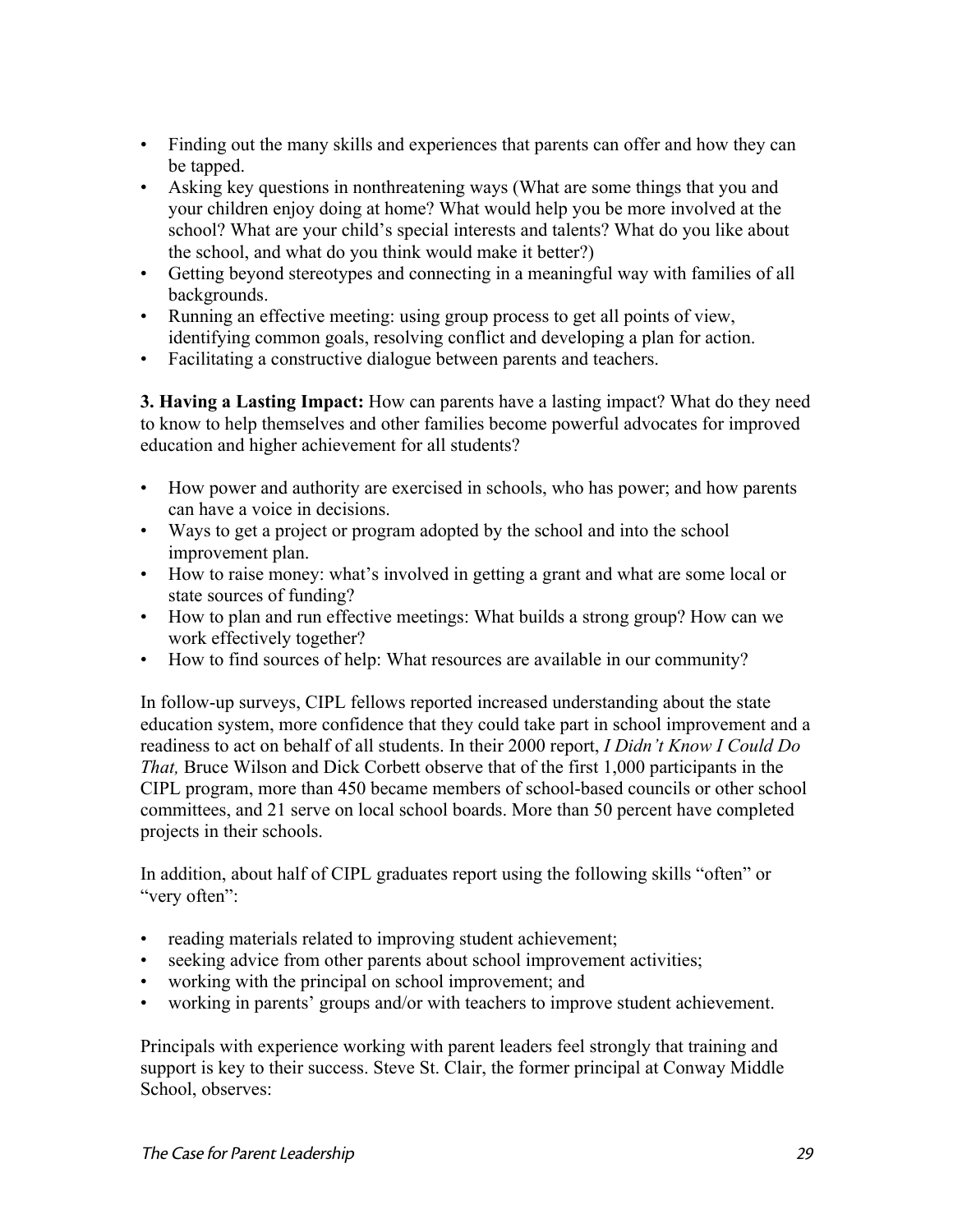The beauty of the Commonwealth Institute for Parent Leadership is that it unlocks the potential in a parent leader. As a principal, it is much easier to communicate the school's needs and goals with parents who have had this kind of training. … Once we began involving our parents in professional development along with our staff, we realized that parents, if properly informed, could support our school in deeper ways than we had thought.

#### Parents as Advocates: The PURE Approach

Parents United for Responsible Education (PURE) began in 1987, when the Chicago schools were closed for almost three weeks by a strike. Parents held classes for their children outside City Hall to protest the shutdown, and organized PURE to promote changes that needed to be made to improve the system. The next year, PURE played a major role in shaping the Chicago school reform law. At PURE's insistence, the law established elected local school councils (LSCs) with a majority of parent members, elected by parents. The LSCs approve the school budget and annual school improvement plan, and they hire, evaluate and can fire the principal.

After the reform law passed, PURE presented workshops to encourage parents, teachers and community members to run for the local councils. More than 17,000 candidates ran in the first election. After the election, PURE trained thousands of LSC members in the details of the new law and published newsletters with up-to-date and independent information about education and school reform issues.

Since then, PURE has developed a program to help parents build support for, and enhance the quality of, public education in Chicago. To highlight the parent perspective on critical school problems, PURE holds press conferences, gives public testimony and places editorials in local news media. Newsletters, workshops and conferences inform parents about educational issues. Meetings with district leaders, school board members and other policymakers convey the views of parents so that they are considered in the decisionmaking process. Through a hotline, PURE provides direct assistance or referrals to hundreds of parents and local school council (LSC) members calling for help and information. PURE also acts as an advocate for parents in their relationships with the school administration.

Tools and supports provided by PURE to parents and LSCs include:

- **Written Information** a resource library (including law, school board policies, guidelines and informational materials, and literature on best practices) and PURE tip sheets and fact sheets.
- **Basic Local School Council (LSC) training (in English and Spanish)**  understanding LSC roles and responsibilities, the basics of running meetings (setting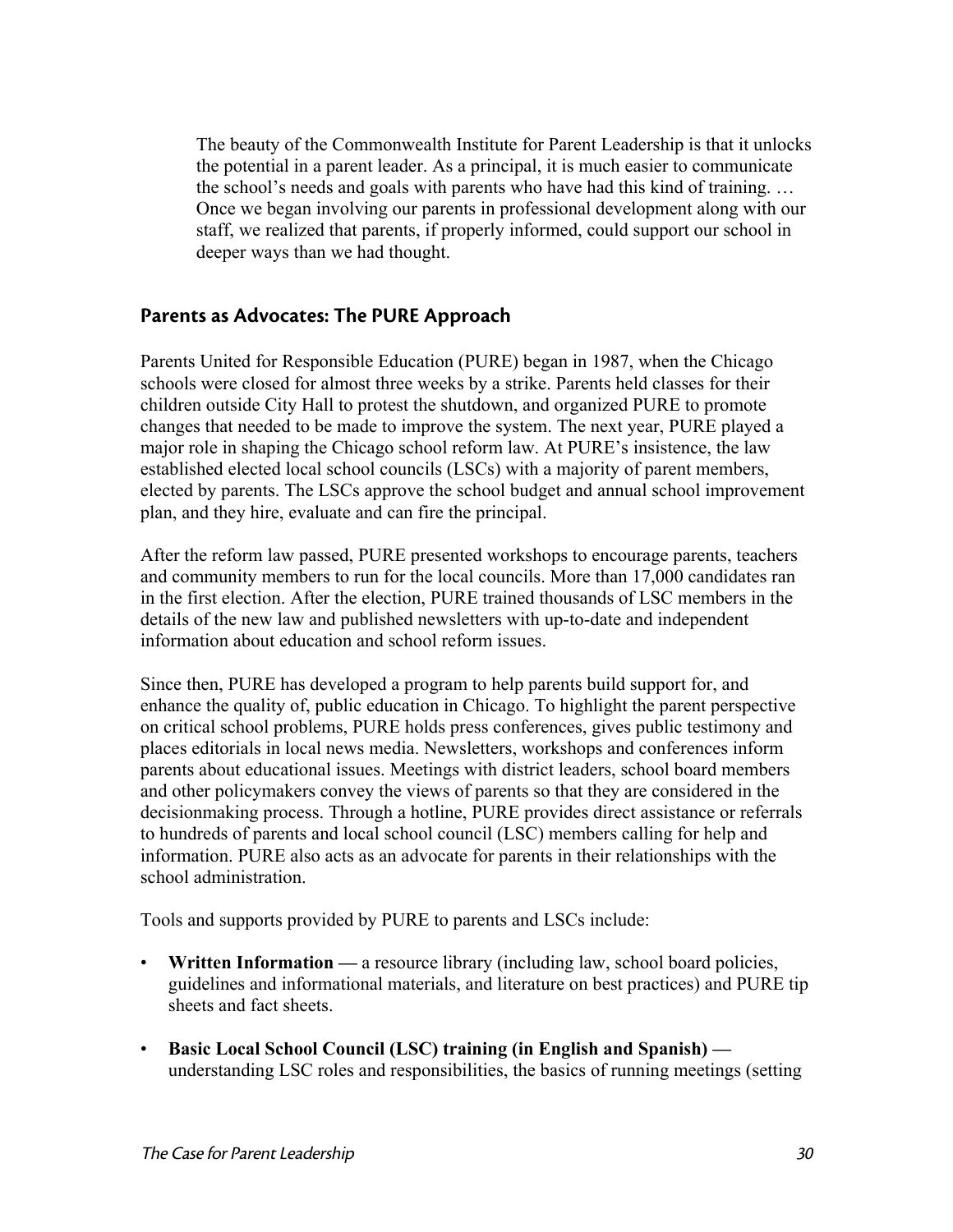an agenda, maintaining order, working with principal, etc.), and exercising the full authority of an LSC.

- **In-depth LSC training** getting familiar with the school budget (documents needed, questions to ask), managing the relationship with the principal (setting expectations and problem-solving) and increasing LSC input into the school improvement plan.
- **Ongoing LSC support and assistance** consistent, hands-on assistance with specific LSC issues; support at LSC meetings, including help dealing with occasional interference from the school district; and a telephone hotline. PURE also offers help clarifying and documenting issues/problems, testifying at school board meetings, and writing letters to policymakers.
- **Parent Leadership Training** what to look for in a good school and steps to support quality education at your child's school; how to be an active parent (tips and facts on parent-teacher communication and setting and achieving your goals); parliamentary procedure and how to run effective meetings; and school safety (starting a parent patrol and how parents can make a difference in school safety).

**PURE supports parents in multiple ways. The following mini-case study is illustrative.** At Parkside Elementary School, the LSC balked at the principal's proposal and budget for the school improvement plan. The plan included creating four new professional positions. The LSC members, a majority of them parents, believed that the funds would be better spent on programs to assist students. The principal refused to revise the plan.

Why did the school need a new computer teacher, the LSC asked, when the computer lab was used only for playing games? They also disputed the need for a disciplinarian, a coordinator for the school's Title I program and another "program coordinator." They felt it was not the best use of funds to add high-paying positions that were not clearly related to helping students.

Johnny Holmes, an advocate with PURE, worked with council members to review the budget and express their concerns clearly. In addition to helping the council prepare testimony for the school board meeting, Holmes also supported the council at LSC meetings with Chicago school district staff.

Holmes then helped the council develop its own written amendment to the plan. Changes to the plan resulted in:

- savings of \$260,000, which had been budgeted for a computer teacher and three administrative positions;
- hiring a full-time school psychologist to address students' behavioral issues instead of doling out discipline;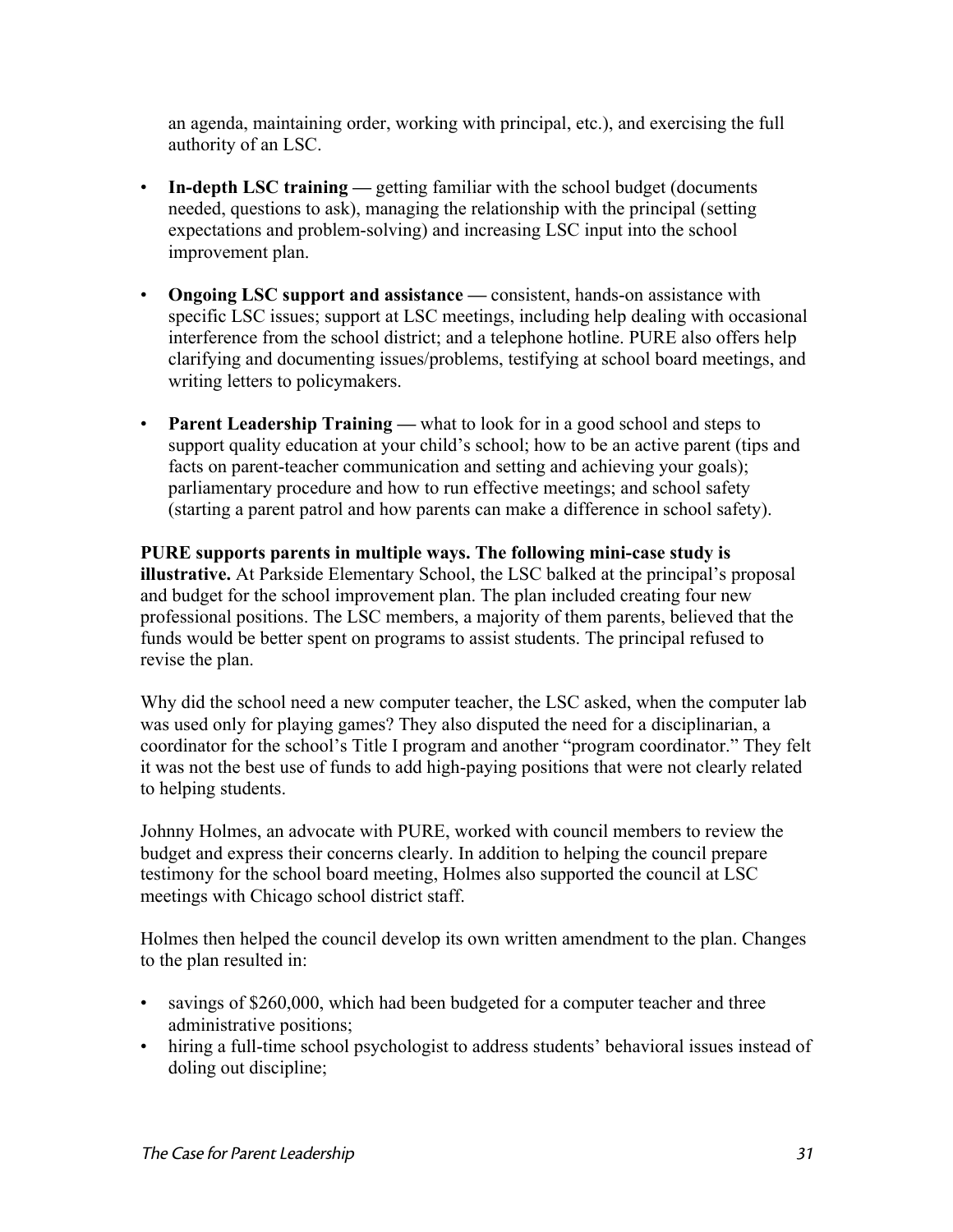- an upgraded and academically oriented computer lab and new textbooks; and
- an intervention program for eighth graders at risk of not graduating.

#### Parents as Community Organizers: The IESP Approach

The Institute for Education and Social Policy (IESP) at New York University supports community organizing in New York City through its Community Involvement Program (CIP). Efforts focus on two interconnected areas: supporting specific neighborhood-based organizing groups and convening organizing groups to work in concert on common issues.

In its neighborhood-based work**,** CIP helps community-based organizations develop their capacity to lead school improvement campaigns in their neighborhoods. All groups assisted by CIP are working in low- and moderate-income neighborhoods and communities of color. Support includes:

- training on schooling issues and strategies for organizing and developing community leadership;
- analysis and presentation of data on school performance and expenditures;
- consultation on developing strategies and internal capacity to carry out the organizing work;
- brokering relationships to other sources of information and support; and
- assessment and feedback on progress, barriers and overall strategy.

Local groups must meet certain requirements to receive support. First, a group should see itself as accountable to parents and residents and work to build their leadership capacity. It must address community problems through collective action strategies and develop a democratic decisionmaking process so that constituent concerns drive group activities. The group also must commit resources to support an organizer position.

CIP also provides information, training and forums that help community groups work together for systemic reform. New York Education Organizers Network, a network facilitated by CIP, meets monthly to share strategies, discuss challenges and explore organizing opportunities.

*NYC Schoolwatch*, a quarterly newsletter, reports on organizing work and highlights opportunities for organizing. As part of an effort to make New York City school system data easier to understand, each newsletter includes "Demystifying the Data." This insert focuses on one educational issue and explains it in a jargon-free manner.

CIP is a founding member of the Community Collaborative for District 9 (CC9) in the South Bronx. This collaborative of six community-based organizations organizes parents and residents for systemic changes in policies and practices across South Bronx schools. CIP is responsible for fundraising and reporting to foundations, facilitating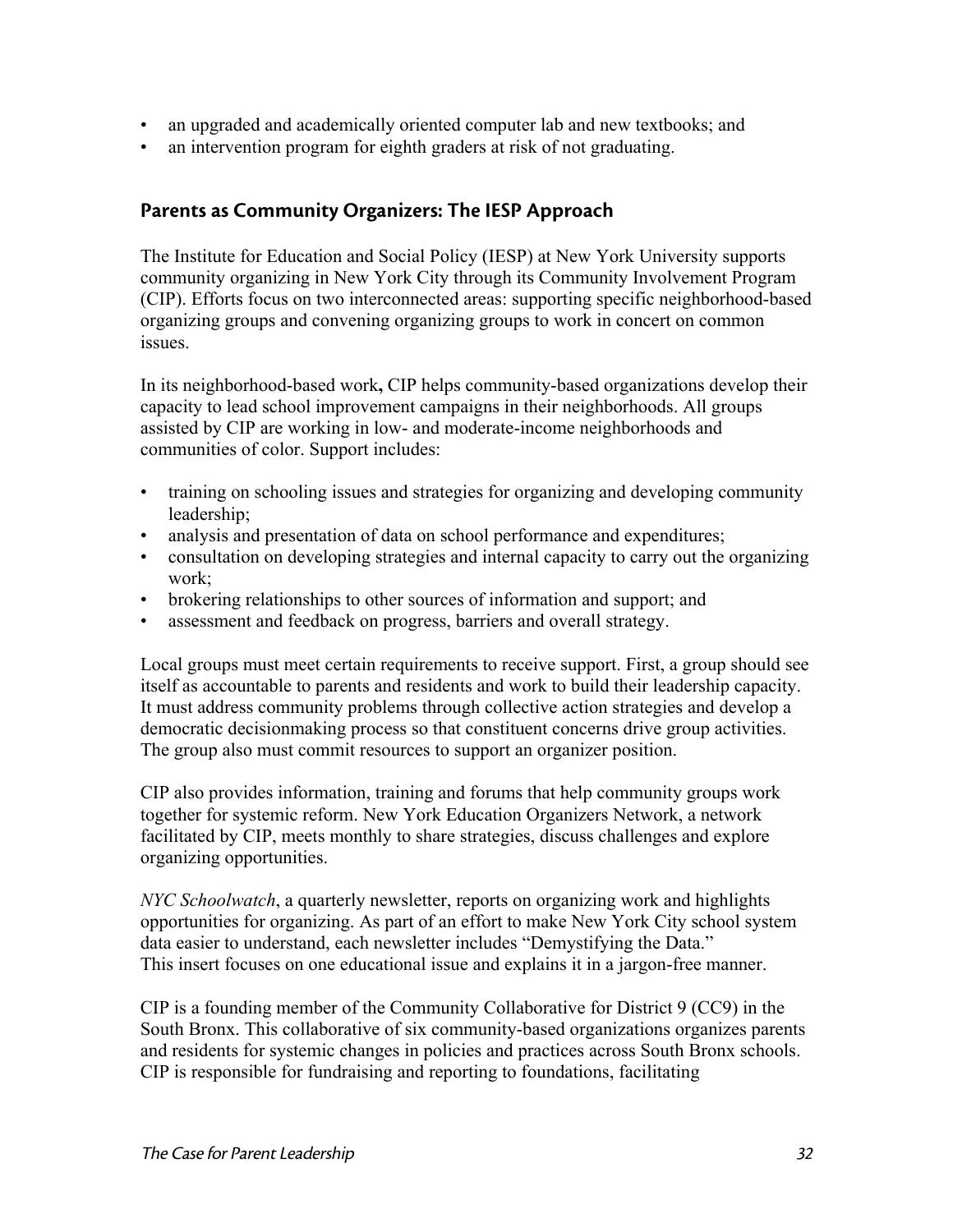communication among the six organizations, and overseeing the CC9-wide organizing campaigns.

#### Parents as Community Organizers: Community Collaborative to Improve District 9 Schools (CC9)

The story of CC9 in the South Bronx shows how a small parent group can become a powerful force. In 1996, residents of the New Settlement Apartments (NSA) began meeting to discuss their concerns about local schools. NSA staff arranged a series of workshops on parents' rights, from which sprang the Parent Action Committee (PAC).

NSA support for the PAC was critical. NSA staff provided information, space, staff and help with fundraising. They also connected the PAC with other school reform efforts around New York City and with CIP. CIP first led the parents through a maze of data on the local elementary school, leading to the discovery that only 17 percent of students at the school could read at grade level. Next, CIP helped parents develop questions for school and district administrators about what was being done to improve achievement.

When the PAC members approached the District 9 school board about problems in the school, the superintendent and principal both denied serious problems and blamed students' families for low achievement. After a series of actions, including a petition to remove the principal and a dramatic demonstration that drew media attention, the principal resigned. A new principal now is willing to work with PAC, and the group is studying school safety issues and math achievement.

By 2000, the parent committee was ready to expand its work beyond one elementary school. It began meeting with other community groups, such as Bronx ACORN, Citizens Advice Bureau, and the Northwest Bronx Community and Clergy Coalition, to discuss its research and ideas. These conversations led to the Community Collaborative to Improve District 9 schools, or CC9. The new group knew that to make change happen, it would take parents, teachers and principals working together. CC9 has since proposed a powerful platform for change in District 9. (Zachary, Olatoye and Mediratta, 2001) (For the CC9 platform, see *NCLB: What's in It for Parents*)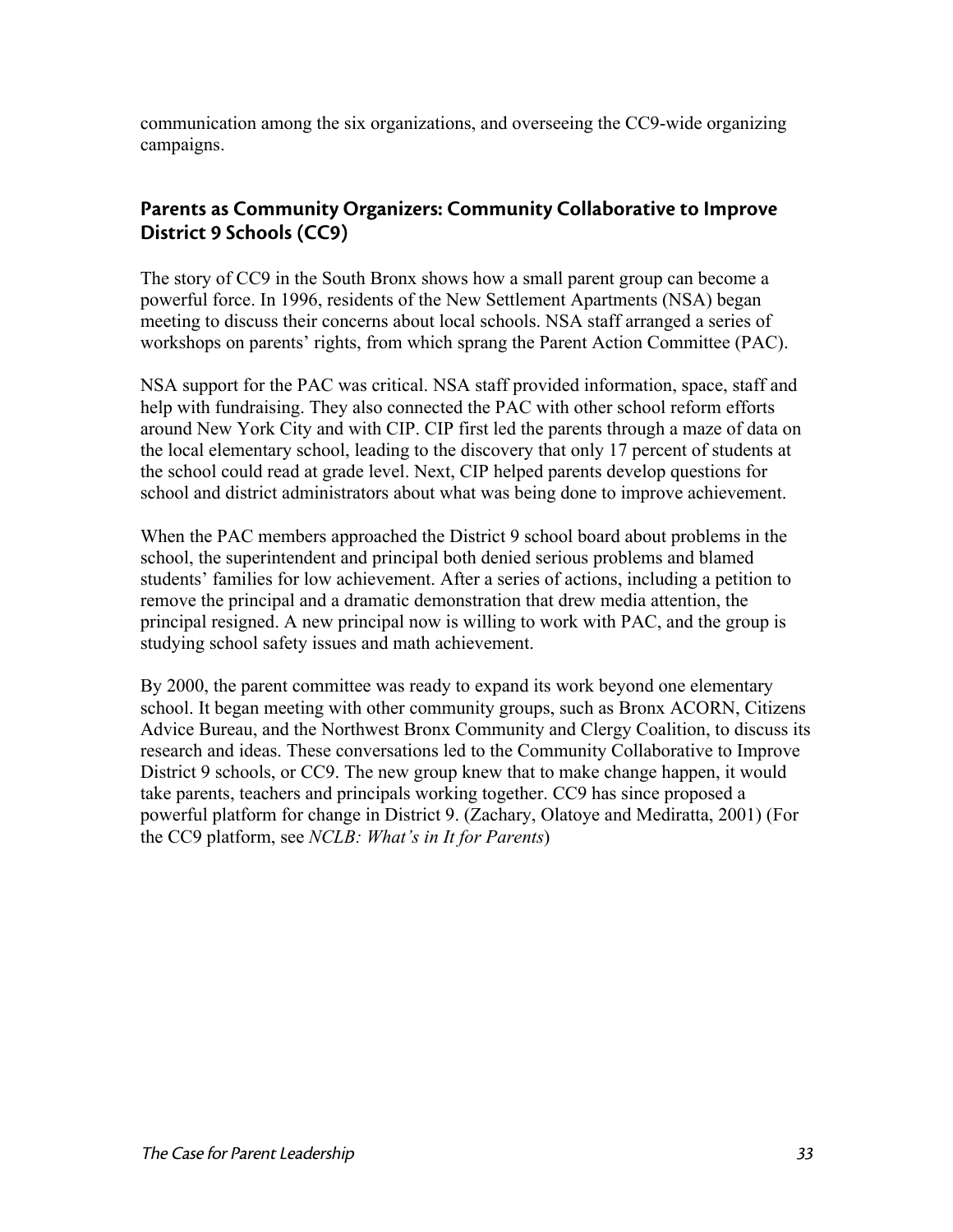## Chapter 5. Rising to the Challenge: Are Schools Ready for Parent Leaders?

Creating successful schools is a shared responsibility — this is the basic operating principle that underlies parent leadership. Putting this principle into practice is a major goal of parent leadership training.

As we have seen in the examples throughout this guide, this new way of working involves major changes in how parents and schools view and interact with each other. Building and maintaining mutual trust is essential. While either parents or school leaders can take the first step, the most effective partnerships will result when both embrace new expectations and responsibilities. Public officials on all levels can support partnerships by championing parent leadership and adopting policies that support parent-school partnership. Here are some specific steps that school leaders, parents and policymakers each can take.

## What Can School Leaders Do?

Challenging deeply entrenched assumptions and ways of working takes commitment and skill, but it can generate real payoffs in supportive relationships, increased resources and higher student achievement. Schools can begin by examining their current policies and practices to see whether they welcome parents as partners or exclude them. (See "Is Your School Open to Partnership with Parents?" on page 11 of this report.)

Together, school leaders, teachers and staff can come up with new strategies to open their doors. Start by focusing all efforts to involve parents explicitly on improving student achievement. Think carefully about how each planned or existing program or activity will:

- help families understand what their children are learning in class;
- promote high standards for student work and knowledge about what proficient-level work looks like;
- understand what effective teaching practice looks like:
- help parents assist their children at home; and
- stimulate discussion about improving student progress.

Schools without formal parent leadership training programs can still develop the leadership potential of parents and families. First, examine what the district already is offering to families to see if these resources could be better coordinated and focused. Explore the resources of the state education agency, federal programs, local and state organizations, and foundations. What is their potential to create and support a parent training program?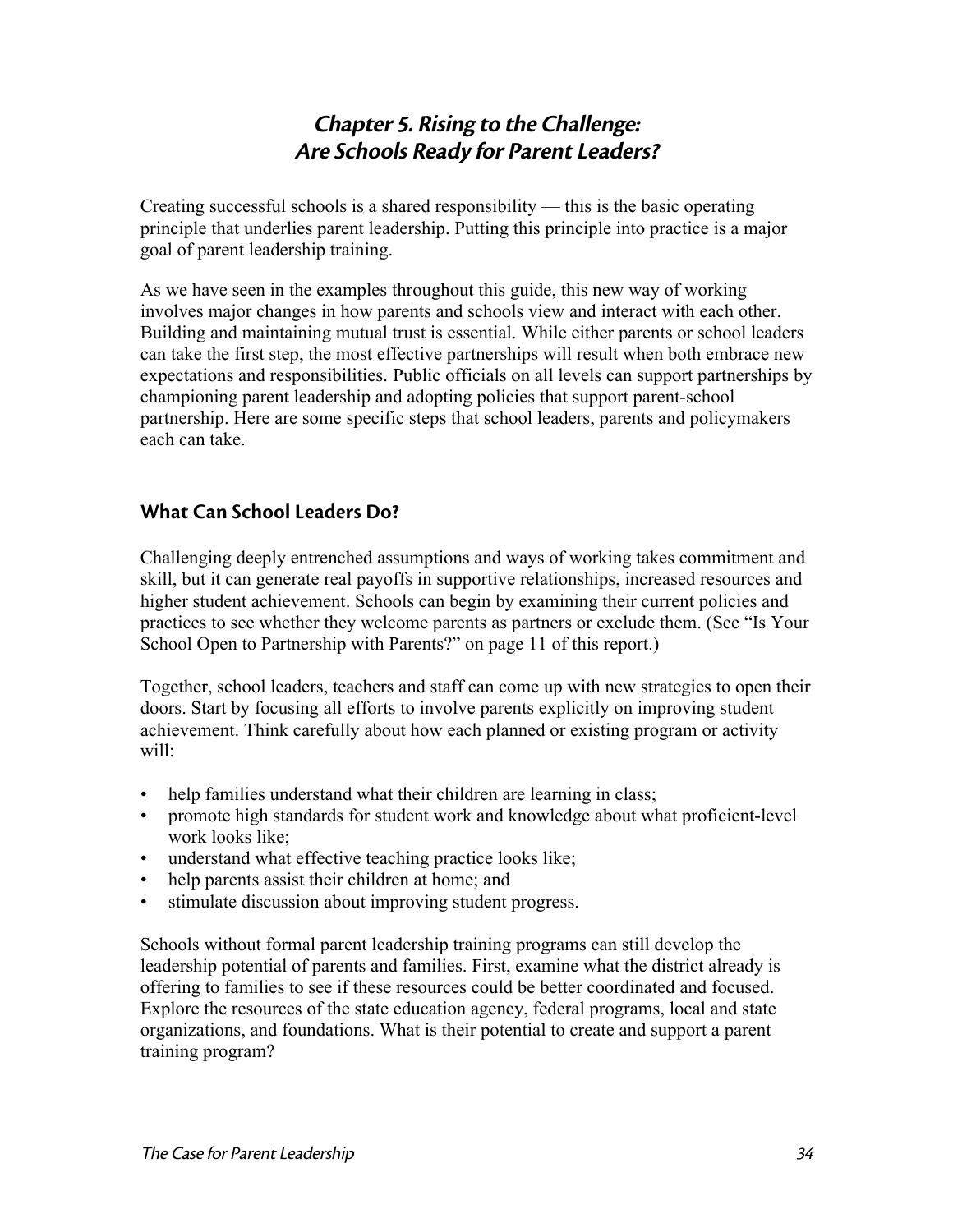If a school gets federal Title I funds, *at least* 1 percent of that money must be used to build parents' capacity to work with teachers to help their children. A Title I school also must have a parent involvement policy and a school-family compact. Ask these questions: When were the policy and compact last revised? How were parents involved in developing and approving them? How do the policy and compact reflect the actual learning needs of children in your school? (For ideas and more information, see *No Child Left Behind: What's in It for Parents*, referenced in the resource section.)

Take some time to consider this question: What topics, besides confidential personnel matters, does the school treat as off limits to families? If the list is long, perhaps the school should explore attitudes and trust issues among the staff. See "Assessing Your Attitudes" on page 19 and "What Is the Teacher-Parent Trust Level in Your School?" on page 22.

There are many examples of ways that school leaders have reached out to engage parents as partners. First, classrooms are opened to families so they can experience how and what students are learning. For families who can't come during the day, an evening "visit the classroom" program can display student work, along with standards and scoring guides. Schools also have combined student-led conferences with exhibits of student portfolios, where students explain how their work meets standards.

To explain further how students will be assessed, some schools have held "take the test" events. Parents try answering sample questions from the state assessment, look at their children's work and talk in small groups about the skills students need to do well on the test. Teachers share examples of class assignments and explain how they will develop problem-solving and other critical-thinking skills that the new standards require.

Schools that actively build parent leadership often develop a relationship with a local college, a university or another organization that offers training. Skills for developing partnerships with parents can be woven into every topic of staff development for teachers and other staff. For example, in considering a proposed policy, program or practice, school staff can explore its implications for families. They also can consider how to get information about it to parents. Even better, they can invite parents to the meetings where these programs are being discussed. Staff developers should ask parents for input when designing these sessions.

Some schools invite parents to staff development programs for teachers. Many parents are interested in learning about new approaches to teaching math, science and reading; positive discipline; conflict resolution; and ways to get high standards into the classroom. They also can offer valuable advice about how to work more effectively with families. Another step is to invite parents to staff meetings. Give them the opportunity to raise issues of concern, such as safety, discipline, grouping practices or achievement gaps. Include parents in discussions about assessment, new programs and staff training.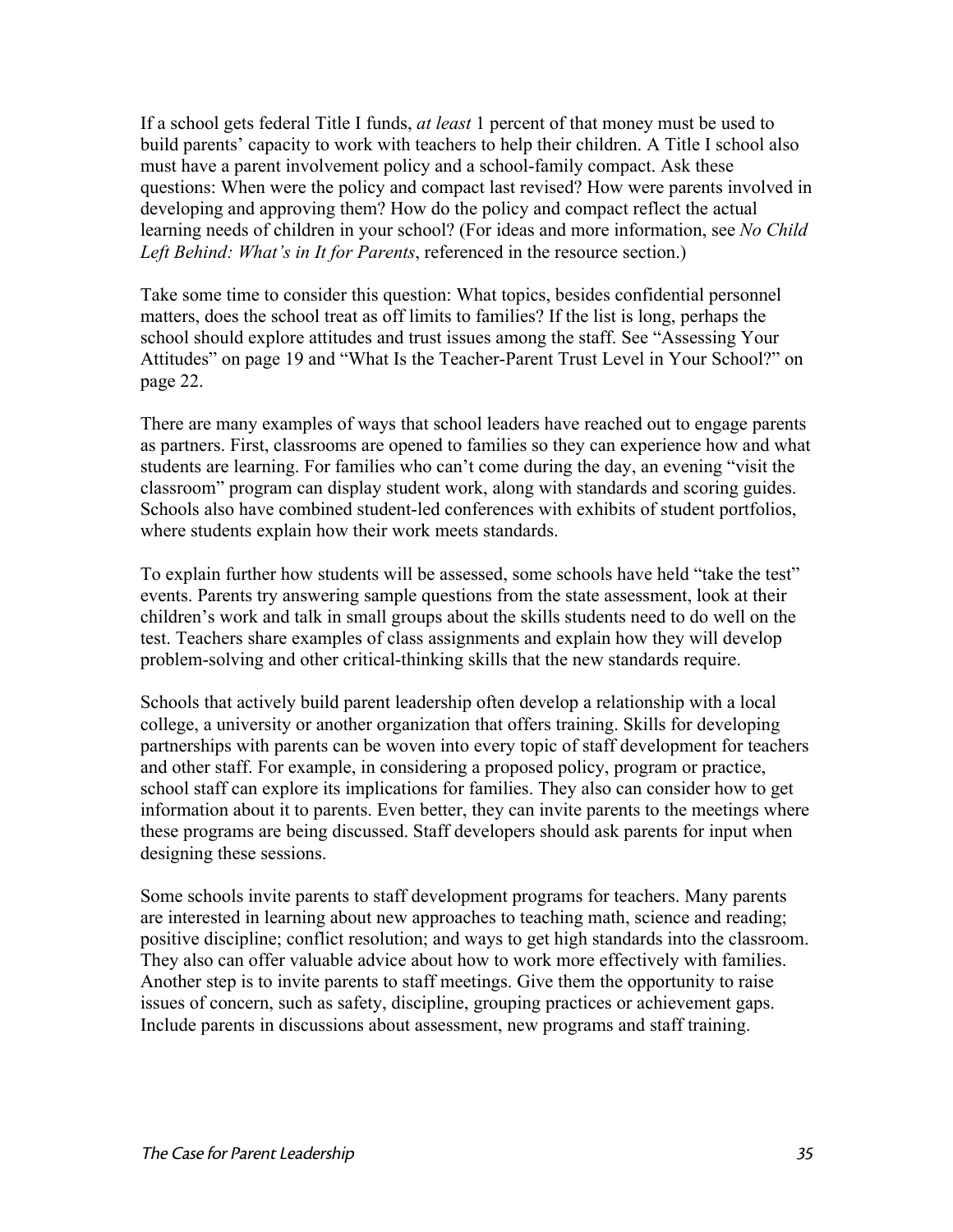## Expectations for Effective SCHOOL Leaders

#### **Share power:**

- Open up the decisionmaking process so that families have a voice.
- Give parents a role in selecting administrators, including the next principal.
- Deal with elected parent leaders, not parents hand-picked by the school administration.
- Find out the concerns of all the different groups of families in your school community. Reach out beyond the active middle class parents.
- Always consider the interests of all children.

#### **Communicate expectations:**

- Be clear about having high expectations for parents, as well as for the entire staff.
- Take time to define those expectations, in joint discussion with parents and staff.

#### **Open doors:**

- Give families full access to the school building.
- Be available set regular office hours for the principal to meet with families.
- Hold frequent and open meetings in a variety of settings, not just at school.
- Set a regular schedule for classroom observations.

#### **Offer training:**

- Offer workshops for teachers and other school staff (including classified staff) about how to communicate more effectively with parents and families. Include parents and family members.
- Give parents good information about standards, curriculum and assessment.
- Help parents understand the data on school performance.
- Offer workshops to parents and teachers on skills that will help them mediate conflicts and have more productive meetings.

#### **Answer the hard questions:**

- Be prepared and pleased to be challenged. Admit it when you don't know the answers. Get the information you need to respond.
- Give a state of the school report every year and report regularly through the year on how students are doing.
- Fully explain school test results and report cards.
- Share the school's improvement plan with families and the community.

#### **Recognize and work with parent-led organizations:**

- Recognize a variety of groups, not just the "official" school parent group.
- Provide resources: space; supplies; information; and facilities, such as computer time, copier and fax.
- Help arrange for food, activities for younger children and transportation.
- Be available to speak at their meetings.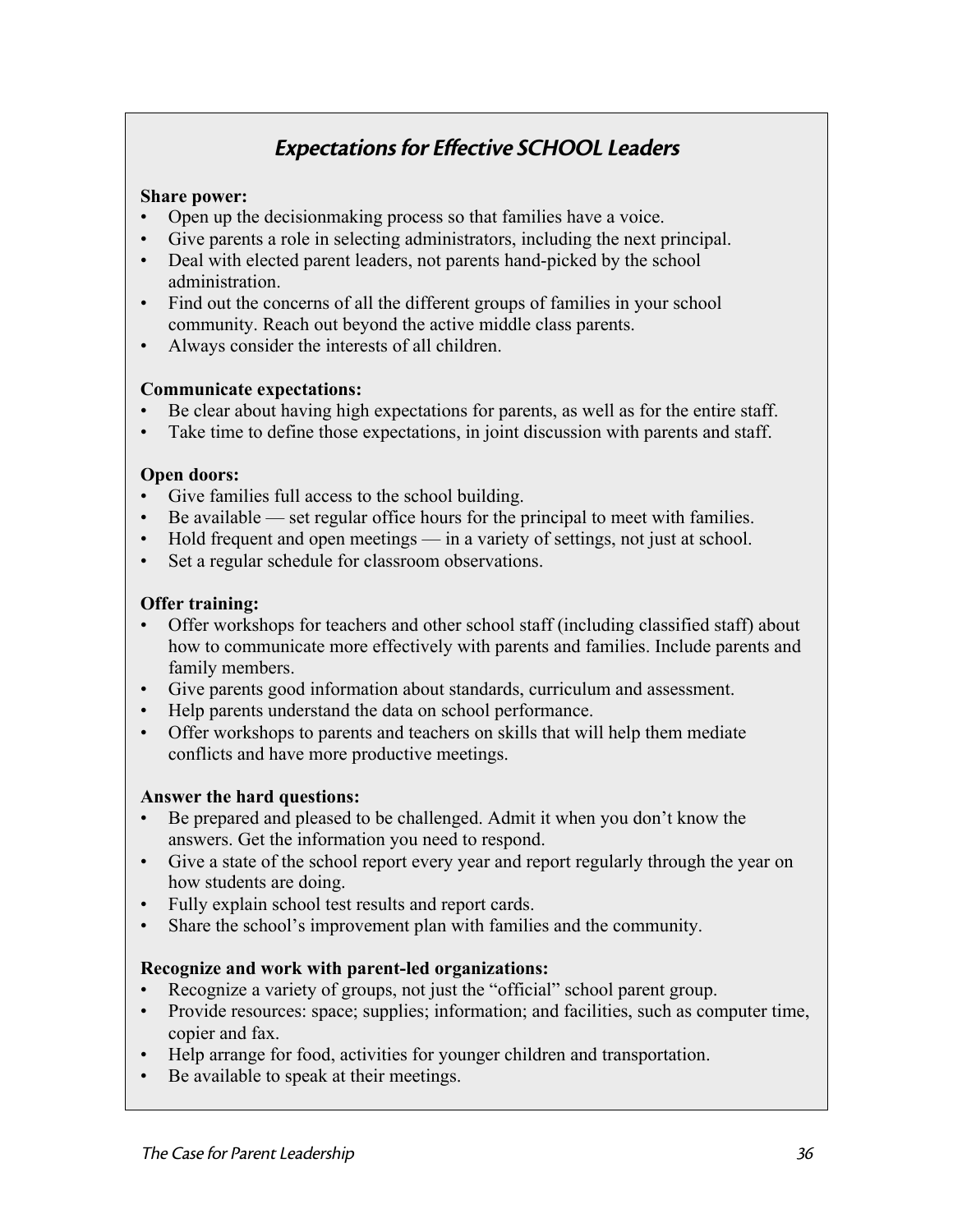#### **Support regular, positive, two-way communications:**

- Recognize that community organizations are part of the school community.
- Translate all communications (including report cards) into your families' languages and have interpreters available at all meetings and for phone calls.
- Publish a directory of community resources.
- Encourage school staff to reach out to parents, through regular telephone calls, home visits, and informal conversations at the start and close of the school day.

#### **Give parents information about how the school system works:**

- Share data and school improvement plans.
- Invite district staff and school board members to come to school to meet with parents about parents' concerns.
- Work with parent and community groups during election season. Help prepare an agenda for candidate meetings so that parents can raise their concerns, not just listen to campaign speeches.

## Expectations for Effective PARENT Leaders

#### **Use power wisely:**

- Accept the obligations that come with having power.
- Go to meetings and events. Speak up when you have a question or problem.
- Ask for information when you need it.
- Take part in elections for school boards, school councils and PTA officers.
- Consider the interests of all children, not just your own.

#### **Be accountable:**

- Set high expectations for yourself and other parents, as well as school staff.
- Do what you say you will.
- Earn the trust of those you work with keep private information to yourself.

#### **Get training:**

- Become familiar with standards, the curriculum and the state assessment.
- Understand and know how to use data about school performance.
- Develop the skills you need to make your case to different audiences, run meetings, recruit other parents, set an agenda, make a plan and put it into action.

#### **Knock on doors:**

- Build personal relationships. Get to know the principal, teachers, front office staff and everyone else who works at the school. Talk to parents one on one to let them know they are needed and can help.
- Be involved in structured activities and roles, such as parent-teacher organizations, but also take time to hang out and talk to people informally.
- Reach out to parents of all backgrounds by going to their neighborhoods and listening to their ideas and concerns.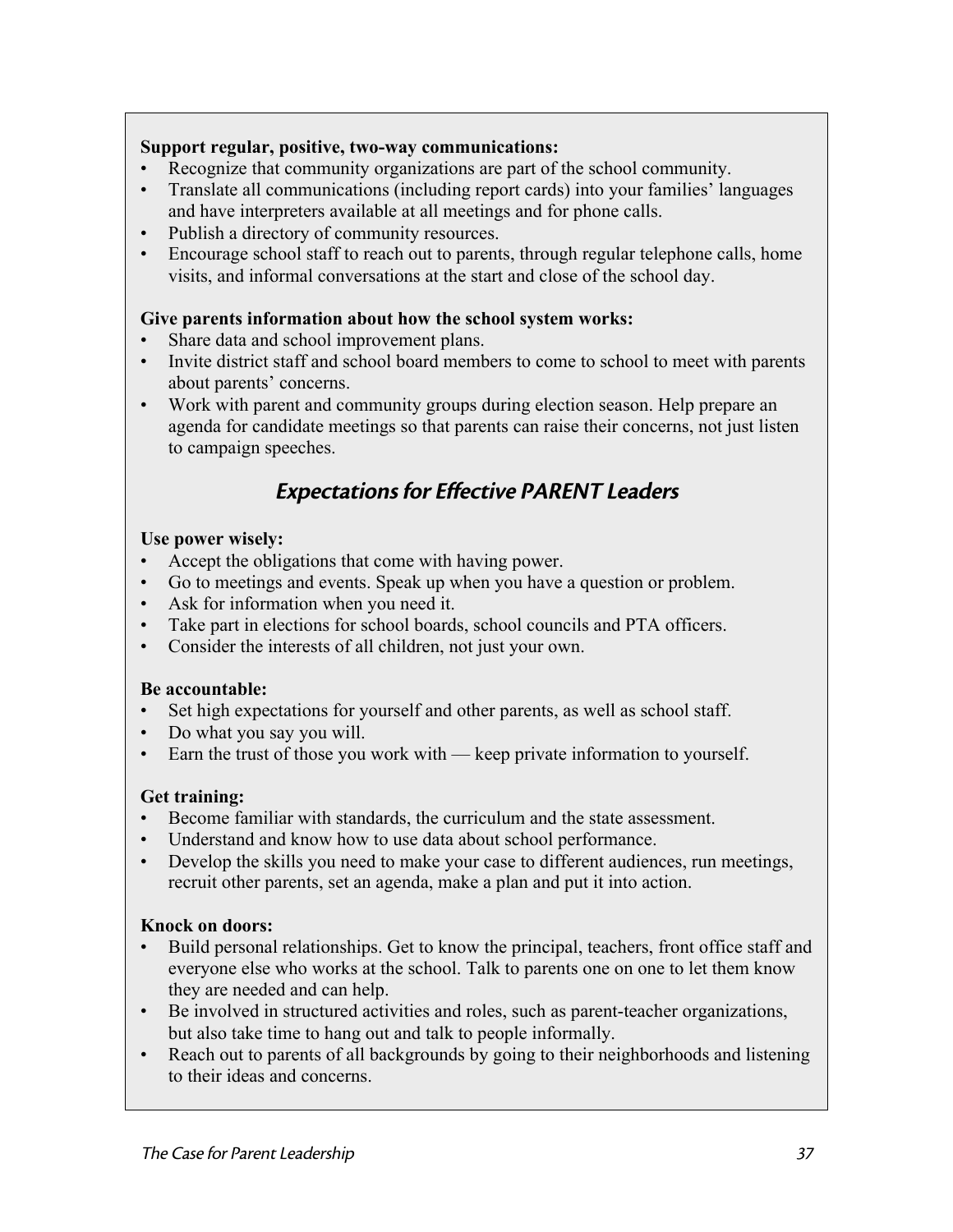#### **Ask the hard questions:**

- How is the curriculum aligned to standards? How are teachers held accountable for student progress in meeting those standards?
- Do students make steady gains, or is their progress uneven? How does their progress compare to other schools in the district?
- What progress is the school making in addressing achievement gaps between different groups of students, and who is responsible?
- What evidence do we have that the programs or strategies to improve achievement are working?
- What are the school's grouping or tracking practices? If there are lower tracks, how will those students catch up?
- Are parents and families doing all they can to help? What more is needed?

#### **Organize your efforts:**

- Engage other parents, especially those who have traditionally stayed away.
- Establish a formal organization. Identify needs and problems through group process.
- Set priorities and create projects to improve learning. Do the follow up work needed after issues have been identified.
- Set up and serve on committees and councils.
- Insist on a voice for parents in selecting principals and other school leaders.

#### **Foster effective communications:**

- Build a network of community organizations that can offer resources to families and to the school.
- Develop and implement a communications plan for reaching families on a regular basis.
- Take responsibility for keeping the school principal and school council in the loop for receiving feedback.

#### **Learn how the system works:**

- Understand your state's and school district's standards-based system.
- Access and understand student test data and other information about the school.
- Learn to make use of key leverage points in new federal and state laws (e.g., annual school report cards, parent participation in school improvement plans and schoolfamily compacts).
- Identify the people who hold power in your district and state and develop relationships with them.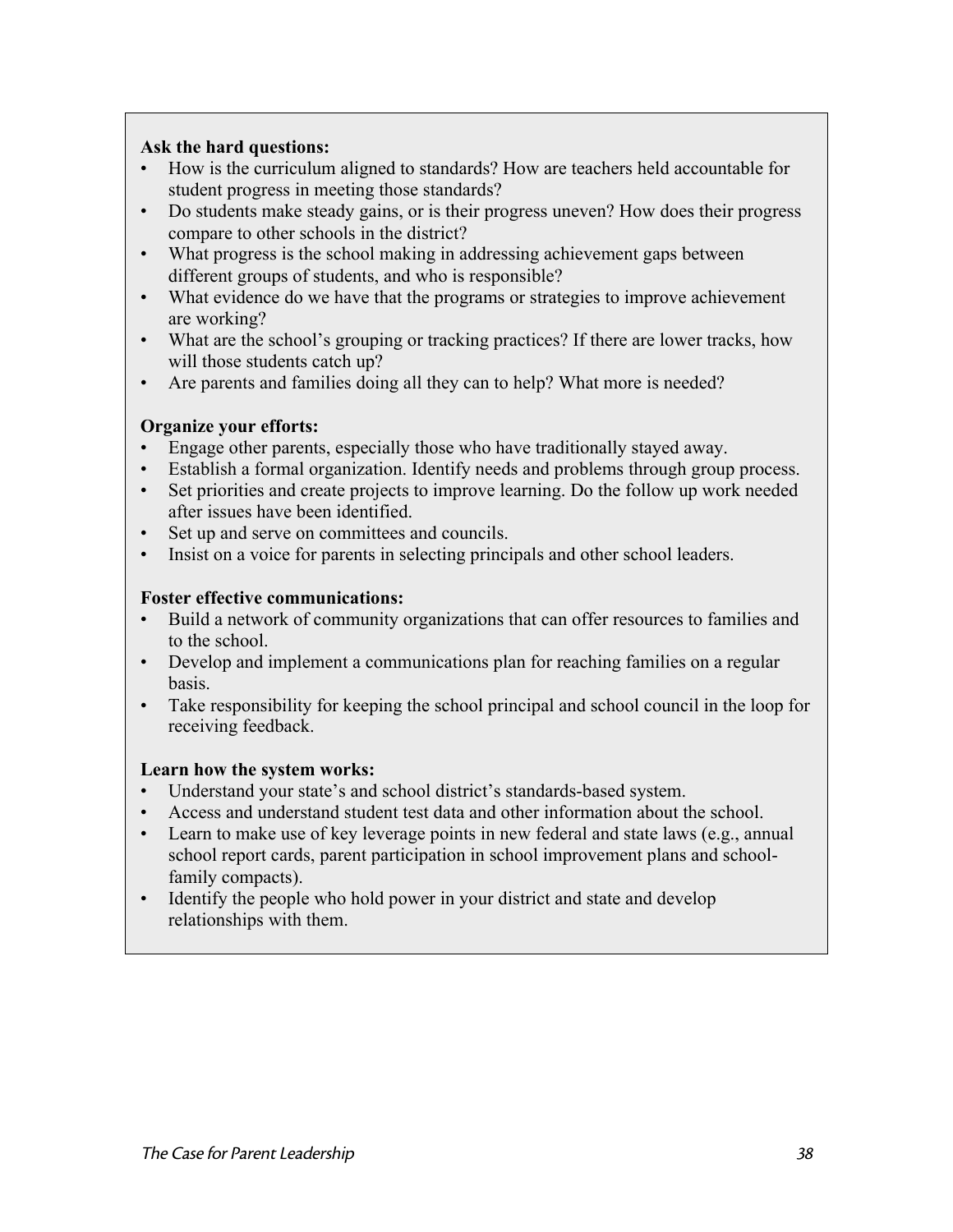#### What Can Parents Do?

Although some schools actively promote parent leadership, parents in many communities will have to take the initiative to change the *status quo*. This means that people used to accepting passively the tasks assigned by principals and teachers will need to start taking active responsibility for change.

A perceptive superintendent once observed, "School systems, just like most other large organizations, don't change because they see the light. They change because they feel the heat."

Parents and other community activists must generate enough **heat** to make a difference. As "Collaboration Counts" makes clear, a single parent can rarely change much, other than getting his or her own child some extra help. Fifty parents with a well-developed agenda can do much more. Effective school leaders are not threatened by activism; they welcome allies for improving student achievement.

Generating heat, however, is not enough. Parent leaders also need to preach **hope.** They need to understand what is happening in high-performing schools and then share these examples with fellow parents, teachers, principals and other school leaders. They need to be able to point to these schools and say, "If they can do that there, why can't we try to do that here?" The new annual school report cards, now mandated by the federal government, should be a valuable resource to help parent leaders identify highperforming schools and make a case for change in their own schools.

Finally, parent leaders have a responsibility to **help.** As discussed in earlier chapters, this assistance can take many forms. Parents have surveyed other parents about school communications to find out how the school could do a better job, and they have surveyed students to find out why they were often absent. They have organized Family Math and Science Nights so that families can work together conducting experiments and solving problems. They have shown teachers and students how to use desktop publishing and other programs on the computer. They have worked with teachers to write curriculum guides for parents, and they have organized drama clubs to engage low-performing students. They recognize that job one is taking responsibility for the success of *all* children.

There are many examples of what parent leaders have done to demonstrate their commitment to making their schools the best they can be. Here are some steps that parents can take to foster heat, hope and help.

*Get familiar with the school.* Parent leaders drop into the school building during the day and get a feel for the school environment, including how teachers and principals interact with students and with each other. If the leaders don't feel welcome, they talk with other parents about their experience and what needs to change.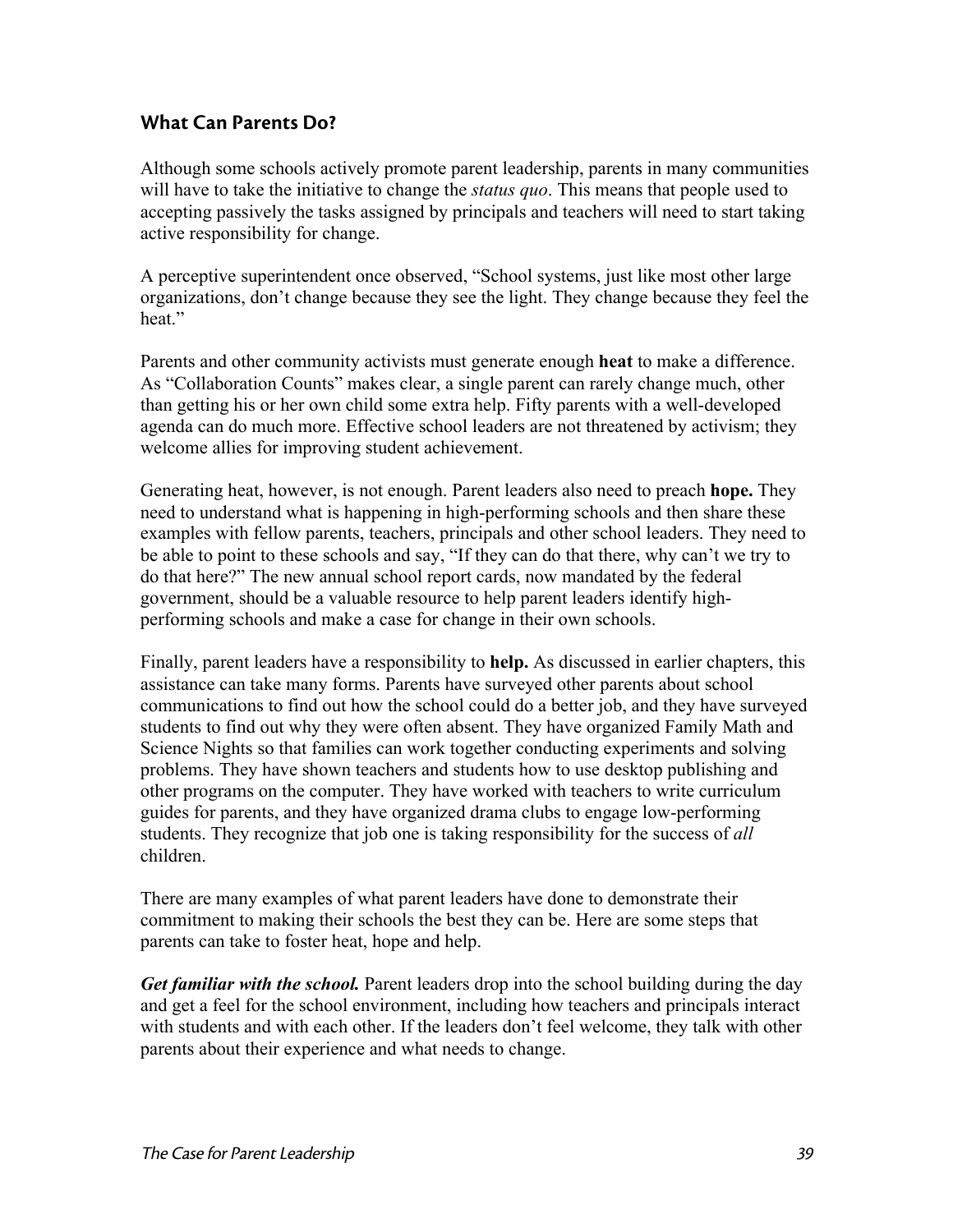*Step forward.* Parent leaders will approach the principal or their child's teacher and express interest in becoming involved. If they have a specific idea or issue, they explain their position. But leaders do not wait for a problem to arise. The parents at Conway Middle School took on the principal's idea of student-led conferences and developed their own ideas for making it work.

*Find out what's on other parents' minds.* Leaders compare impressions with their neighbors and the families of their children's friends about what is happening at the school. Even when a school is open to parent partnerships, bringing many voices together offers the opportunity to examine all sides of an issue, work out effective positions and present a strong position to the school. There are many tools for holding structured discussions, such as study circles, town meetings and roundtables. The Prichard Committee has developed Parents and Teachers Talking Together, or PT3, a tool that parent leaders have used to develop common goals and priorities. (See the resource section for more information.) Keeping the focus on improving student achievement moves the discussion away from assigning blame for problems.

## Collaboration Counts

If you think that you alone cannot do much to improve your school, you're probably right. But if you collaborate with other parents and organizations, you can make a difference.

There is power in numbers. This is how your school might react to you.

1 parent  $= A$  fruitcake 2 parents = A fruitcake and friend 3 parents = Troublemakers 5 parents = "Let's have a meeting" 10 parents  $=$  "We'd better listen" 25 parents = "Our dear friends"

50 parents  $=$  A powerful organization

*Learn how your state education system works.* What are the leverage points you can use to press schools for better results? (See *No Child Left Behind: What's in It for Parents* to learn more about six key leverage points for parents in federal law.) Parent leaders know how to use opportunities like requirements for school improvement plans and written parent involvement policies and compacts.

*Analyze your school's achievement data.* Parent leaders know how the schools in their district are performing and what is being done (or not done) to improve them. They talk to principals and teachers about needs they see and offer to organize other parents to help.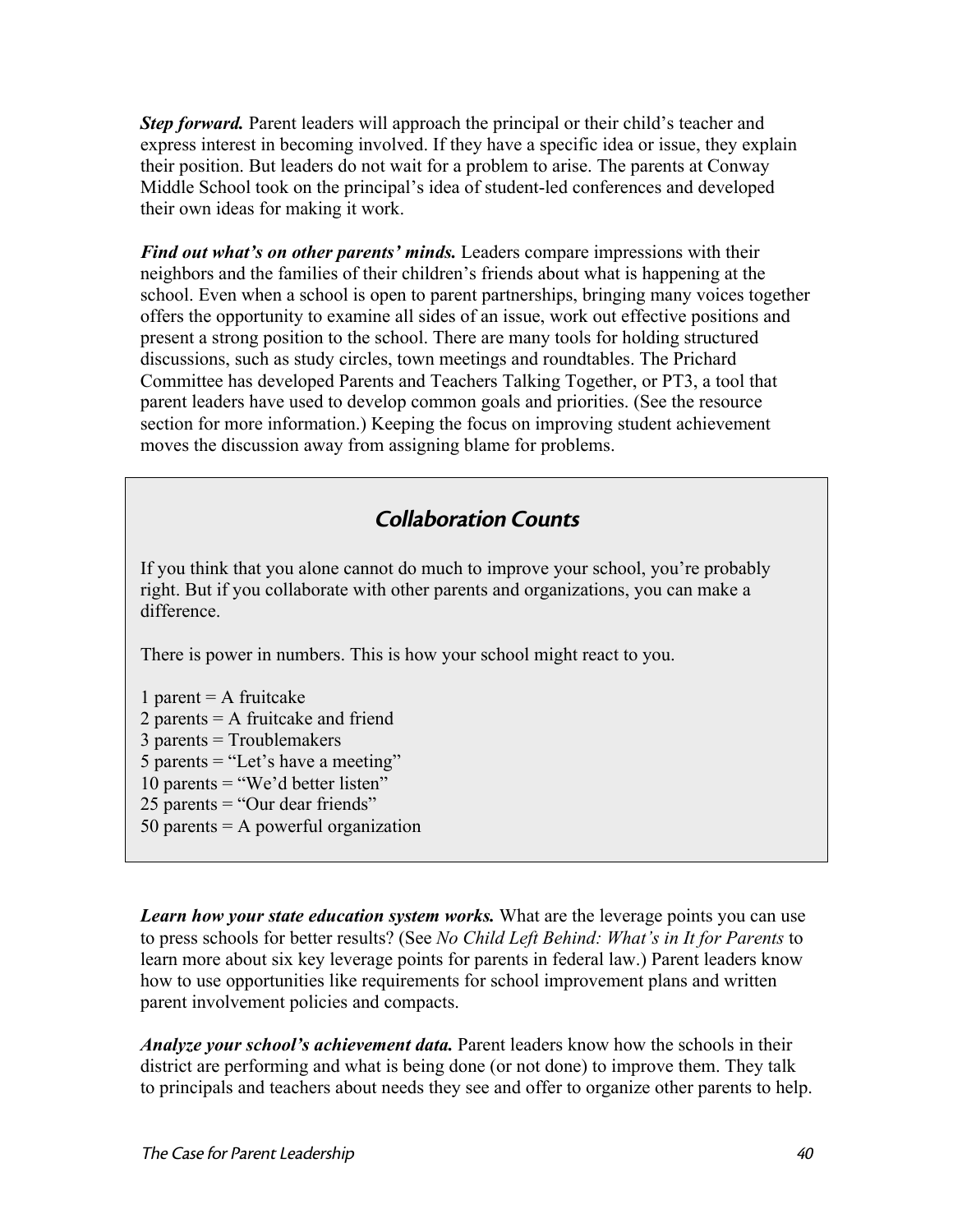If the school is not responsive, leaders will organize parents to meet as a group with the principal and the school council to make the point more forcefully.

*Run for school council or school board.* Many parent leaders begin their careers in the school parent group, whether it's a PTA or Parent Association. Others start by joining the standards or curriculum committee or the school improvement team.

## What Can District Policymakers Do?

District policymakers can support partnerships by setting high expectations for schools; by providing resources such as professional development, training and up-to-date information; and by recognizing and rewarding good programs and practices. At the district level, superintendents, Title I directors and community relations directors should make it a priority to build a family-friendly culture of open access, inclusion and accountability in their districts and schools.

*Commit the resources.* Include permission and time for teachers to engage with parents in informal as well as structured ways. Offer administrative support for parent activities, such as transportation, insurance coverage, security and food services.

*Ask parents what gets in the way* — *and respond.* Many parents say they need translation services, transportation and child care. Holding meetings at the end of their workday, rather than later in the evening or during the day, is often more convenient for families, especially if they can bring the whole family and food is served. Keep the meetings short, two hours or less.

*Make sure that schools do their job.* Every school should develop and implement schoolparent compacts and parent involvement policies. Policies and compacts should be developed with and approved by parents, and should give parents a genuine voice in crafting school improvement plans. Such policies are now mandated by the federal No Child Left Behind (NCLB) law.

*Get good advice.* Create a district parent and community advisory council. Make sure all segments of your community are represented. This group can help with developing a district parent involvement policy and set up a process for getting parent input and approval.

*Go beyond the usual suspects.* Recognize and work with a wide variety of parent and community leaders. This means going beyond the established parent organization, like the PTA. Ask people who are running effective community programs who the real leaders are. Open up schools to parent and community groups based outside schools.

*Connect schools and community partners.* This may require investing in outreach staff and opening a family center. A family center can provide links to community resources and connect with organizations that reflect the diverse cultures of the community.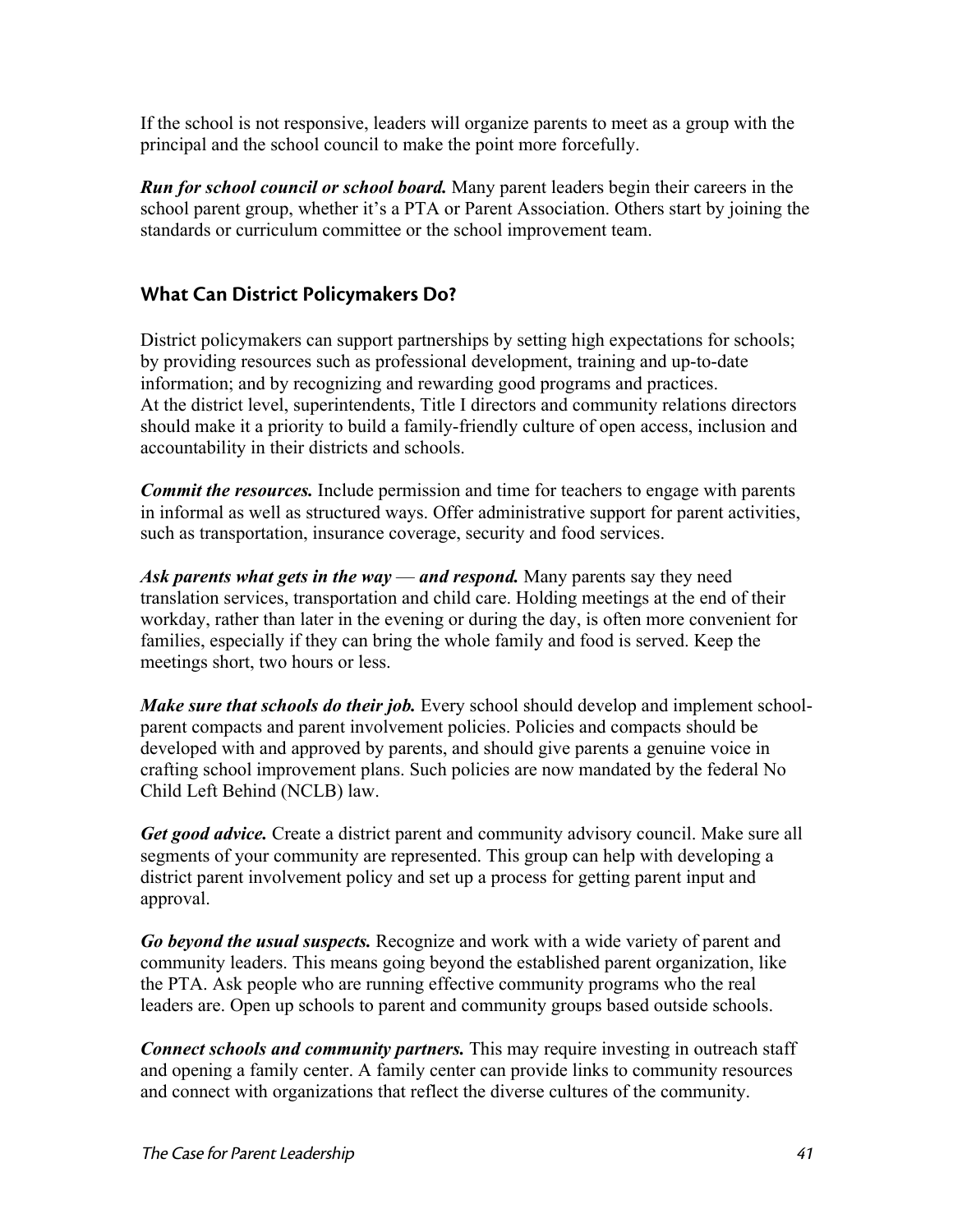*Get the message across.* Make timely, understandable information about the system and student performance available to parents. This can be done through the Web, regular written reports, state of the school meetings, study circles and informal rap sessions. Annual school reports are now mandated by the new federal education law. They must be in languages that parents can understand, and they must be disseminated widely.

#### What Can State Policymakers Do?

State leaders also can examine their policies to make sure they are consistent with a broadened definition of parent leadership and school partnership. Effective policies will include these basic elements:

- Access to information for parent and community groups. Again, NCLB now mandates annual, parent-friendly public reporting on the performance of each school, as well as the district and state as a whole.
- Resources to help school districts engage families. These can include professional development for administrators, technical assistance to improve practice, multicultural resources and mini-grant programs. Federal law requires states to collect and distribute information on effective parent and family involvement practices.
- Recognition of local leadership in parent and community engagement. Remember that old saying, "what gets measured gets done." Set standards, and let districts know that you expect them to meet those. Reward and publicize them when they do.

State leaders can also take steps to build a support system to stimulate more parent and community engagement across the state.

*Enforce the law.* Monitor how districts carry out the Title I parent involvement requirements. Make sure that school districts have strong, up-to-date parent involvement policies — and that these policies have been developed with, and approved by, a wide range of parents. Collect these policies and post exemplary ones on your Web site.

*Put parents on school councils.* If your state requires local school councils, mandate that they have parent members, elected by other parents. (By law, school-based decisionmaking councils in Kentucky must have one principal, three teachers and two parents.) Give councils the right to recruit and select school administrators.

*Get advice from the grassroots***.** Create a state parent-community advisory council and encourage districts to create district councils. Go outside your usual circle to identify members who really know what's going on, instead of appointing directors of state associations. Develop a network of contacts with local parent leaders and directors of effective community-based organizations. Don't rely solely on school district staff to identify who they are.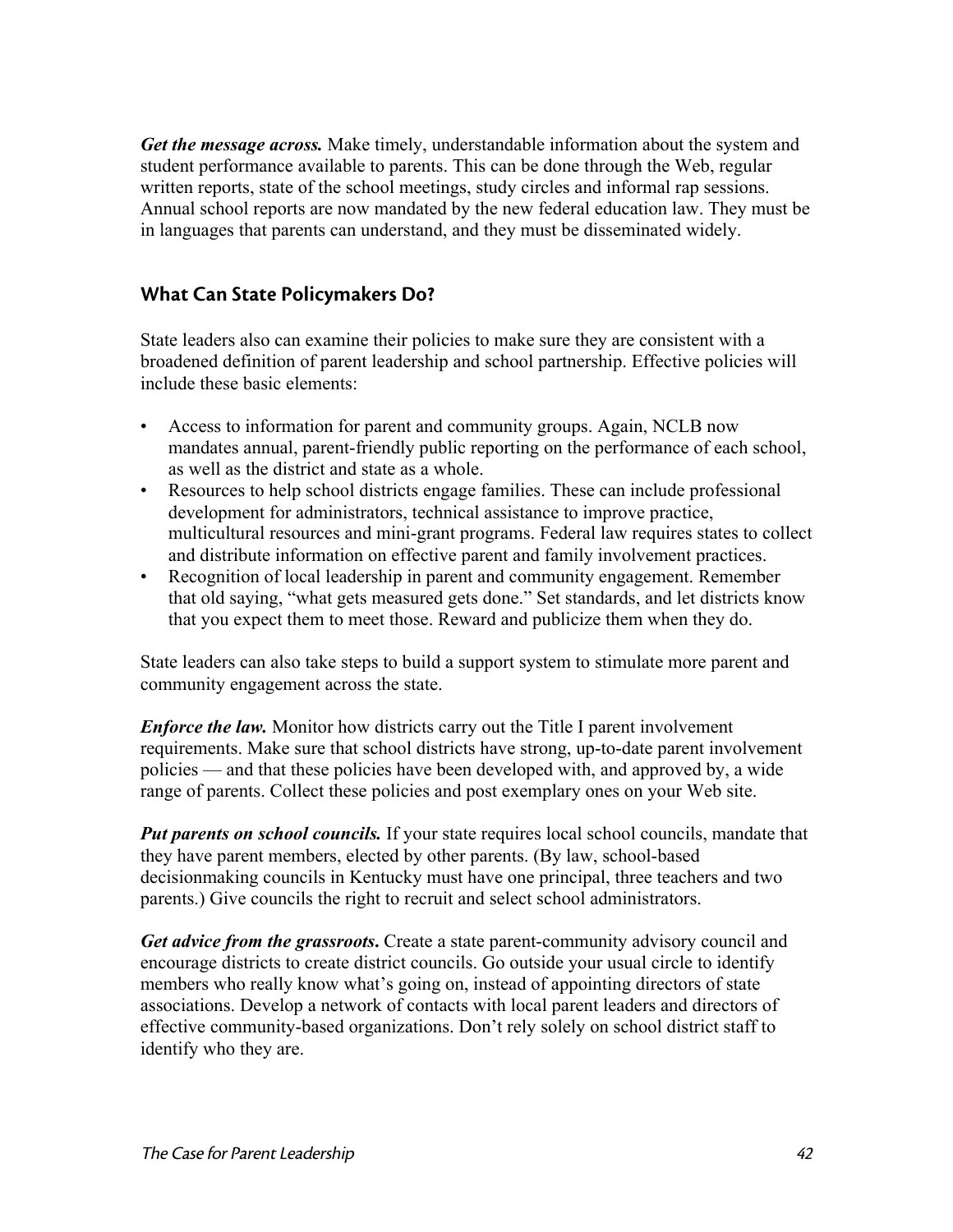*Be available.* Invite local parent and community leaders to meet with the leadership of your organization to discuss common concerns. Attend and speak at their events and offer to help their organizations.

*Bring people together.* Hold a state conference every year or two to advance parent and community engagement. Include local leaders on the design team and address issues they have identified. Feature good programs and practices and give them awards.

*Offer training across the state.* Work with other organizations to establish a state parent and community leadership training program.

\* \* \*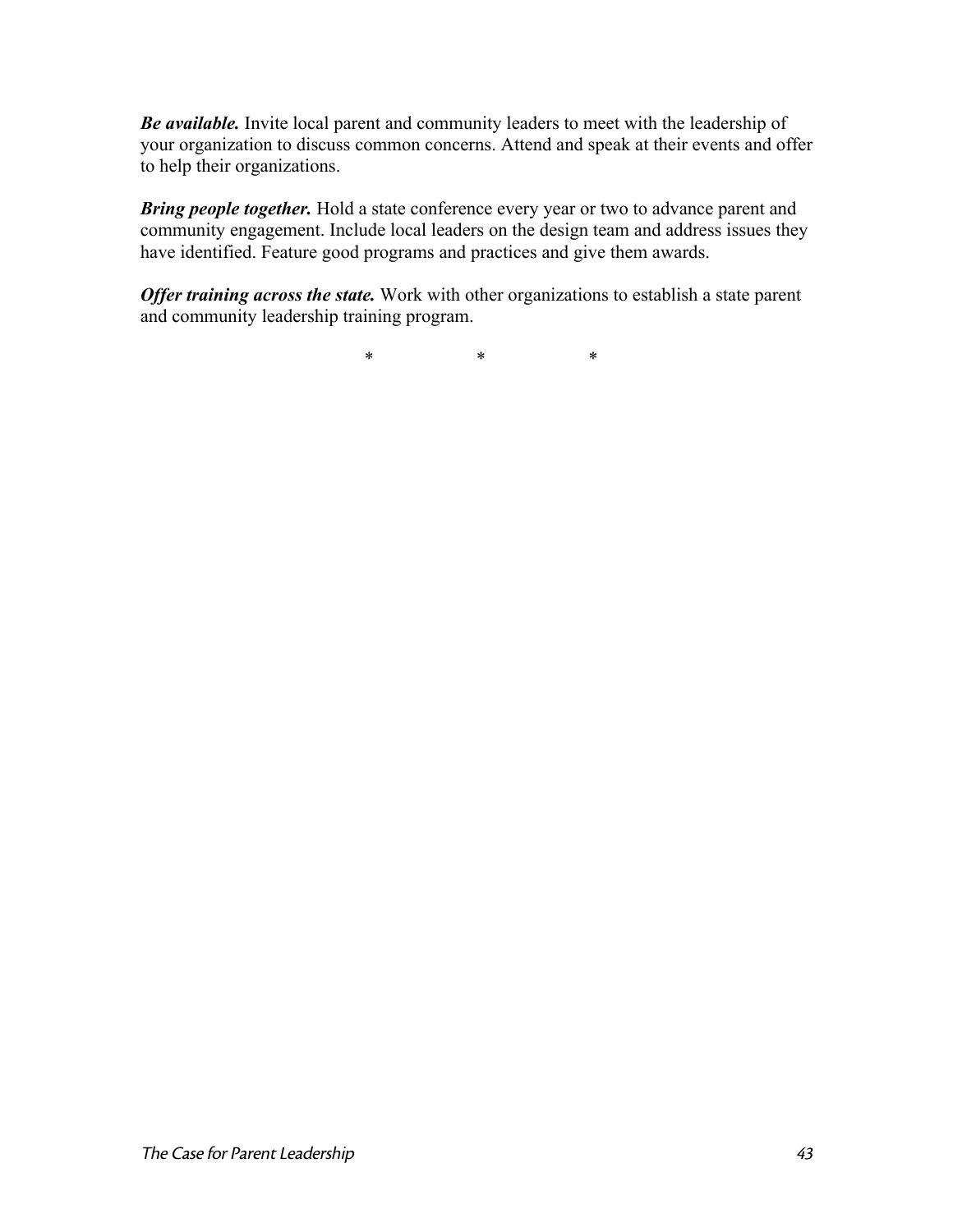## Conclusion

As a nation, we have made a promise to our children. We are committed to providing opportunities to learn that leave none behind, no matter where they were born, how much education their families have, what language they speak or what holidays they celebrate. We have mandated that they are entitled to highly qualified teachers and to schools that set high standards and keep close track of how they're doing. They also are entitled to the option of transferring if the school that they attend fails to deliver.

This promise relies heavily on families to hold schools accountable for their end of the bargain. While it is important for parents to support their own children's learning by helping them at home and supporting them with their teachers, they also must ask how well the school is teaching all its students and be prepared to take action when the school doesn't measure up. In short, parents must become "smart consumers" of education.

Parents need information, support and assistance to play their appointed roles, and legislation now has made more of these tools available to parents than at any time in the past. Annual report cards on school effectiveness enable families to press low-performing schools for better results. Schools must send home a written notice if a child is being taught by an unqualified teacher, so parents can demand a teacher with the right credentials. Schools that do not improve student test scores must be listed in the local paper, so that their families will insist on a better school — or demand that they be involved on the school improvement team.

In schools that get federal Title I funds, even more is provided to — and expected of parents. Title I schools must involve parents in developing and approving parent involvement policies and school-parent compacts. Schools also must involve parents in deciding how the school will spend funds and design programs to raise student achievement. In addition, Title I schools should give parents information about the state's standards, the school's curriculum and the state test that children take every year.

While much more is asked of parents in this new era, the returns can be rich beyond calculation. Investing in parent leaders will strengthen our democracy, improve our schools, and send our children a clear message that all the adults around them both want and expect them to do well. What better way to keep America's promise to its children?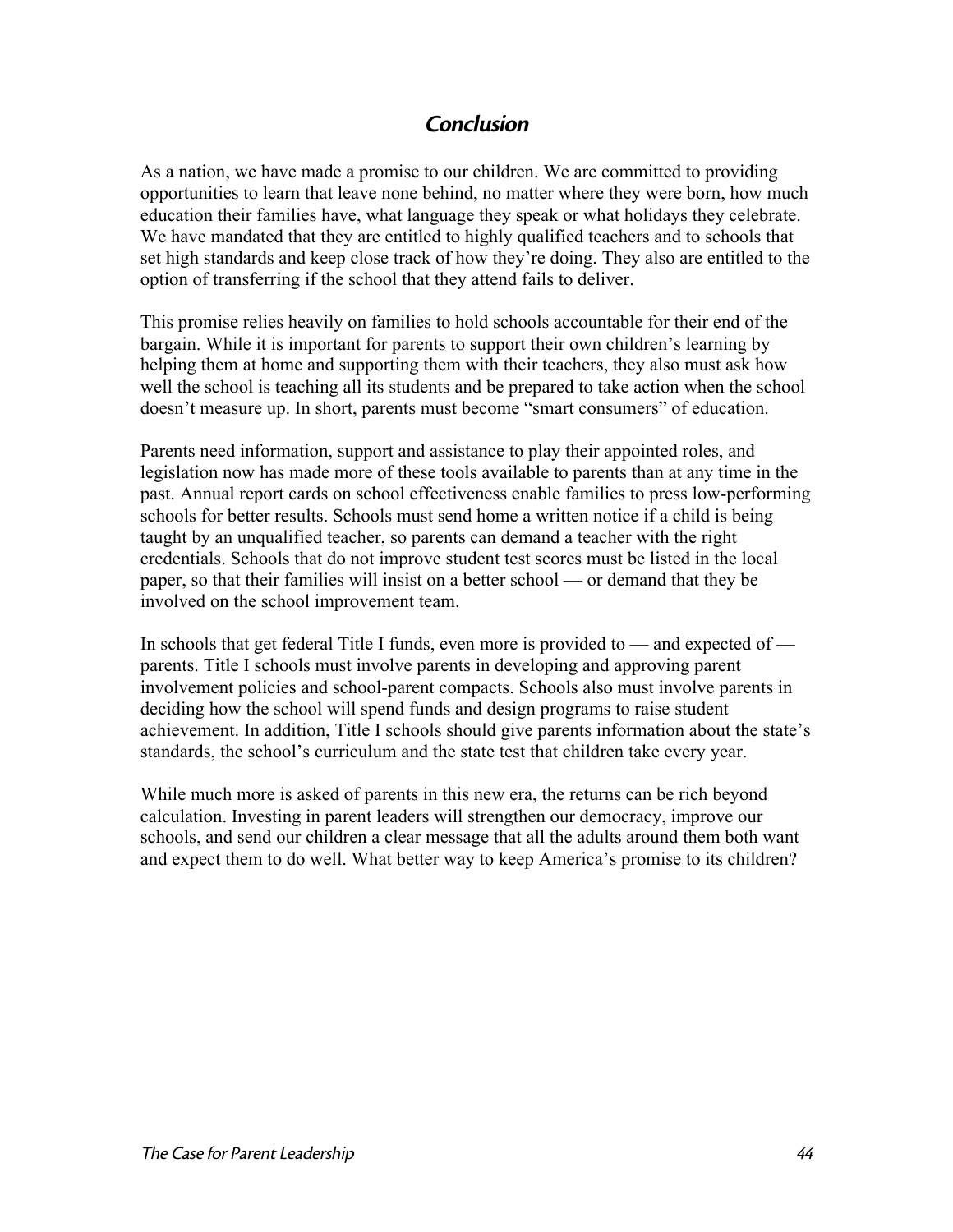#### References

Byrk, Tony and Barbara Schneider (2002). *Trust in Schools: A Core Resource for Improvement*. New York: Russell Sage Foundation.

Henderson, Anne T. and Karen L. Mapp (2002). *A New Wave of Evidence: The Impact of School, Family and Community Connections on Student Achievement.* Austin, TX: Southwest Educational Development Laboratory. www.sedl.org. The references indented below are all summarized in this report:

Mediratta, Fruchter and Lewis (2002). *Organizing for School Reform: How Communities Are Finding Their Voice and Reclaiming Their Public Schools*. New York: Institute for Education and Social Policy, NYU. www.nyu.edu/iesp

Moore, Don (1998). *What Makes These Schools Stand Out: Chicago Elementary Schools Is a Seven-Year Trend of Improved Reading Achievement*. Chicago: Designs for Change.

Wilson, Bruce and Dick Corbett (2000). *"I Didn't Know I Could Do That": Parents Learning to be Leaders through the Commonwealth Institute for Parent Leadership*. Lexington, KY: Prichard Committee for Academic Excellence.

Mathews, David (1997). *Is There a Public for the Public Schools?* Dayton, OH: Kettering Foundation.

Payne, Charles. *So Much Reform, So Little Change: Building-Level Obstacles to Urban School Reform.* Chicago: Institute for Policy Research at Northwestern University. http://netec.mcc.ac.uk/BibEc/data/Papers/wopnwuipr98-26.html.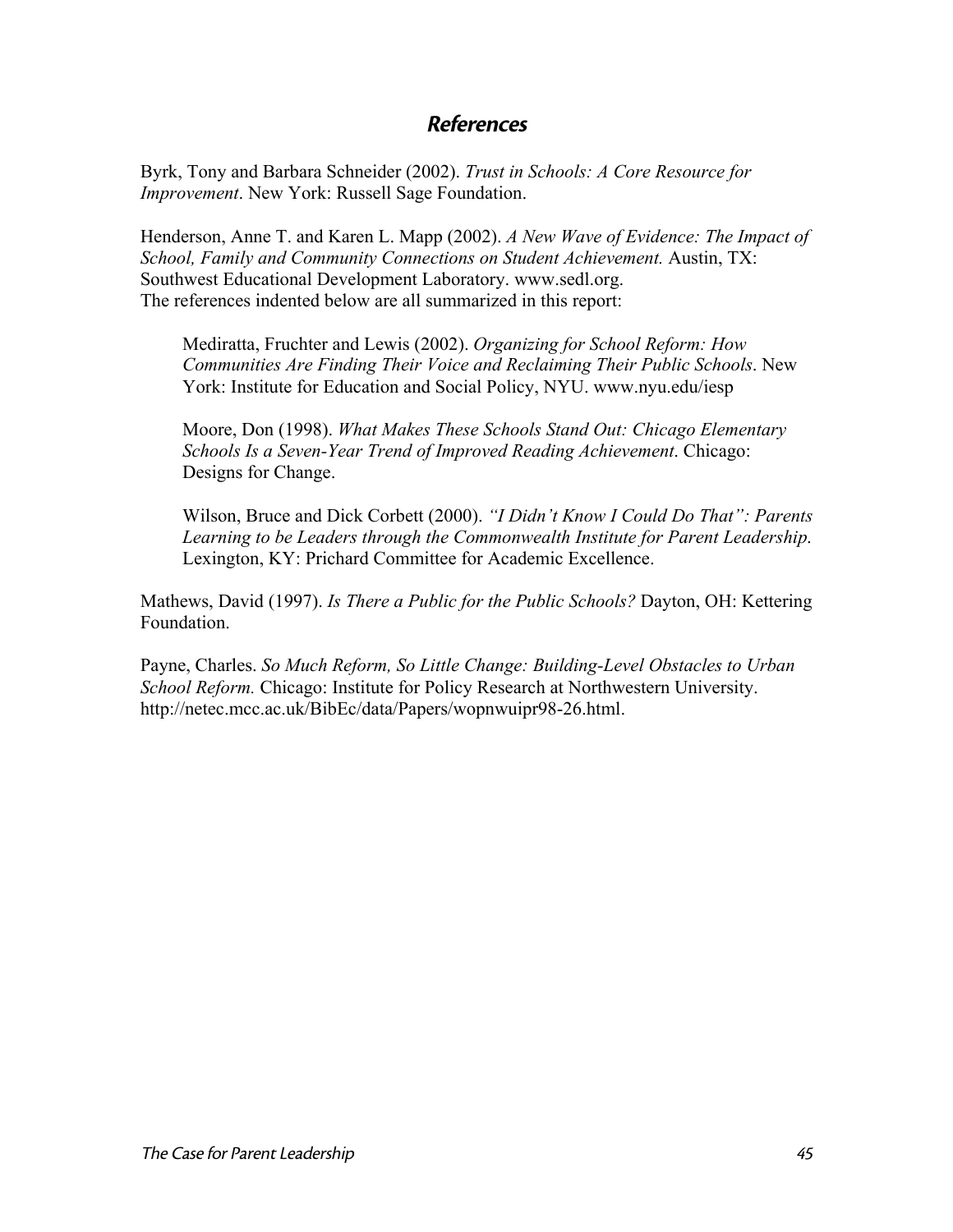## Resource Guide

#### Who We Are

**KSA-Plus Communications** is the nation's leading firm in communicating the complexities of school improvement in clear language and powerful images and in helping education and community leaders build the public support necessary for highachieving schools. We have worked extensively with school districts, state agencies, parent groups and community-based organizations across the country (from Philadelphia to Kansas City to Seattle) to help parents become more effective partners and advocates for better schools. KSA-Plus is based in Arlington, VA, with offices in Maryland, Oregon and Washington state.

**The Prichard Committee for Academic Excellence** has been the catalyst for school improvement in Kentucky for more than two decades. It created citizen demand for new policies and helped bring them about. Through its Commonwealth Institute for Parent Leadership (CIPL), the Prichard Committee has educated an army of parents who understand how schools need to change and who now have the leadership skills to help educators make and sustain improvements. In 2004, it began the Center for Parent Leadership to provide information and assist other organizations and communities in developing parent leaders and advocates.

#### Other Resources

#### PUBLICATIONS

Blank, Martin J., Atelia Melaville and Bela P. Shah. *Making the Difference: Research and Practice in Community Schools.* 2003. Washington, DC: Coalition for Community Schools. www.communityschools.org.

Byrk, Tony and Barbara Schneider. *Trust in Schools: A Core Resource for Improvement*. 2002. New York: Russell Sage Foundation.

*Conway Middle School Student-Led Conferences*. Jefferson County Public Schools in cooperation with the Prichard Committee for Academic Excellence and Conway Middle School. 2001. www.prichardcommittee.org.

Henderson, Anne T. and Karen L. Mapp. *A New Wave of Evidence: The Impact of School, Family and Community Connections on Student Achievement.* 2002. Austin, TX: Southwest Educational Development Laboratory. www.sedl.org. This report is a review of the research that links family engagement with student achievement.

Hirota, Janice and Lauren Jacobs. *Vital Voices: Building Constituencies for Public School Reform*. 2003. New York and Chicago: Academy for Educational Development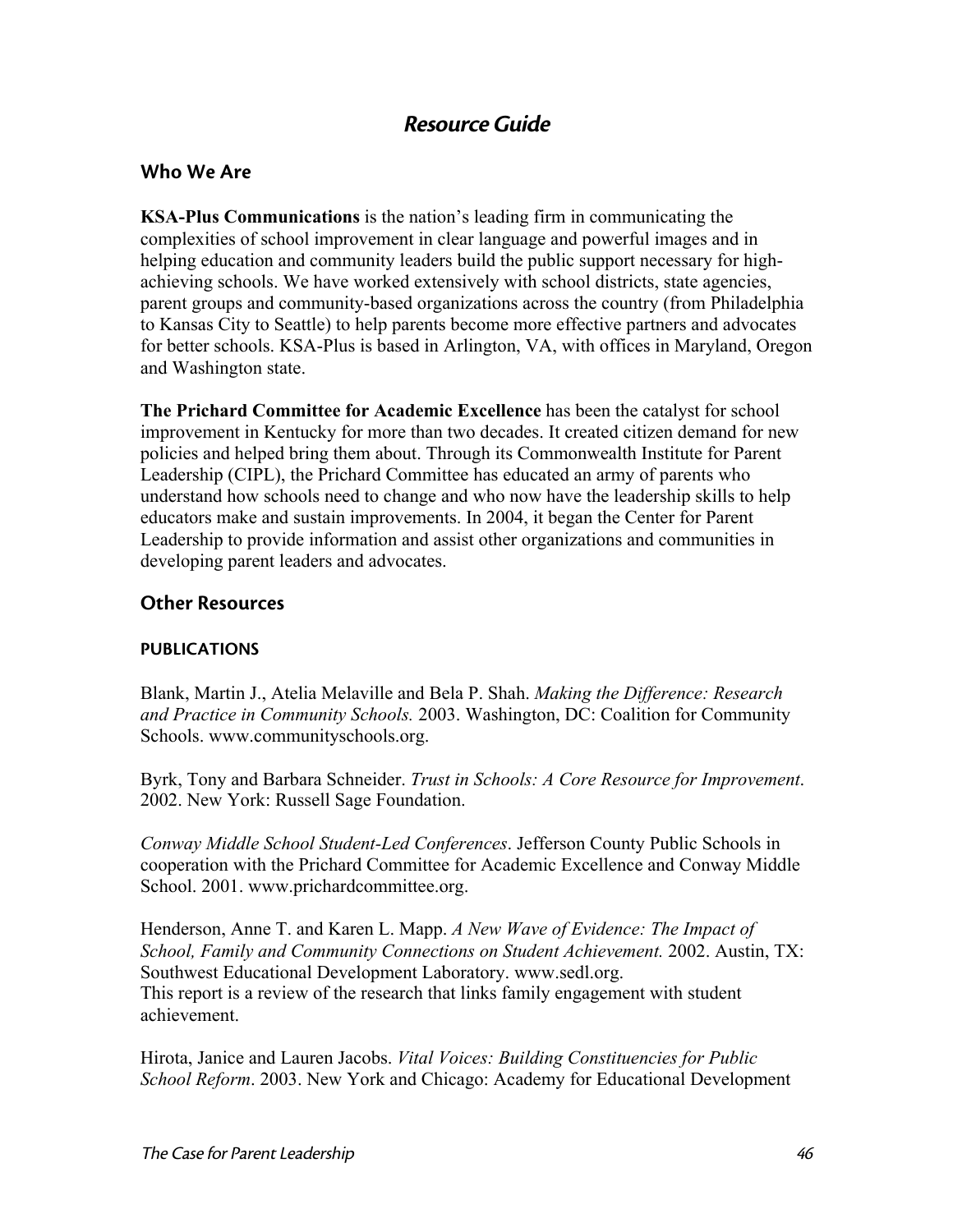and Chapin Hall Center for Children. www.aed.org/scs (see "Publications") or www.chapinhall.org/category\_editor\_new.asp?L2=63.

Hodgkinson, Harold L. *Leaving Too Many Children Behind.* 2002. Washington, DC: Institute for Educational Leadership www.iel.org/manychildren.pdf.

Kugler, Eileen. *Debunking the Middle Class Myth*. 2003. New York: Scarecrow Press. This book describes how parent leaders acted to stem white flight from their high school.

Lewis, Anne C. and Anne T. Henderson. *Urgent Message for Parents.* 1999. Washington, DC: Center for Law and Education. www.cleweb.org. This is a brief, full-color guide for parents about standards and assessment.

Mathews, David. *Is There a Public for the Public Schools?* 1997. Dayton, OH: Kettering Foundation.

Mediratta, Kavitha, Norm Fruchter and Anne Lewis. *Organizing for School Reform: How Communities Are Finding Their Voice and Reclaiming Their Public Schools*. 2002. New York: Institute for Education and Social Policy, NYU. www.nyu.edu/iesp.

Mediratta, Kavitha and Norm Fruchter. *From Governance to Accountability: Building Relationships that Make Schools Work.* 2003. New York: Institute for Education and Social Policy, NYU. www.nyu.edu/iesp.

*No Child Left Behind: What's in It for Parents*. 2003. Lexington, KY and Arlington, VA: Parent Leadership Associates. www.plaassociates.org.

*Parents and Teachers Talking Together* (CIPL Facilitators' Guide). 2003. Lexington, KY and Arlington, VA: Parent Leadership Associates. www.plaassociates.org.

Putnam, Robert. *Bowling Alone*. 2000. New York: Touchstone Books.

*Using No Child Left Behind to Improve Student Achievement: An Action Guide for Community and Parent Leaders.* 2002. Washington, DC: Public Education Network. www.publiceducation.org.

Wilson, Bruce and Dick Corbett. *I Didn't Know I Could Do That.* 2000. Lexington, KY: Commonwealth Institute for Parent Leadership. www.cipl.org/pubs/cipl\_didn't\_know.pdf. This is the evaluation report on the Commonwealth Institute for Parent Leadership.

Zachary, Eric, Shola Olatoye and Kavitha Mediratta. *Community Organizing for School Improvement in the South Bronx.* 2001. New York: Institute for Education and Social Policy, NYU. www.nyu.edu/iesp/publications/reports.html.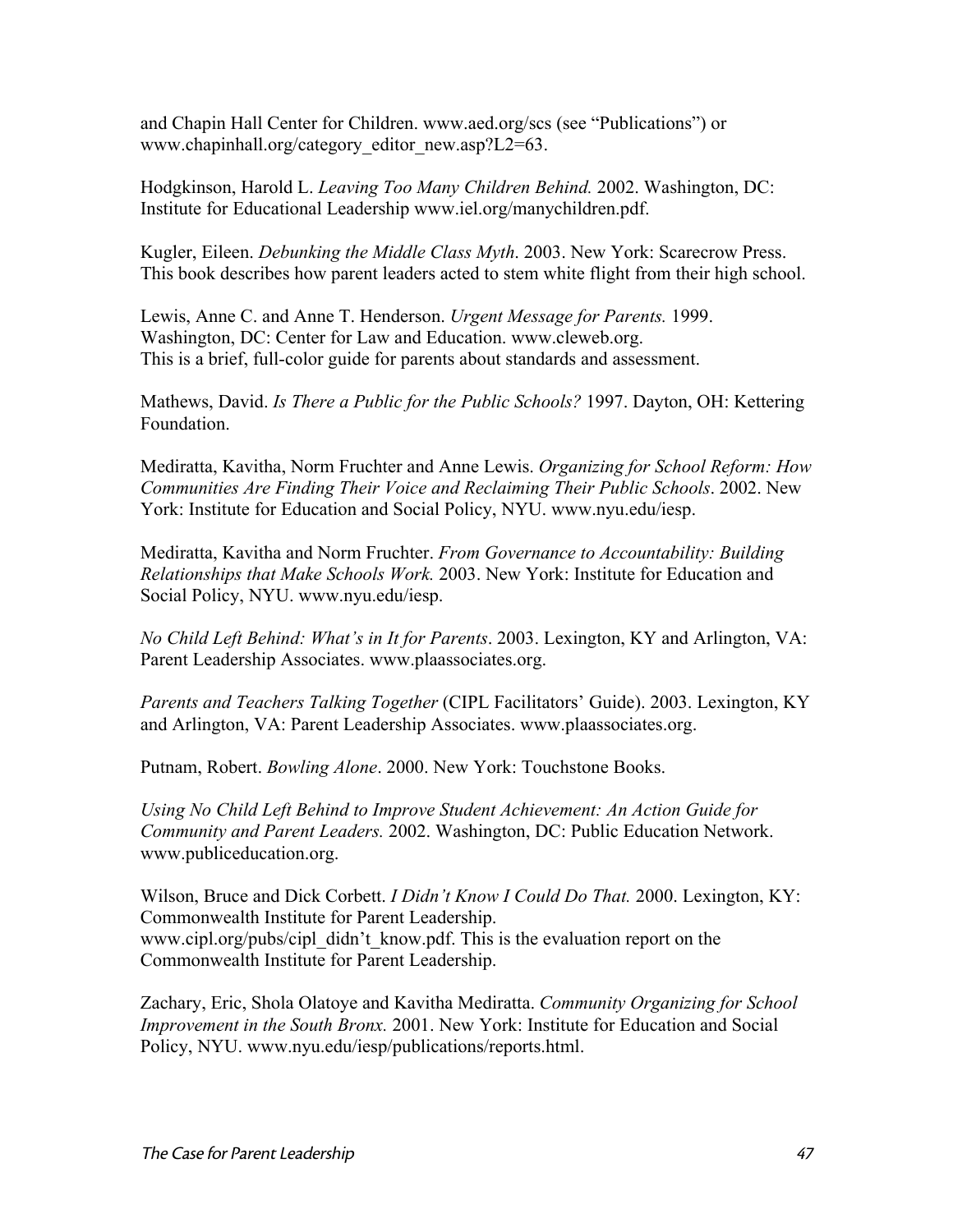#### WEB SITES

#### **Center for Law and Education**

#### **www.cleweb.org**

This site contains useful legislative updates plus articles on important education issues.

#### **Center for Parent Leadership**

#### **www.centerforparentleadership.org**

The Center for Parent Leadership is the Prichard Committee's consulting and technical assistance unit. This site provides information about workshops, seminars, publications and services that help parents, through in-depth training and support, become decisionmaking partners and leaders in public schools.

#### **Commonwealth Institute for Parent Leadership (CIPL) www.cipl.org**

This site offers additional information about CIPL, plus carries brief reports on CIPL projects in Kentucky schools.

#### **Council of Chief State School Officers**

**www.ccsso.org** Through this site, you can link to the Web sites of every state education agency.

## **Education Law Center (New Jersey)**

#### **www.edlawcenter.org**

This site gives information about the Law Center's program and training opportunities for parents.

#### **The Education Trust www.edtrust.org**

This site contains useful reports on student achievement and a link to the interactive Edwatch database in achievement gaps and national achievement trends.

#### **Institute for Education and Social Policy (IESP), New York University www.nyu.edu/iesp**

Through policy studies, research, technical assistance and evaluations, IESP builds capacity for school improvement and reform among policymakers, educators, parents, and community groups. Recent research and publications are available on the site.

#### **Institute for Educational Leadership (IEL)**

#### **www.iel.org**

IEL covers three program areas: developing and supporting leaders, strengthening school-family-community connections, and improving policies and systems that support children and youth. It houses the Coalition for Community Schools (see www.communityschools.org) and produces many useful publications on education policy and school-family-community connections.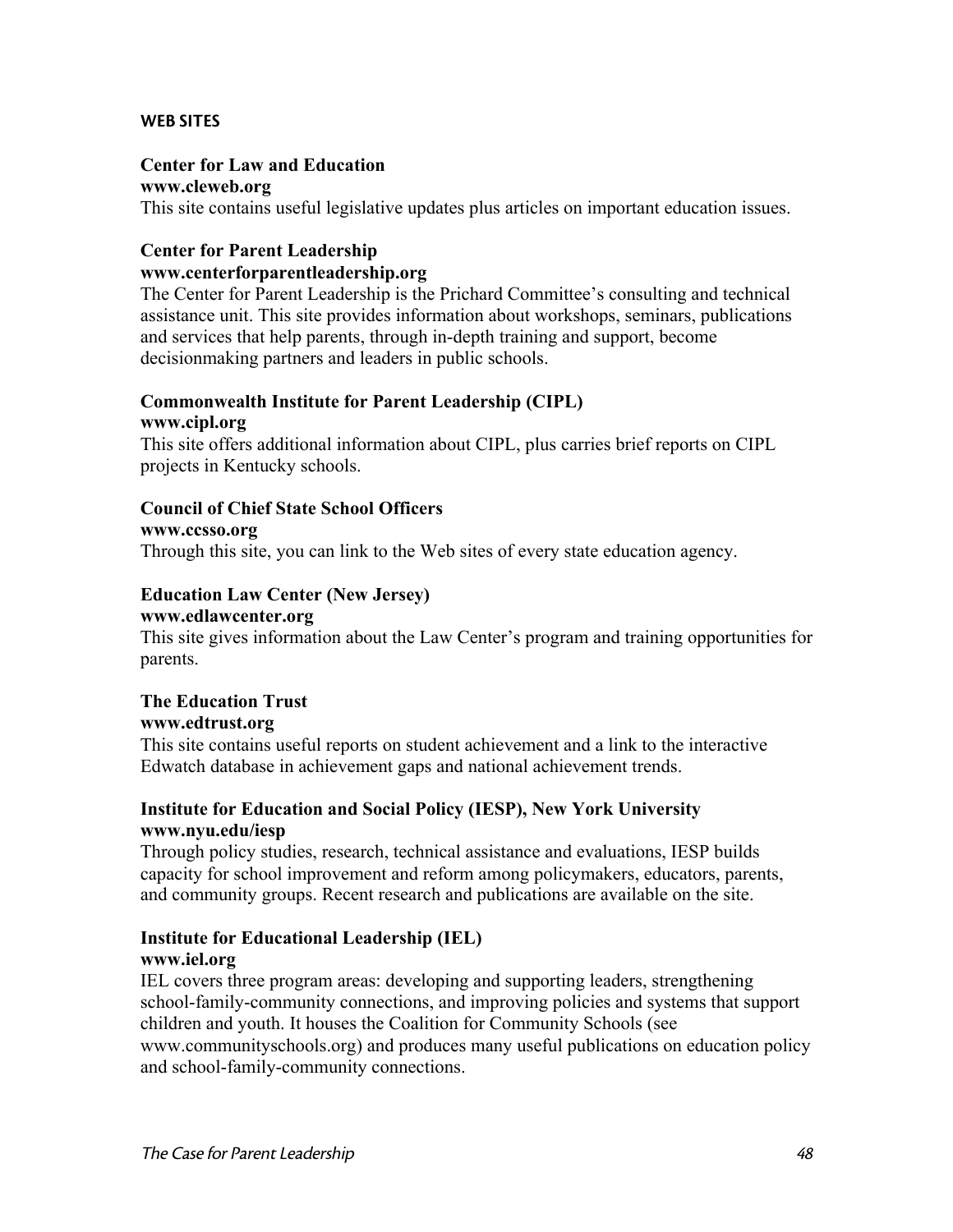#### **Institute for Responsive Education (IRE) www.responsiveeducation.org**

IRE offers a range of training and technical assistance programs that provide administrators, teachers, parents, students and community members with the skills they need to develop, implement and sustain partnership initiatives that support educational improvement. The newsletter and many publications are available at the Web site.

#### **KSA-Plus Communications**

#### **www.ksaplus.com**

KSA-Plus Communications is a communications firm that specializes in K–12 education issues — in particular, helping parents become more knowledgeable and demanding school partners and helping educators understand how to work more effectively with parents. The Web site offers a variety of publications (many are free) and information about workshops, consulting and other technical assistance that is available.

#### **National Coalition for Parent Involvement in Education www.ncpie.org**

NCPIE is a coalition of major education, community, public service and advocacy organizations working to create meaningful family-school partnerships in every school in America. There are currently 248 organizations affiliated. The site has an excellent database on what these groups are doing and what they can offer.

#### **National PTA**

#### **www.pta.org**

This site includes the national standards, best practice profiles of schools that are involving parents meaningfully (sometimes as leaders) and updates on the effort to strengthen teacher education in this field.

#### **National Network of Partnership Schools www.csos.jhu.edu**

A program of the National Center for School, Family and Community Partnerships, run by Dr. Joyce Epstein at Johns Hopkins University, the National Network of Partnership Schools brings together schools, districts and states that are committed to developing and maintaining comprehensive programs of school-family-community partnerships.

## **Parents for Public Schools (PPS)**

#### **www.parents4publicschools.com**

PPS is a national organization of community-based chapters with a goal to attract more families to public schools. The Web site includes information about how to form a local chapter, publications and copies of PPS newsletters.

#### **Parents United for Responsible Education (PURE)**

#### **www.pureparents.org**

This Chicago organization supports parents in their efforts to be effectively engaged in schools, especially through local school councils. The site posts research-based fact sheets and other resources about what to look for in good schools and classrooms.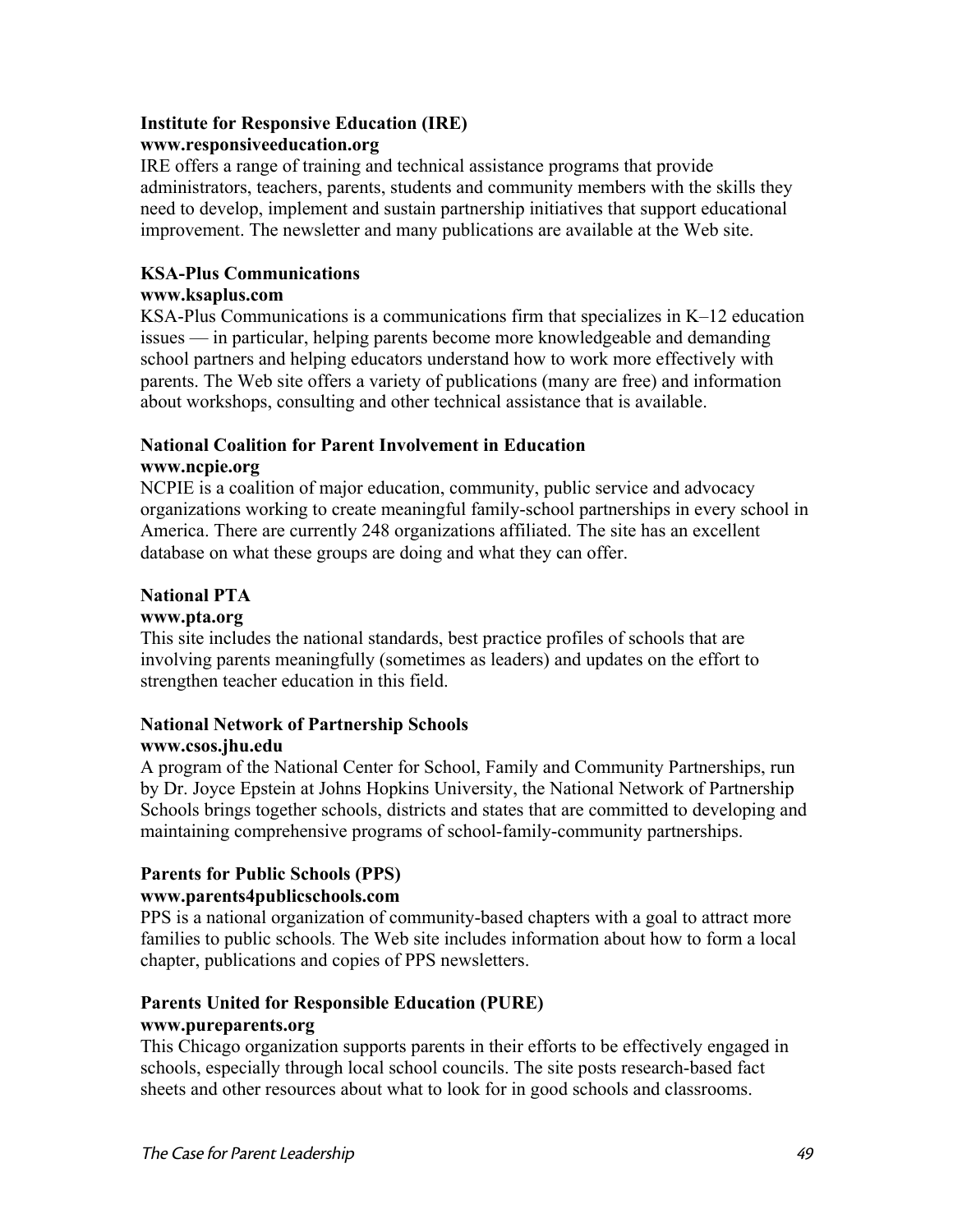#### **Prichard Committee for Academic Excellence www.prichardcommittee.org**

The Prichard Committee is a statewide citizen organization in Kentucky whose goal is to improve education for all citizens in the state. This site carries useful publications, many in PDF format for free downloading, and links to other reports and organizations.

#### **Public Education Network**

#### **www.publiceducation.org**

This site contains useful information about advocating for improved public education, such as understanding a school budget.

#### **U.S. Department of Education: www.ed.gov/hdb/landing.jhtml**

At this site, you can get a copy of the No Child Left Behind law, policy guidance and other information.

#### **www.ed.gov/hdb/landing.jhtml**

This site contains some general information about the law for parents.

#### **www.nces.ed.gov**

This site is an excellent source of data about public education in the U.S., including the results of the National Assessment of Educational Progress (NAEP).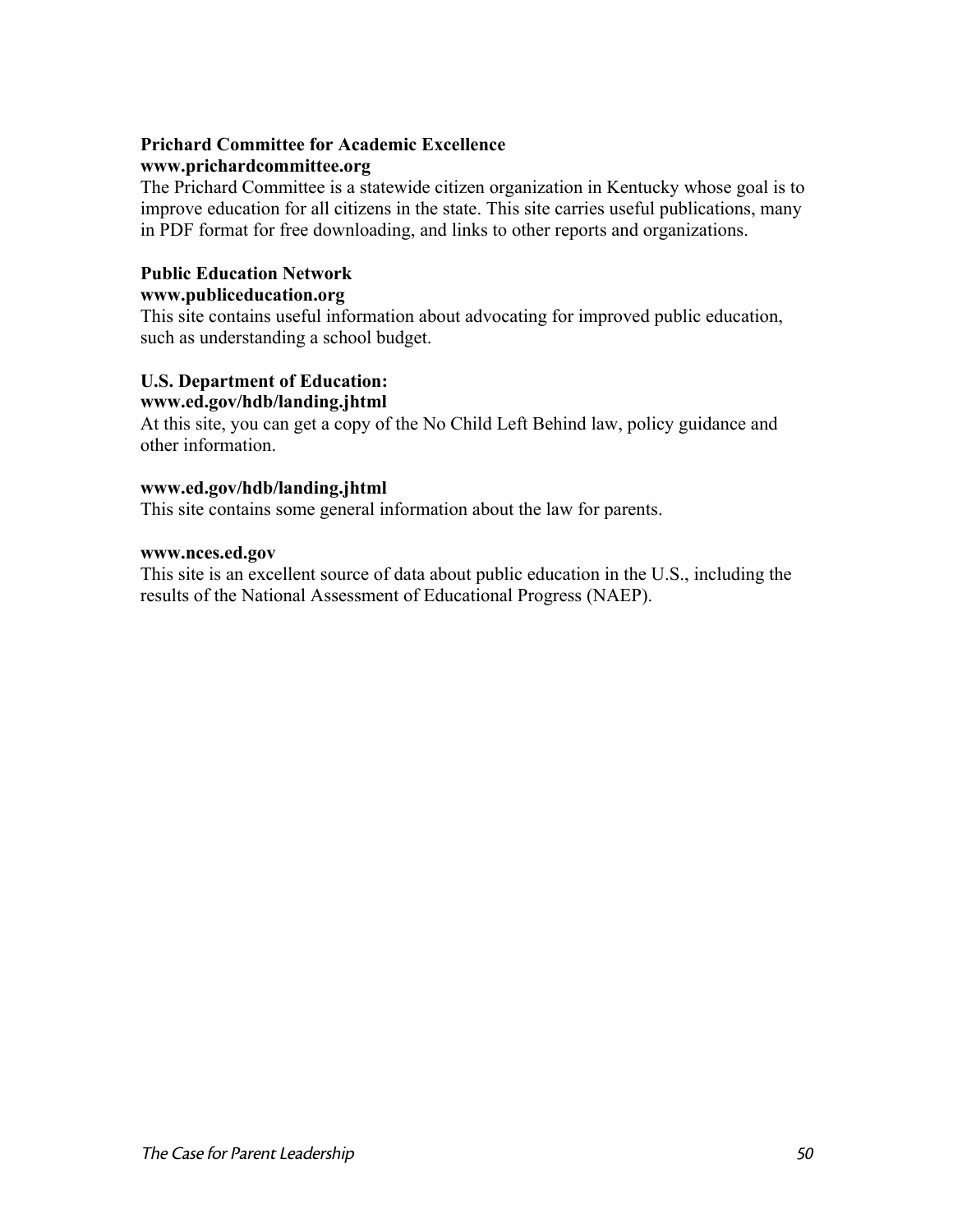## Appendix: Profiles of Selected Parent Leadership Organizations

In this appendix, we describe briefly a few organizations that offer training to develop leadership among parents, families and community members. We recognize that there are many organizations that we were not able to include.

#### **Advocates for Children (AFC) www.advocatesforchildren.org**

AFC works with the city's most impoverished and vulnerable families to secure quality and equal public education services. AFC provides a full range of services: free individual case advocacy; technical assistance; and training for parents, students and professionals about children's educational entitlements and due process rights in New York City.

AFC conducts training workshops that educate and empower thousands of parents. The workshops describe parents' and students' rights and entitlements, both in regular and special education. At "how-to" sessions, parents learn how they can participate in local school governance and to advocate on their own and others' behalf. Workshop presenters also teach parents what they need to know about the Board of Education and how it works. Workshops are held at times that are convenient to parents, on evenings and weekends, in churches, libraries and community organizations throughout the city. AFC staff are multilingual, speaking Spanish and Chinese and signing in American Sign Language.

#### **ASPIRA**

#### **www.aspira.org**

The ASPIRA Parents for Educational Excellence initiative (APEX) trains parents to become informed advocates for education in their communities. The goal is to increase the involvement of Latino parents in their children's education and to enhance their effectiveness.

APEX consists of a series of 10 workshops, available in Spanish and English, with topics that include self-esteem, why education is important, the home connection, school structure, what parent involvement means, the importance of communication, involvement with schools, organizing parent networks, group dynamics and effective facilitation. A training manual for the APEX workshop series also is available from ASPIRA.

Similarly, ASPIRA's Teachers, Organizations, and Parents for Students (TOPS) Partnership Project takes a team approach to promoting increased academic achievement and graduation rates for Latino young people. For each student, a school staff "academic coach" and parent work together to identify the student's academic and other needs, identify a plan to address them, and guide the student in a process to reach specific goals.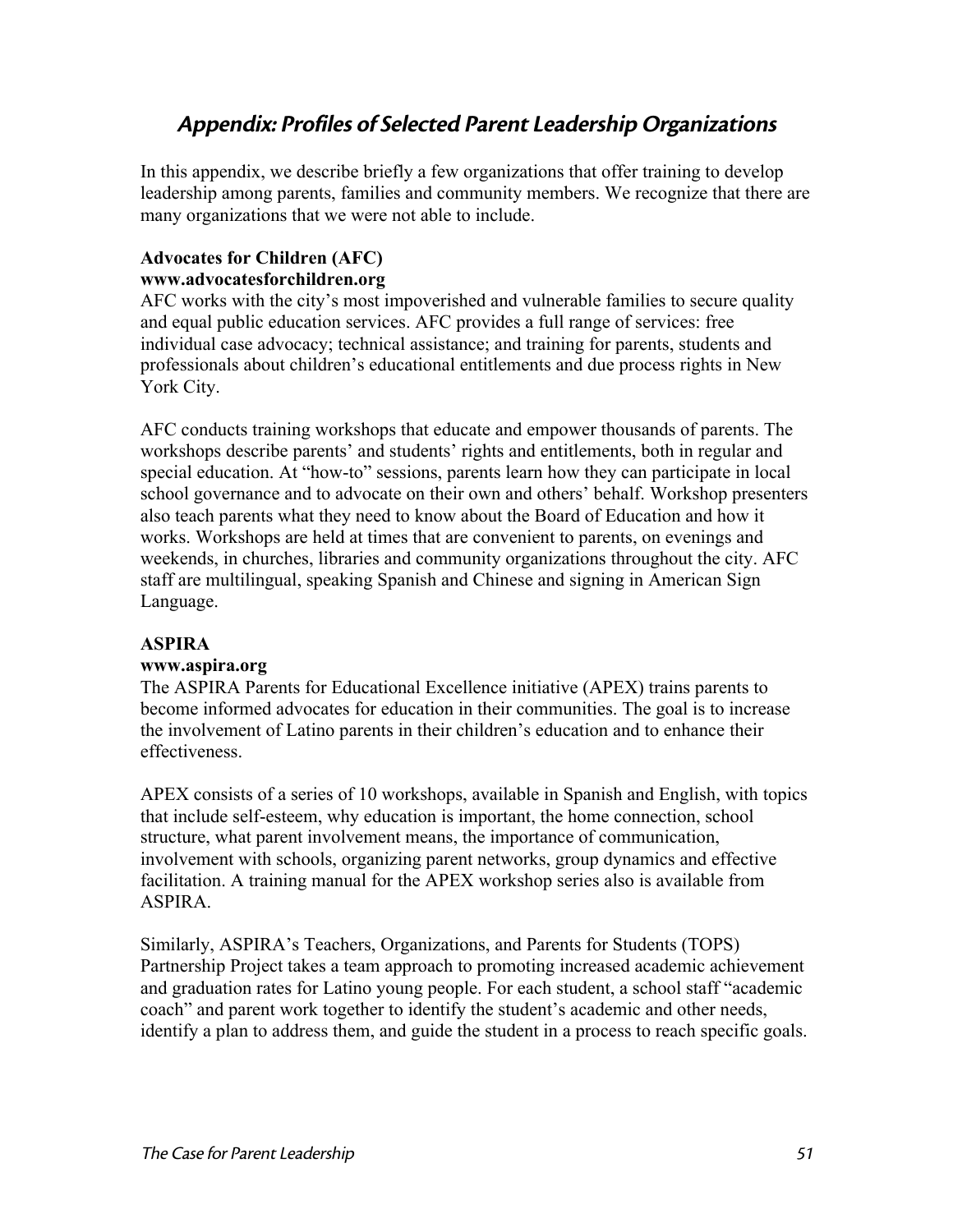#### **Boston Parent Organizing Network (BPON) www.bpon.org**

Started in 1999, BPON is composed of 35 member organizations. Its core members include the Black Ministerial Alliance (79 churches), the Dudley Street Neighborhood Initiative, the Boston chapter of ACORN (American Communities Organizing for Reform Now), the East Boston Ecumenical Community Council and many school-parent councils. BPON's mission is to organize a diverse constituency of parents, students, family and other community members to support and advocate for the improvement of Boston Public Schools.

BPON is housed at the Institute for Responsive Education (IRE) at Northeastern University. This connection allows BPON to draw on IRE's expertise on how engaging families can improve student academic achievement.

One example of BPON's work is the High School Caucus. The Boston school system has received funding from major foundations to support high school reform. Parents heard about the funding, but they weren't seeing any changes in their children's schools. Early in 2003, BPON convened the six high school parent councils that are affiliated with BPON. (There are 14 high schools in Boston.) At this session, they formed a caucus with the express intent of having a voice in the BPS High School Renewal process.

The caucus decided that a key component of renewal should be improved relationships in high schools, especially between teachers and parents. BPON arranged for training in Parents and Teachers Talking Together, or PT3, a process developed by the Prichard Committee in Kentucky. All six high schools are planning to hold PT3 sessions, leading to the development of action plans for improving schools, developed jointly by parents and teachers.

BPON has followed up with sessions for caucus members about research and practice on high school reform, under headings like: What is good teaching? How do we know if students are learning? In addition, BPON has pushed Boston Public Schools to add a representative of the community to the five key partners working on High School Renewal.

#### **California Tomorrow**

#### **www.californiatomorrow.org**

A major goal of this organization is to strengthen the ability of families and communities to hold institutions accountable; build upon their assets; and forge alliances within and across differences in race, culture, language, age and class by working in partnership with organizations and people operating at the local level.

#### **Cross City Campaign for Urban School Reform (CCC) www.crosscity.org**

The CCC is a network of urban school reform leaders. One of its goals is to strengthen the roles of parents and community members as full school reform partners. CCC has developed a curriculum to help community groups organize parents and community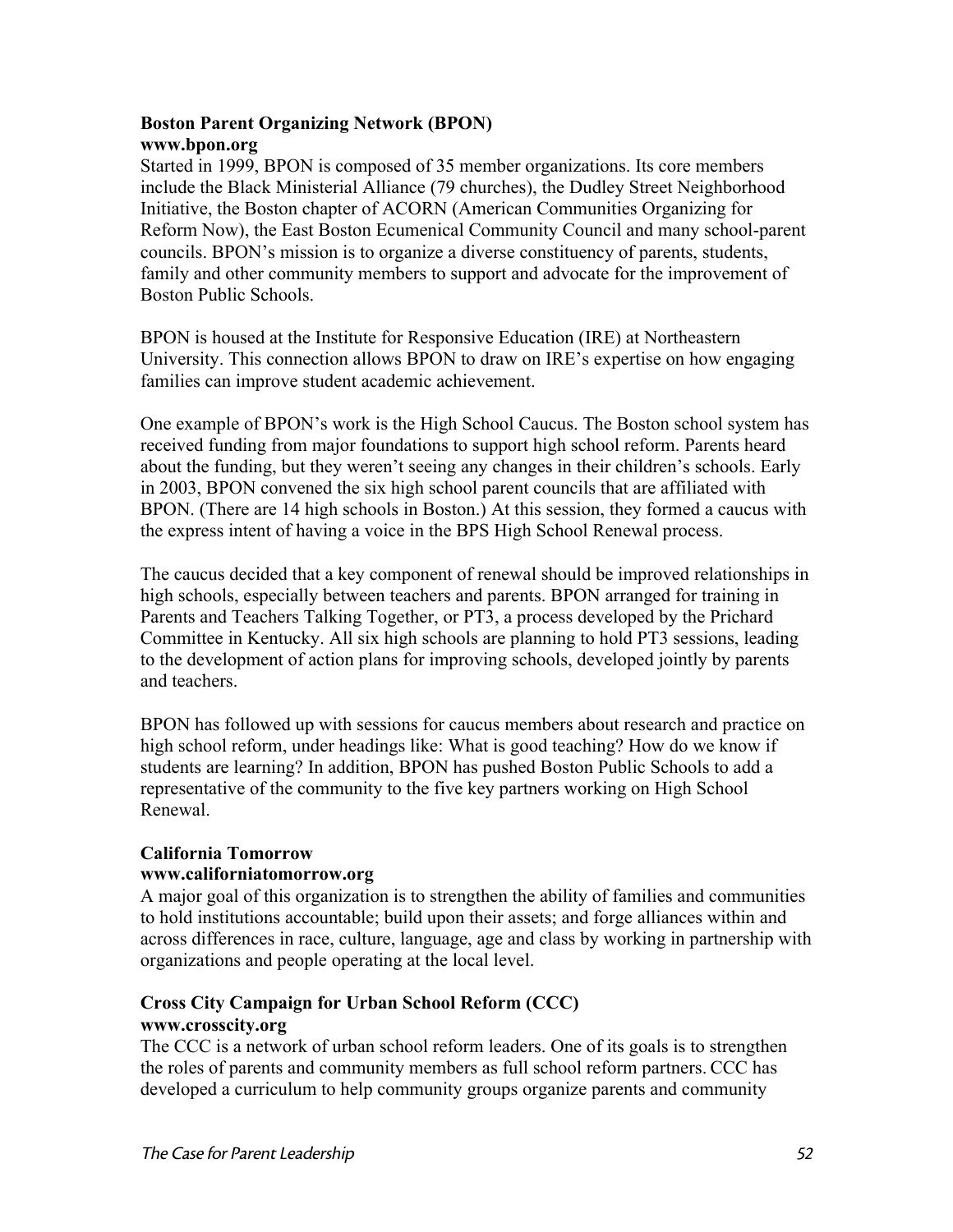members working to improve their schools. The site includes a table of contents and a sample activity from the curriculum.

#### **Institute for Responsive Education (IRE) www.responsiveeducation.org**

IRE houses the Boston Parent Organizing Network, plus the Parent Leadership Exchange. Both programs offer training for parent leaders. IRE also offers staff development for teachers and administrators on engaging families more effectively.

#### **MALDEF (Mexican American Legal Defense and Educational Fund) www.maldef.org**

MALDEF's Parent School Partnership (PSP) is a national program to train Latino parents to participate effectively in their children's academic endeavors. Many of the parents are recent immigrants who overcome language and cultural barriers as they increase their understanding of their rights, their children's rights and their responsibilities as parents. The initiative works in partnership with teachers, principals and school staff, community organizations, and the business community.

Training consists of 16 weekly workshops, presented by trainers trained by MALDEF. Topics covered by the curriculum include parents' rights, structure and function of the school and district, the politics of education, group process, accessing the media, and responsible leadership. Participants also commit to a graduation project to improve their children's schools.

#### **Mothers on the Move (MOM)**

#### **www.mothersonthemove.org**

MOM is a community organizing group active in mostly low-income, Latino neighborhoods in the South Bronx. It is run entirely by its members. Last year, MOM members conducted a series of meetings over six months to develop criteria for choosing campaigns. They chose four campaigns as top priorities: environmental justice, educational equity, quality housing and safe streets.

#### **National Urban League www.nul.org**

#### (Dr. Velma Cobb 212-553-5358 )

The Urban League has developed a "Standards into Practice" training workshop, a handson practitioners' tool to assist parents with learning and understanding education standards. Parents are learning how to use standards as tools for advocacy and judging the quality of the academic work their children get to do.

# **Parent Leadership Training Institute (PLTI)**

## **www.cga.state.ct.us/coc/plti.htm**

The 20-week PLTI reaches a diverse audience. Participants include adults raising children — mothers, fathers, grandparents, stepparents and parents. To attend, the only qualification is to care about improving systems for children. The curriculum is focused on citizenship skills that can be used to improve education and other services for families and includes: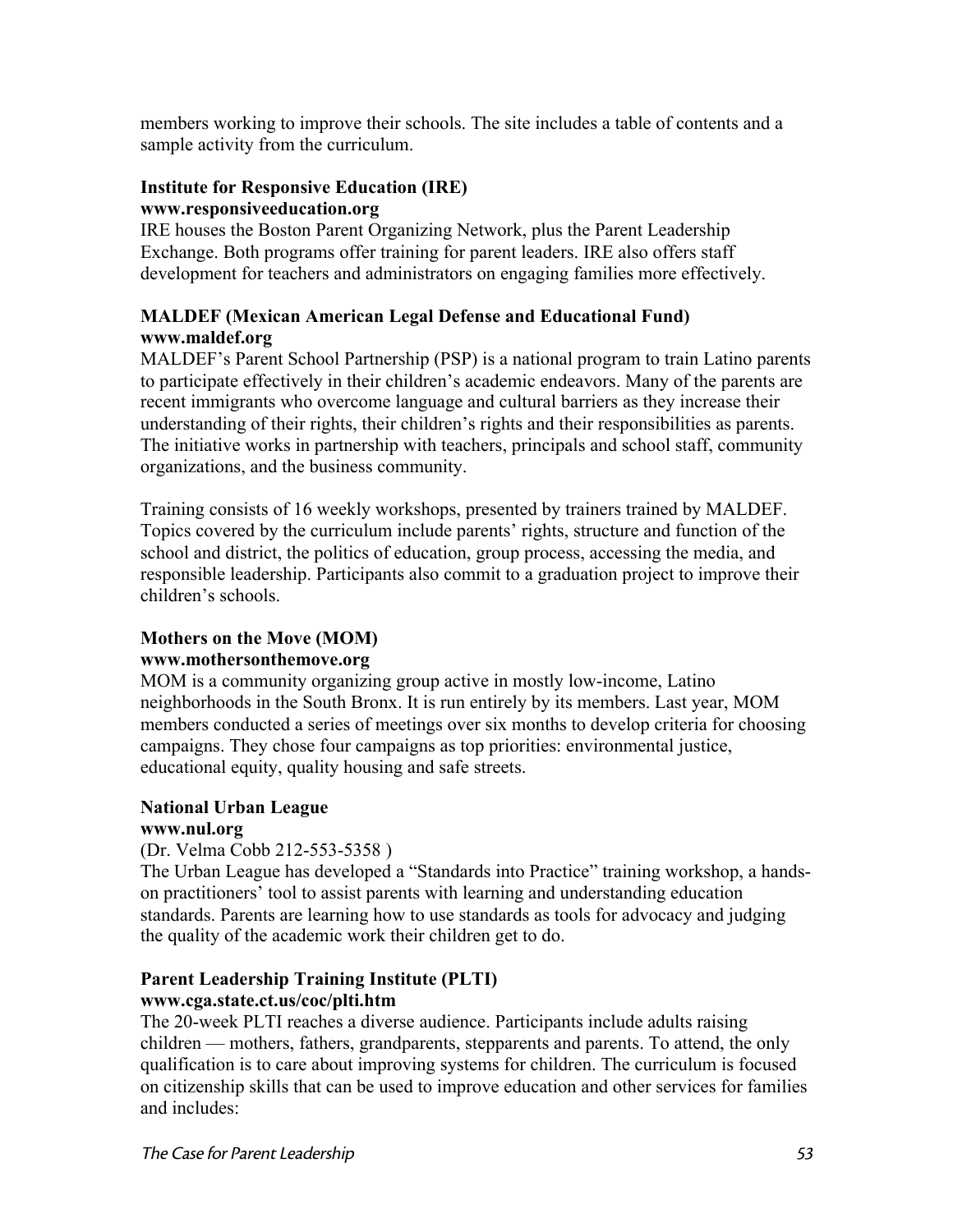- Understanding personal history and its impact on perceptions of leadership
- Thriving and working with diversity
- Assessing and defining problems thinking critically
- Using the media
- Public speaking
- Using benchmarks and outcome measures
- Forming useful coalitions and building community
- Working with and how to engage the opposition
- Understanding policy and municipal budgets
- Becoming familiar with city, state and federal law.

Graduates have run for public office, designed a city parent network, established programs for grandparents raising grandchildren and produced cable TV programs. Some parents have gotten jobs for the first time or changed to better jobs. PLTI graduates have spoken on panels; testified before the state Legislature; and trained teachers, parents and administrators to become partners in school reform.

#### **Parent Institute for Quality Education (PIQE) www.PIQE.org**

In California, PIQE has trained more than 300,000 parents and family members since 1987. Most of them are low-income, Latino immigrants who were not familiar with the U.S. educational system. PIQE workshops are focused on supporting children's achievement by helping children at home and collaborating with the school. The sessions are so popular that often more than 100 parents will sign up at a single school.

PIQE is founded on these basic beliefs.

- All parents love their children and want a better future for them.
- Every child can learn and deserves the opportunity to attend and complete a college education.
- Parents and teachers need to work together to ensure the educational success of every child.
- For children, learning is a natural process that parents and teachers facilitate.

The program is designed to encourage and actively support parents to assist their children at all grade levels. Parents discuss and gain skills to create a home learning environment; navigate the school system; and collaborate with teachers, counselors and principals. They also learn how to encourage college attendance and support their children's emotional and social development.

The nine-session course is offered weekly, in morning and evening sessions. Parents choose when they can come. It is taught by instructors who are trained by PIQE. Many are PIQE graduates. The initial planning session asks parents what they would like to include in the course. Topics include: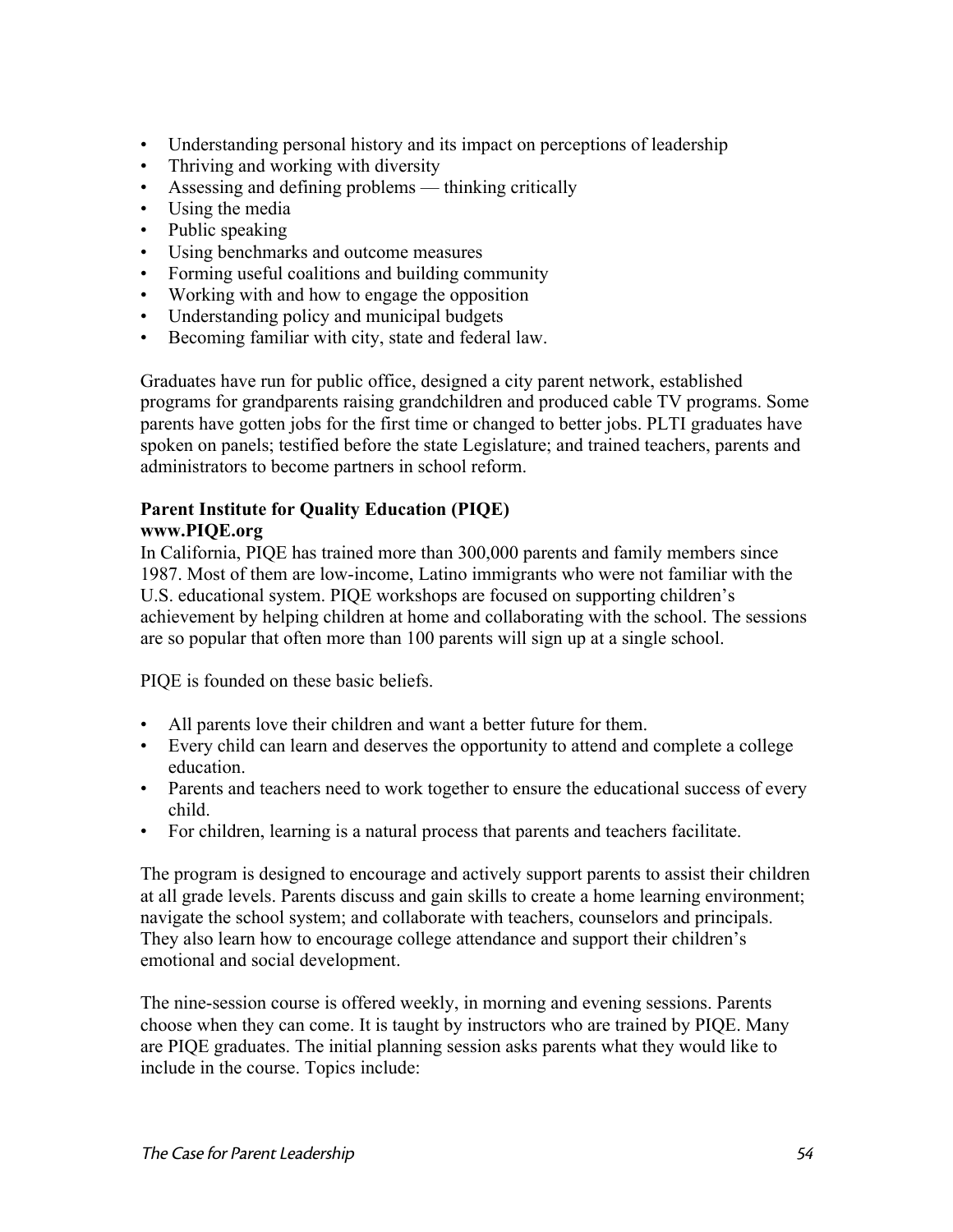- Home/school collaboration
- The home, motivation and self-esteem
- Communication and discipline
- Drug, gangs, school and community
- How the school system functions
- College and career election

#### **Parents for Public Schools (PPS) www.parents4publicschools.com**

PPS chapters receive a variety of support, services and technical assistance from the PPS national network. The network is based out of the PPS national office in Jackson, MS. The national office provides resources and technical assistance to local chapters.

The basic benefits for all incorporated PPS chapters include:

- An annual leadership conference and other chapter training opportunities
- Newsletters for all local and national chapter members
- Toll-free number for easy access to national resources and information
- Hot line for staff support and strategies for sustained efforts
- How-to manual for chapter formation and action guides for specific chapter activities
- Consultation on fundraising strategies, strategic planning and leadership development
- Specially designed templates for PPS communications and materials
- Site visits as needed by other chapter leaders or staff.

#### **Southern Echo**

#### **www.southernecho.org**

Southern Echo is a leadership education, training and development organization founded in 1989 and based in Jackson, MS. Echo is committed to building new, accountable grassroots leadership and organization through training, technical and legal assistance. Echo staff works with and in support of African-American and working-class community leadership and organizations in rural Mississippi and 11 other Southern states.

Echo training focuses on enabling people to develop effective skills and the working tools of community organizing. This includes the building of political skills, organizational development and policy formation at the local level. The primary goal is to build the capacity of grassroots leadership and organizations to empower their communities to fight racism. Empowerment of communities is necessary to enable people to hold the political, educational, economic and environmental systems accountable to the needs and interests of African-American and poor communities.

Echo's training curriculum covers:

Part 1: Fundamentals Part 2: Program of Work Part 3: Culture Part 4: Counter-revolution Part 5: Education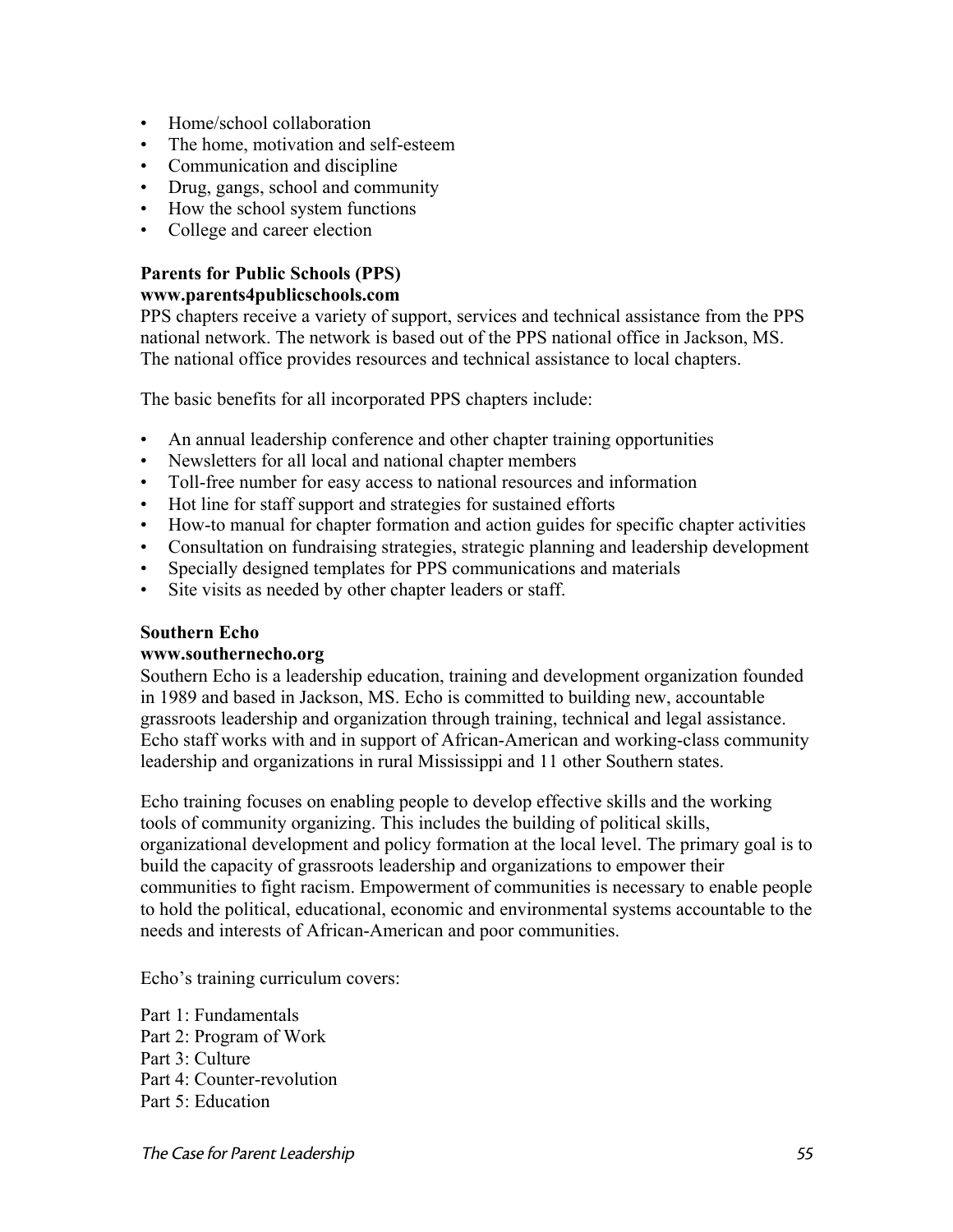Part 6: Justice and Power Part 7: Governmental Process Part 8: Negotiations Part 9: Environmental Racism Part 10: Intensified Training Part 11: Conflict Resolution Part 12: Demography Part 13: Get Out the Vote Part 14: Strategic Planning